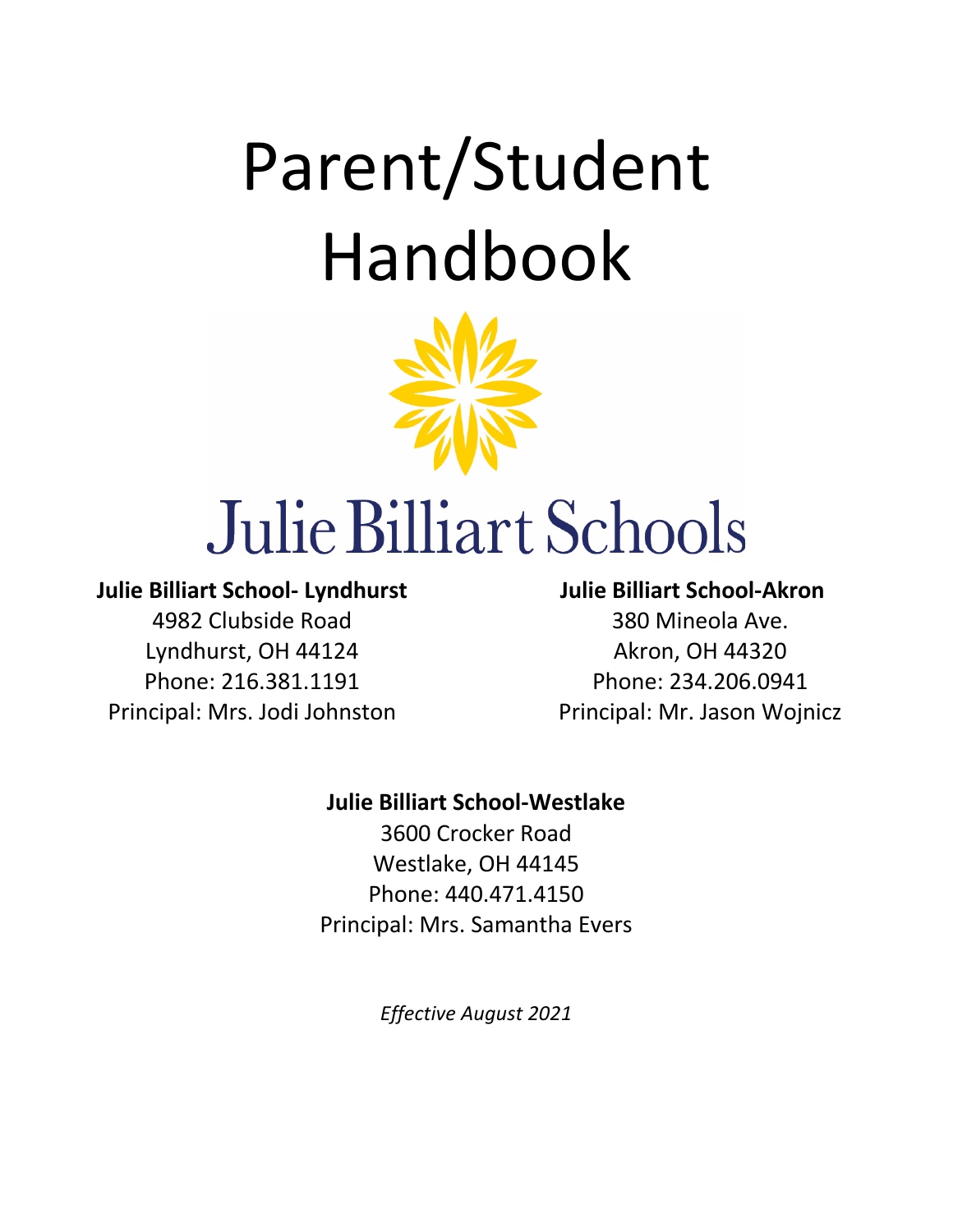| Introduction and Philosophy      |                                     |                                       |          |
|----------------------------------|-------------------------------------|---------------------------------------|----------|
|                                  | Rationale                           |                                       | 7        |
|                                  | Provisions                          |                                       | 7        |
|                                  | <b>Policy Support Statement</b>     |                                       | $\prime$ |
|                                  | Mission                             |                                       | 8        |
|                                  | <b>Belief Statements</b>            |                                       | 8        |
|                                  | <b>Our Vision</b>                   |                                       | 8        |
|                                  | Our Core Values                     |                                       | 8        |
|                                  | Background                          |                                       | 8        |
|                                  | Goals                               |                                       | 10       |
|                                  | <b>School Personnel</b>             |                                       | 10       |
|                                  | <b>Board of Directors</b>           |                                       | 10       |
| <b>Administrative Procedures</b> |                                     |                                       |          |
|                                  | <b>Admission Procedures</b>         |                                       | 10       |
|                                  | <b>REGISTRATION</b>                 |                                       |          |
|                                  | <b>Re-enrollment of Students</b>    |                                       | 11       |
|                                  | <b>Registration of New Students</b> |                                       | 11       |
|                                  |                                     | Registration of Kindergarten Students | 12       |
|                                  | <b>Family Custody Situations</b>    |                                       | 12       |
|                                  | Attendance                          |                                       | 12       |
|                                  | Report of Absence                   |                                       | 12       |
|                                  | <b>High School Shadow Days</b>      |                                       | 13       |
|                                  | Illness during the School Day       |                                       | 13       |
|                                  | <b>School Hours</b>                 |                                       | 13       |
|                                  | <b>Tardiness</b>                    |                                       | 13       |
|                                  | Appointments/Early Release          |                                       | 13       |
|                                  | Make-up Work Due to Absence         |                                       | 14       |
|                                  | <b>Family Vacation</b>              |                                       | 14       |
|                                  | <b>Emergency Closing Procedure</b>  |                                       | 14       |
|                                  | <b>Blizzard Bag Information</b>     |                                       | 15       |
|                                  | HOME SCHOOL COMMUNICATIONS          |                                       | 15       |
|                                  | Weekly Folder                       |                                       | 15       |
|                                  | RenWeb                              |                                       | 15       |
|                                  | Parent/Teacher Conferences          |                                       | 15       |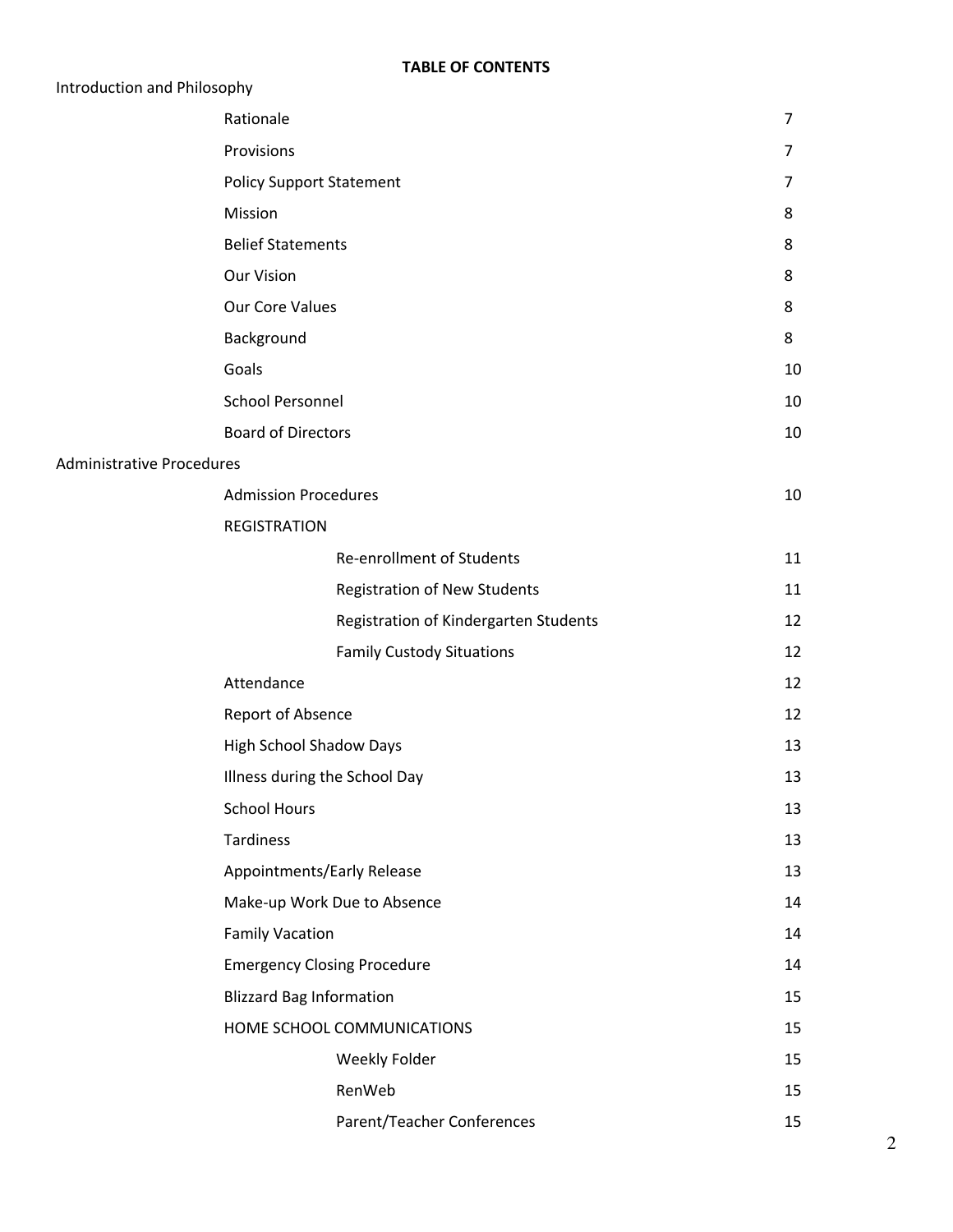|                                    |                              | <b>CONTACTING FACULTY</b>                     | 15 |
|------------------------------------|------------------------------|-----------------------------------------------|----|
|                                    |                              | <b>Email/Voice Mail Guidelines</b>            | 15 |
|                                    |                              | <b>New Student Orientation</b>                | 16 |
|                                    |                              | <b>Back to School Orientation</b>             | 16 |
|                                    |                              | <b>Student Phone Calls</b>                    | 16 |
|                                    |                              | Procedures for Addressing Concerns            | 16 |
|                                    |                              | <b>Emergency Messages During School Hours</b> | 17 |
|                                    |                              | Address, Phone Number, Employment Changes     | 17 |
| Finances                           |                              |                                               |    |
|                                    | <b>Tuition and Fees</b>      |                                               | 17 |
|                                    | Non-payment policy           |                                               | 17 |
|                                    | <b>Financial Obligations</b> |                                               | 17 |
| <b>Extra-Curricular Activities</b> |                              |                                               |    |
|                                    | <b>Student Board</b>         |                                               | 19 |
|                                    | Before/After School Care     |                                               | 19 |
|                                    | After-School Program         |                                               | 19 |
|                                    | Other                        |                                               | 18 |
| Curriculum                         |                              |                                               |    |
|                                    |                              | RELIGIOUS EDUCATION PROGRAM                   | 19 |
|                                    |                              | <b>Sacramental Preparation</b>                | 19 |
|                                    |                              | Liturgy                                       | 20 |
|                                    | <b>INSTRUCTIONAL PROGRAM</b> |                                               |    |
|                                    |                              | <b>Guidelines and Practices</b>               | 20 |
|                                    |                              | <b>Special Programs</b>                       | 20 |
|                                    |                              | Homework                                      | 20 |
|                                    | <b>STUDENT EVALUATION</b>    |                                               |    |
|                                    |                              | Progress Reports                              | 21 |
|                                    |                              | <b>Report Cards</b>                           | 21 |
|                                    |                              | <b>Continuous Progress</b>                    | 21 |
|                                    |                              | <b>Testing Program</b>                        | 20 |
|                                    |                              | PROVIDING FOR INDIVIDUAL DIFFERENCES          |    |
|                                    |                              | <b>Class Grouping</b>                         | 22 |
|                                    |                              | <b>Auxiliary Services</b>                     | 22 |
|                                    | EDUCATIONAL RESOURCES        |                                               |    |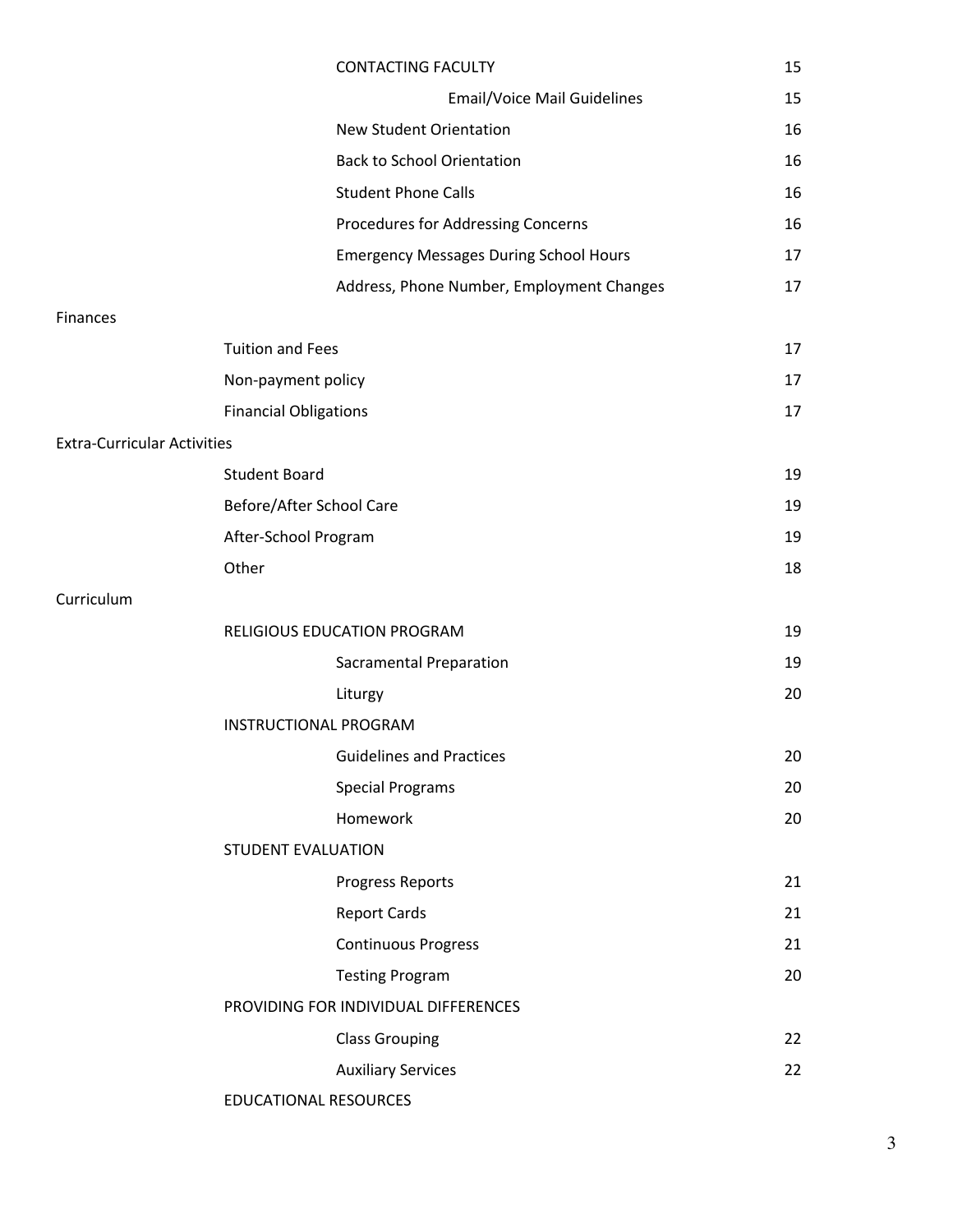|                          | Curriculum                         |                                                          | 22 |
|--------------------------|------------------------------------|----------------------------------------------------------|----|
|                          | Library                            |                                                          | 22 |
|                          | <b>Field Trips</b>                 |                                                          | 22 |
| <b>School Procedures</b> |                                    |                                                          |    |
|                          | STUDENT DRESS CODE                 |                                                          |    |
|                          | <b>Dress Code</b>                  |                                                          | 23 |
|                          |                                    | Spirit Wear Days                                         | 24 |
|                          |                                    | Dress Down Days                                          | 24 |
|                          |                                    | <b>Outdoor Attire</b>                                    | 24 |
|                          |                                    | Unacceptable at All Times                                | 24 |
|                          |                                    | <b>Disciplinary Measures</b>                             | 24 |
|                          | <b>CODE OF CONDUCT</b>             |                                                          |    |
|                          |                                    | <b>General Information</b>                               | 24 |
|                          |                                    | CIRCUMSTANCES IN WHICH STUDENT DISCIPLINE IS APPROPRIATE | 25 |
|                          | <b>EXPECTATIONS OF BEHAVIOR</b>    |                                                          | 25 |
|                          | Playground                         |                                                          | 24 |
|                          | Cafeteria                          |                                                          | 26 |
|                          | Hallway                            |                                                          | 26 |
|                          | Classroom                          |                                                          | 26 |
|                          | SERVICES AT JULIE BILLIART SCHOOLS |                                                          |    |
|                          | SOCIAL BEHAVIORAL TEACHING         |                                                          | 26 |
|                          |                                    | POSITIVE BEHAVIORAL INTERVENTIONS AND SUPPORTS           | 27 |
|                          | <b>DISCIPLINE</b>                  |                                                          | 27 |
|                          |                                    | PRIMARY (KINDERGARTEN - SECOND GRADE                     | 27 |
|                          | Level 1                            |                                                          | 27 |
|                          | Level 2                            |                                                          | 28 |
|                          | Level 3                            |                                                          | 28 |
|                          |                                    | INTERMEDIATE/JUNIOR HIGH (THIRD GRADE - EIGHTH GRADE)    |    |
|                          | Level 1                            |                                                          | 29 |
|                          | Level 2                            |                                                          | 29 |
|                          | Level 3                            |                                                          | 30 |
| <b>School Policies</b>   |                                    |                                                          |    |
|                          | <b>School Records</b>              |                                                          | 30 |
|                          | <b>Reporting Child Abuse</b>       |                                                          | 31 |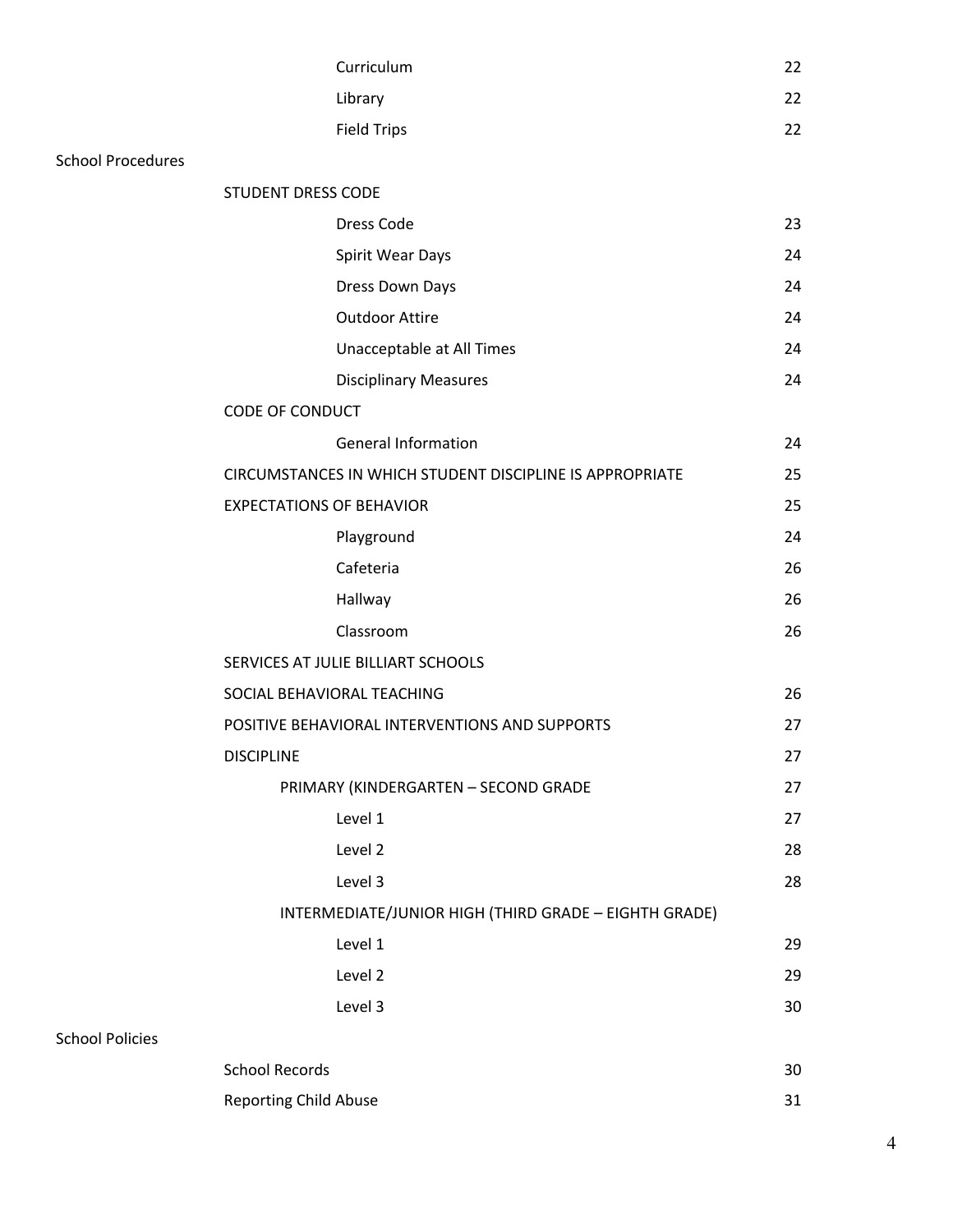|                                   | Family/Custodial Issues                          | 31 |
|-----------------------------------|--------------------------------------------------|----|
|                                   | Non-Harassment Policy                            | 31 |
|                                   | Search Policy                                    | 32 |
|                                   | <b>Substance Abuse Policy</b>                    | 32 |
|                                   | <b>Weapons Policy</b>                            | 33 |
|                                   | <b>Threats Policy</b>                            | 33 |
|                                   | <b>Electronic Device Policy</b>                  | 34 |
|                                   | Computer and Internet Acceptable Use Policy      | 34 |
|                                   | <b>Pregnancy Policy</b>                          | 39 |
|                                   | <b>AIDS Policy</b>                               | 39 |
| Medical/Health                    |                                                  |    |
|                                   | <b>Health of All Students</b>                    | 40 |
|                                   | <b>Administration of Medication</b>              | 40 |
|                                   | Immunizations                                    | 40 |
|                                   | <b>Medical Leave</b>                             | 41 |
|                                   | <b>Health Records</b>                            | 41 |
|                                   | <b>Emergency Cards</b>                           | 41 |
|                                   | <b>Emergency Information</b>                     | 41 |
|                                   | When to Keep Your Child Home                     | 42 |
| <b>Guests and Visitors</b>        |                                                  |    |
|                                   | Interested Parent Open House                     | 42 |
|                                   | <b>Guests and Visitors</b>                       | 42 |
|                                   | Parents                                          | 42 |
| <b>GENERAL SCHOOL INFORMATION</b> |                                                  |    |
|                                   | Lunch                                            | 42 |
|                                   | Snacks, Treats, Parties                          | 43 |
|                                   | Care of Books and Property                       | 43 |
|                                   | Lost and Found                                   | 43 |
|                                   | Forgotten Items (lunches, homework, gym uniforms | 43 |
|                                   |                                                  |    |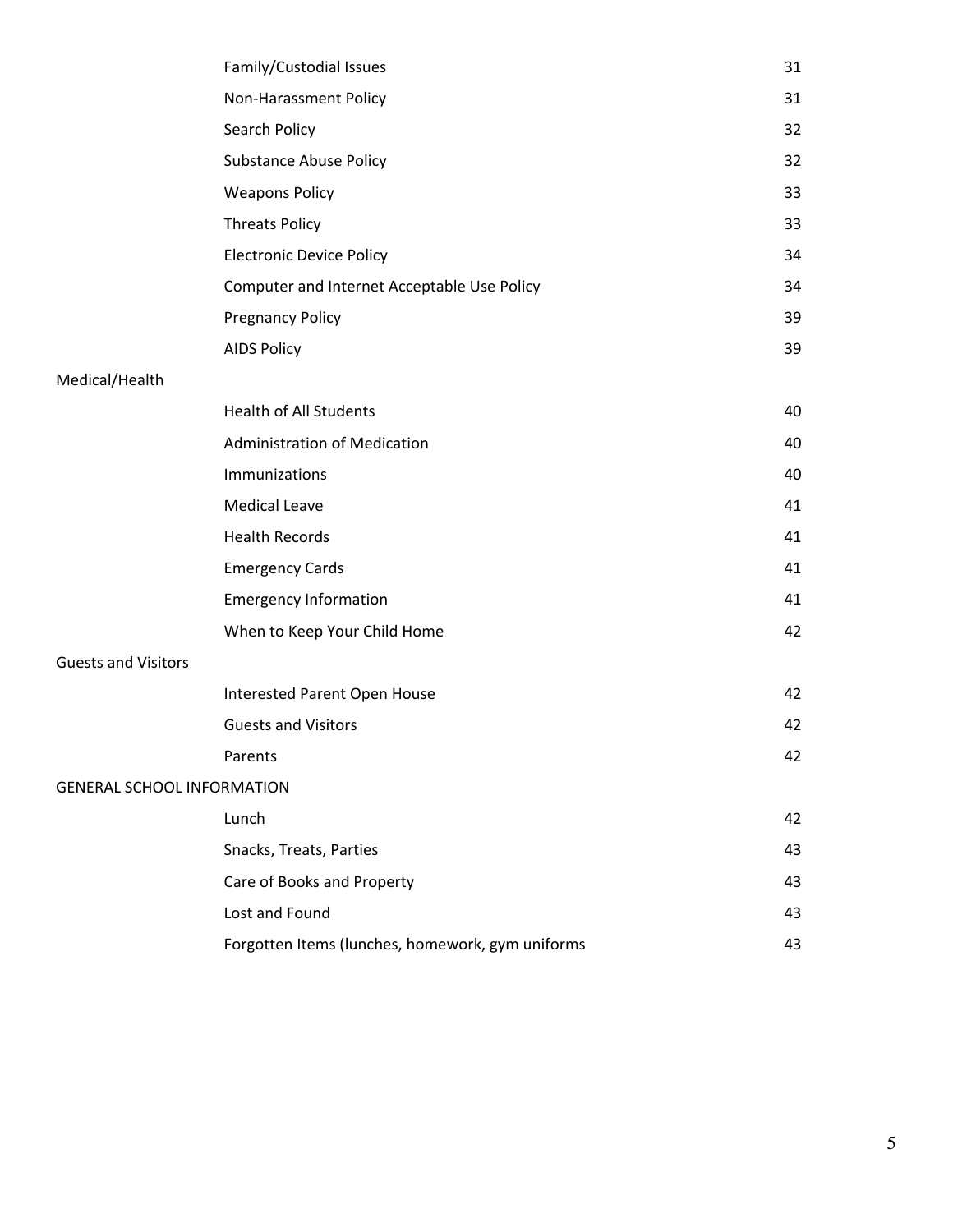# **INTRODUCTION AND PHILOSOPHY**

## **RATIONALE**

This Parent-Student Handbook is designed to familiarize parents and students with the philosophy, policies, and procedures of the school, its resulting activities and consequent responsibilities, so that parents can support the effort of the faculty in the total education of their children. It is also designed to be the "written agreement" between the family and school in terms of the expectations Julie Billiart Schools has for the relationship between the school, student and family. If the expectations, as stated in the Parent-Student Handbook, are not followed or if the relationship between parents and school are irreparably broken, Julie Billiart Schools may cease the enrollment of the student(s).

Parents and students are responsible for understanding and complying with the information contained herein. During the course of the year, a policy may be amended, revised, added to or deleted at the sole discretion of Julie Billiart Schools. If this occurs, the school will attempt to give prior written notice. The term "parent" used throughout this Handbook denotes biological or adoptive parent or legal guardian.

## **PROVISIONS**

The administration of Julie Billiart Schools reserves the right to amend this Parent/Student Handbook at any time and will promptly notify the parents in writing if changes are made.

Implementation and interpretations of the provisions in this handbook rests with the administration. The administration's interpretation of the provisions in this handbook shall be the final and authoritative interpretation.

## **POLICY SUPPORT STATEMENT**

All families and students of Julie Billiart Schools are required to follow and support the policies contained in this Parent/Student Handbook. Julie Billiart Schools reserves the right to withdraw enrollment for student(s) if the expectations stated in the Parent-Student Handbook are not followed or if the relationship between parents and school are irreparably broken.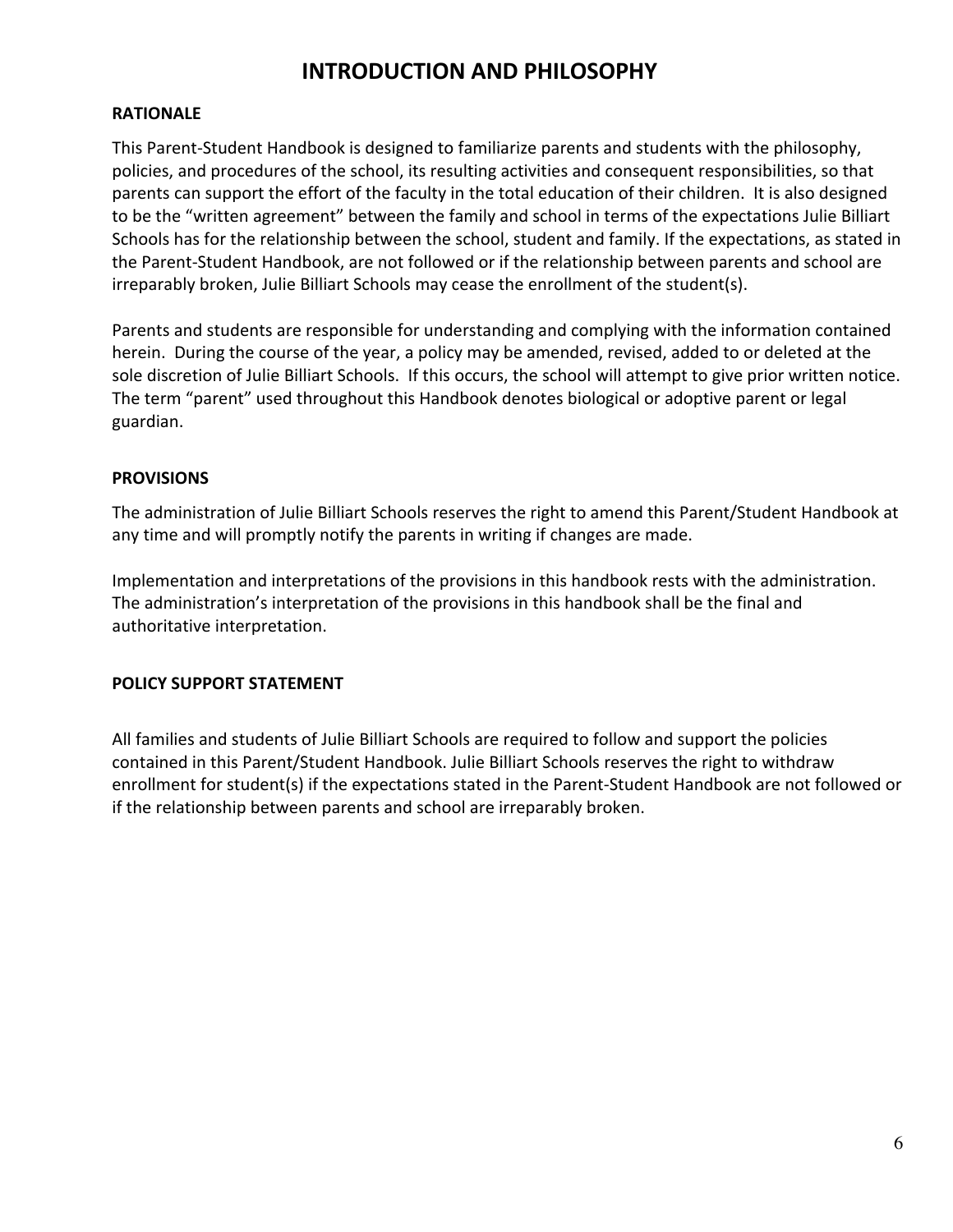## **MISSION**

Rooted in the educational vision of the Sisters of Notre Dame, Julie Billiart School is a Catholic, alternative K – 8 school, which educates children of all faith traditions who experience special learning needs.

## **BELIEF STATEMENTS**

- active involvement in learning is best for student learning.
- instruction should accommodate differences in learning styles.
- when a student can't learn the way we teach, we must teach the way he/she learns.
- students should be able to apply what they learn in school to real life situations.
- students learn best in a safe, healthy, and aesthetically pleasing environment.
- the school's stakeholders form a partnership in the school's mission.
- each student is a valued individual with unique needs.
- positive relationships and mutual respect among and between students and staff enhance a student's self-worth.

## **OUR VISION**

Julie Billiart Schools strives to build self-confidence, inspire Christian values and empower students with skills, knowledge, and enthusiasm for life-long learning.

## **OUR CORE VALUES**

## **Commitment**

We are committed to excellence in both *teaching* and *learning*.

## **Collaboration**

We collaborate with parents, donors and friends to provide a holistic education in an optimal *learning environment*.

## **Compassion**

We are *compassionate* and *respectful*, accepting each other as members of one **l***oving family*.

## **Courage**

We are *courageous* in spite of learning challenges and promote an **"***I CAN***"** attitude.

These Core Values are the foundation of our programs, curriculum and promise to our students, parents, donors and alumni.

## **BACKGROUND**

Julie Billiart School, founded in 1954, is a Catholic, alternative elementary school for children with special learning needs. The Sisters of Notre Dame, who sponsor the school, have offered educational opportunities for those children who have felt threatened in ordinary classroom situations. Currently, it serves as a viable alternative to programs for children with specific learning disabilities offered in many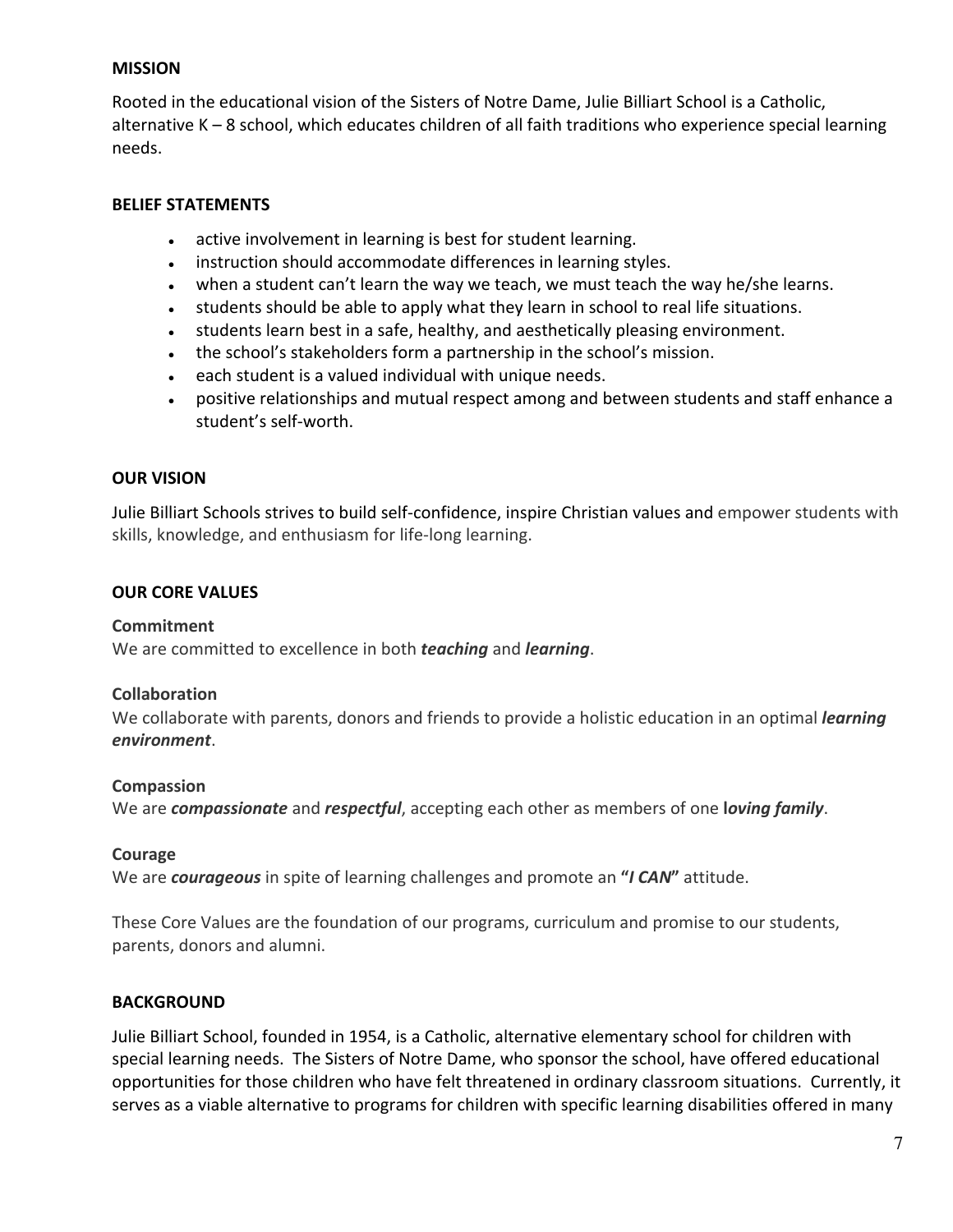school districts. It also provides a structured program for the many children who do not meet the criteria for special services. The curriculum's adaptive learning process is intended to develop every child's unique potential and concentrates on the development of personal strengths. Individual needs determine the level of each child's instruction, which is paced according to his/her own learning rate. A flexible curriculum helps to provide for the continuous progress of all. Both academic achievement and successful personal adjustment are reachable goals of this program. The ultimate goal of Julie Billiart Schools is to help the students reach their innate potential and become worthwhile contributing members of society.

In 2016, Julie Billiart School expanded into Summit County and opened its second school. Julie Billiart School-Akron in August 2017. Guided by the same mission and programming as Julie Billiart School, Lyndhurst, Julie Billiart School, Akron is focused on providing education for children with special learning needs.

The school was named in honor of Saint Julie Billiart, the Spiritual Mother of the Sisters of Notre Dame. The ministry of Julie Billiart Schools is considered a cherished apostolate of the Sisters of Notre Dame of Chardon, Ohio. Saint Julie was born in the village of Cuvilly in France on July 12, 1751. Her baptismal name was Marie Rose Julie. At the age of 12, she became paralyzed. After 33 years, she was cured of her paralysis through her great devotion to the Sacred Heart of Jesus. God had a very special vocation for Julie. Her vocation was to found many religious communities to work for the education of youth under the leadership of Notre Dame (Our Lady).

Julie died on April 8, 1816. She became known as "the Smiling Saint" because of her spirit of love, peace, and joy. Her motto was, "Oh, how good is the good God!"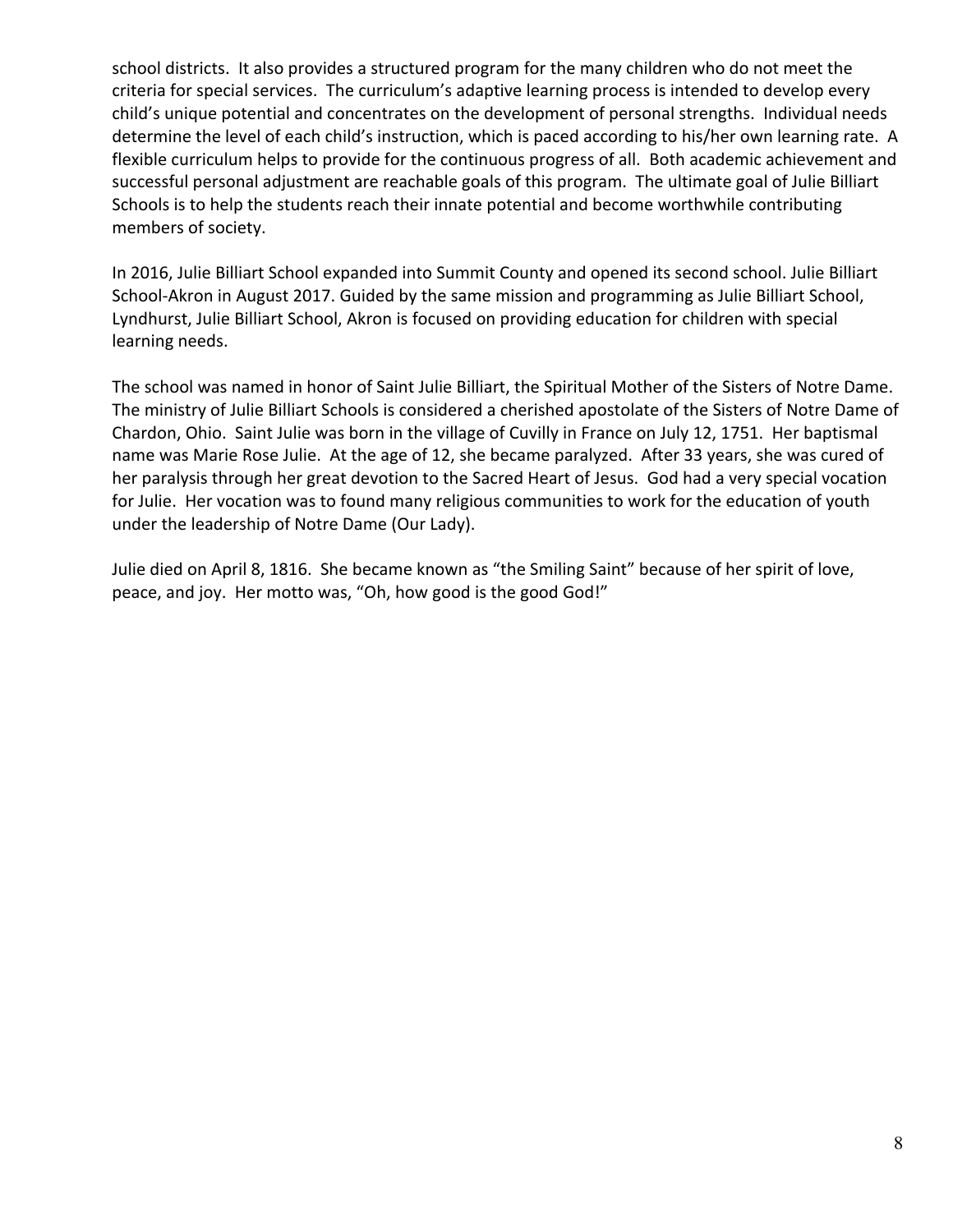## **GOALS**

The educational program will:

- 1. foster the social and spiritual formation of each child to enable him/her to contribute to the development of the Church and society
- 2. help each child to experience full human dignity and to come to the knowledge of the Creator
- 3. recognize the uniqueness of each child with his/her strengths and weaknesses
- 4. help develop competency in basic academic skills necessary for becoming self-sufficient and a productive citizen

## **SCHOOL PERSONNEL**

Julie Billiart Schools is staffed by a highly qualified, professional faculty deeply interested in and dedicated to Catholic education and the education of children with special learning needs. All are fully certified by the State of Ohio, and also meet the academic and professional standards set by the Cleveland Diocesan Education Office.

## **BOARD OF DIRECTORS**

The Board of Directors consists of lay men and women and three Sisters of Notre Dame who oversee the strategic planning, financial stability, facilities and policies of the school in commitment to the school's mission.

# **Administrative Procedures**

## **ADMISSION PROCEDURES**

Julie Billiart Schools does not discriminate on the basis of sex, race, creed, color, religion, national origin, disability, age, or gender, in the administration of its academic and admissions policies, and other school-administered policies and services.

Prospective students should have an I.Q. of 80 or above with a deficit in one or more academic or social areas.

Julie Billiart Schools accepts students who may need more time to cover the curriculum or require small group instruction. Students with special learning needs who may not meet the eligibility criteria for receiving state-funded special education services may also apply.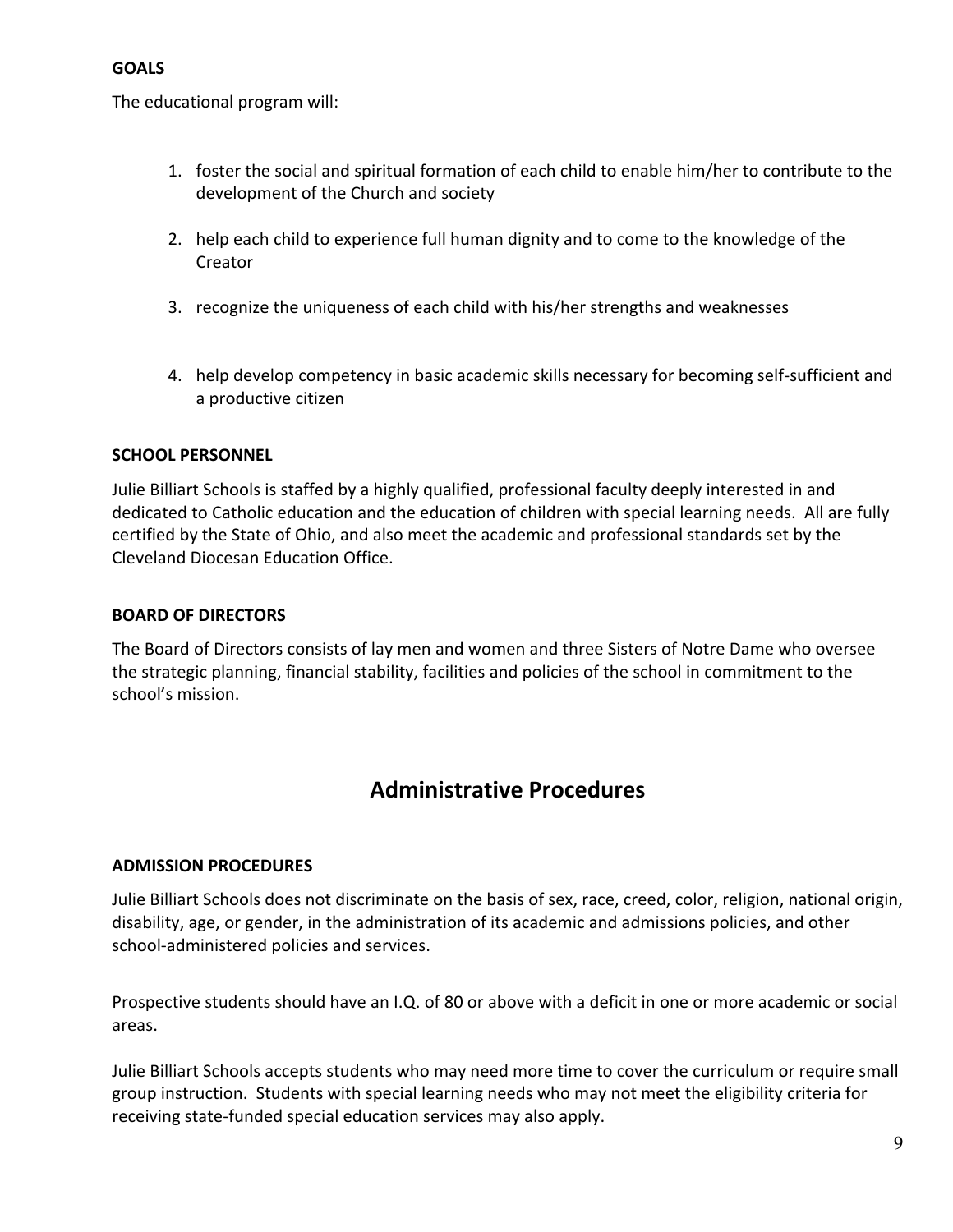Julie Billiart Schools does not offer programs for severe intellectual, behavioral, emotional disabilities.

## *REGISTRATION*

## **RE-ENROLLMENT OF STUDENTS**

Particularly careful monitoring of new students is in effect for one full year. At the end of this time or sooner if necessary, parents will be officially notified if a child is experiencing academic, behavioral, or significant adjustment problems and will be advised to seek a more appropriate placement.

During a child's educational program, a close relationship between parents and staff is maintained. The administration, in consultation with faculty and parents, reserves the exclusive right to request parents to locate a program more appropriate for the child if he or she demonstrates such things as minimal academic progress, little motivation, or lack of compliance with the disciplinary code.

Registration of current students takes place early in the year. The administration reserves the right not to invite a student to return to Julie Billiart Schools for the next year.

## **REGISTRATION OF NEW STUDENTS**

Julie Billiart Schools admits students selectively after completing the application process:

- 1. Attendance at a monthly open house for parents is encouraged.
- 2. Accurate completion of the application packet must be submitted for review.

The application package includes:

- a. The application form
- b. Parent and Teacher questionnaires
- c. The non-refundable application fee
- d. Multi-factored Evaluation (MFE), where applicable
- e. Individual Education Plan (IEP) or Service Plan, where applicable
- f. Psychological evaluation within the last year, where applicable
- g. Photo of child (optional)
- h. Custody papers, where applicable
- 3. If, in the judgment of the principal, after a review of the records it seems that Julie Billiart Schools may be an appropriate placement, the principal or assistant principal will set up a visitation day for the student, where the teacher(s) are able to informally assess the child.
- 4. After the visitation day(s), the principal or assistant principal will discuss the visitation day, assessments, and decision.

## **REGISTRATION OF KINDERGARTEN STUDENTS**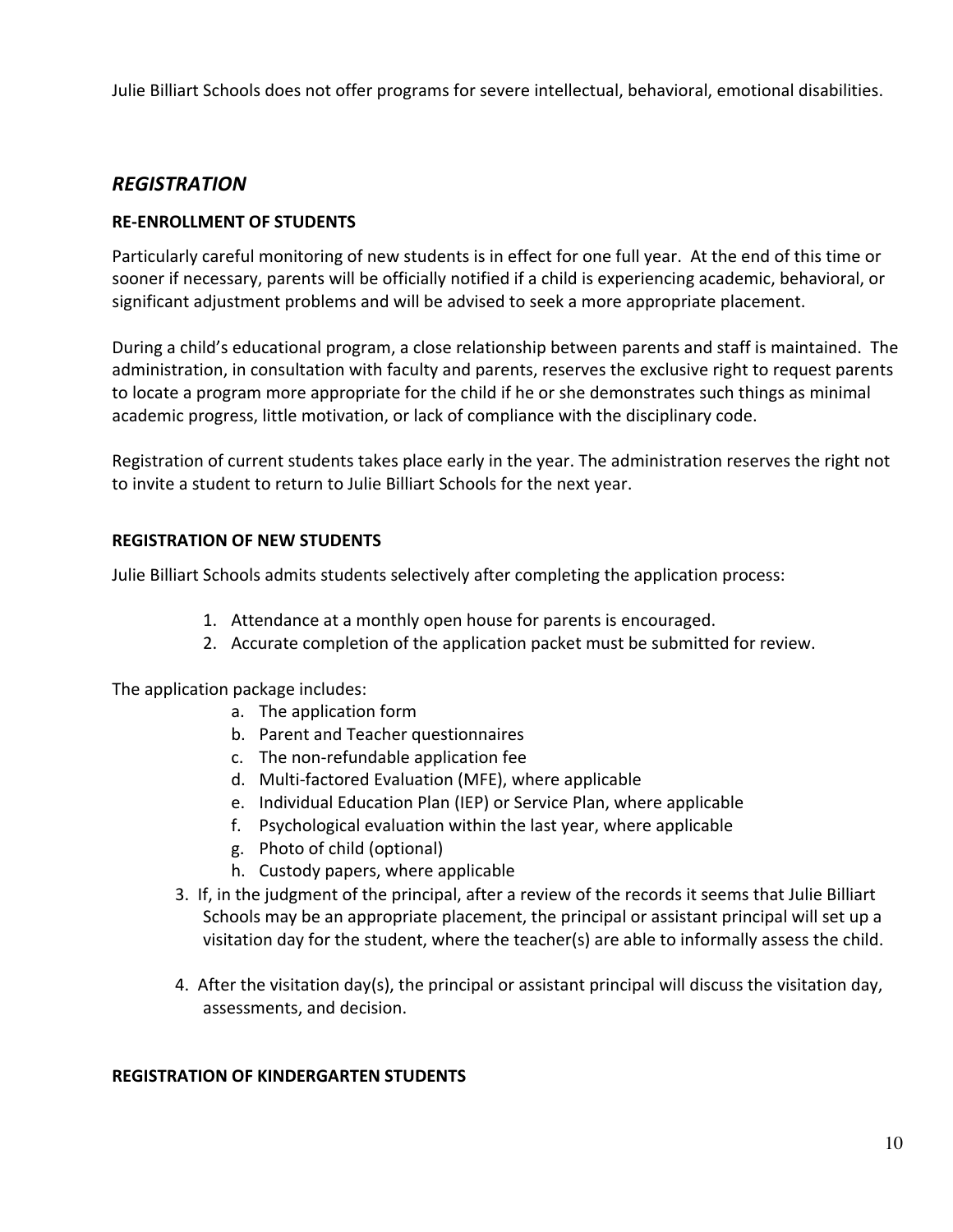A child must be five years of age on or before August  $1<sup>st</sup>$  and be screened before final acceptance into kindergarten.

## **FAMILY CUSTODY SITUATIONS**

The school is finding an increasing number of families experiencing transitions in parental custodial relationships. In addition, laws governing divorce settlements and custody have changed. Therefore, it is the responsibility of the parents to inform the school of any changes within the family structure. Legal documents regarding custody and visitation must also be on file in the school office. Any special arrangements for communication with the parents must be in accord with the legal documents.

## **ATTENDANCE**

State law requires children between the ages of 6 and 18 to attend school daily. Regularity of attendance and punctuality are of prime importance in the learning process of the child, especially for children who experience academic problems. It is extremely difficult for such students to make up missed time and assignments. Consistent daily work is extremely important in building the foundation for continuous progress in each subject.

State code includes the following reasons for lawful absence:

- 1. personal illness or critical illness in the family
- 2. death of a parent, guardian, grandparent or very close relative
- 3. quarantine at home
- 4. observance of religious holidays
- 5. discretion of the principal

## **REPORT OF ABSENCE**

Absences must be reported to the school office by a telephone call before 9:15 a.m. each morning (216- 381-1191). If the parent does not call the school, the office will call the home to check on the reason for absence. Upon returning to school, the student must present a written excuse to the school office. This note must include:

- 1. the student's name and homeroom
- 2. the date(s) of and reason for absence
- 3. the signature of parent

If the child has been absent for five consecutive days, a doctor's note must be presented prior to his or her returning to school.

Excessive absences interfere with the education and success of the child. A letter will be sent home if a child has 15 absences notifying the parents that this could affect the enrollment of their child. The Principal will contact the attendance department of the local public school concerning cases of truancy or illegal detention.

## **HIGH SCHOOL SHADOW DAYS**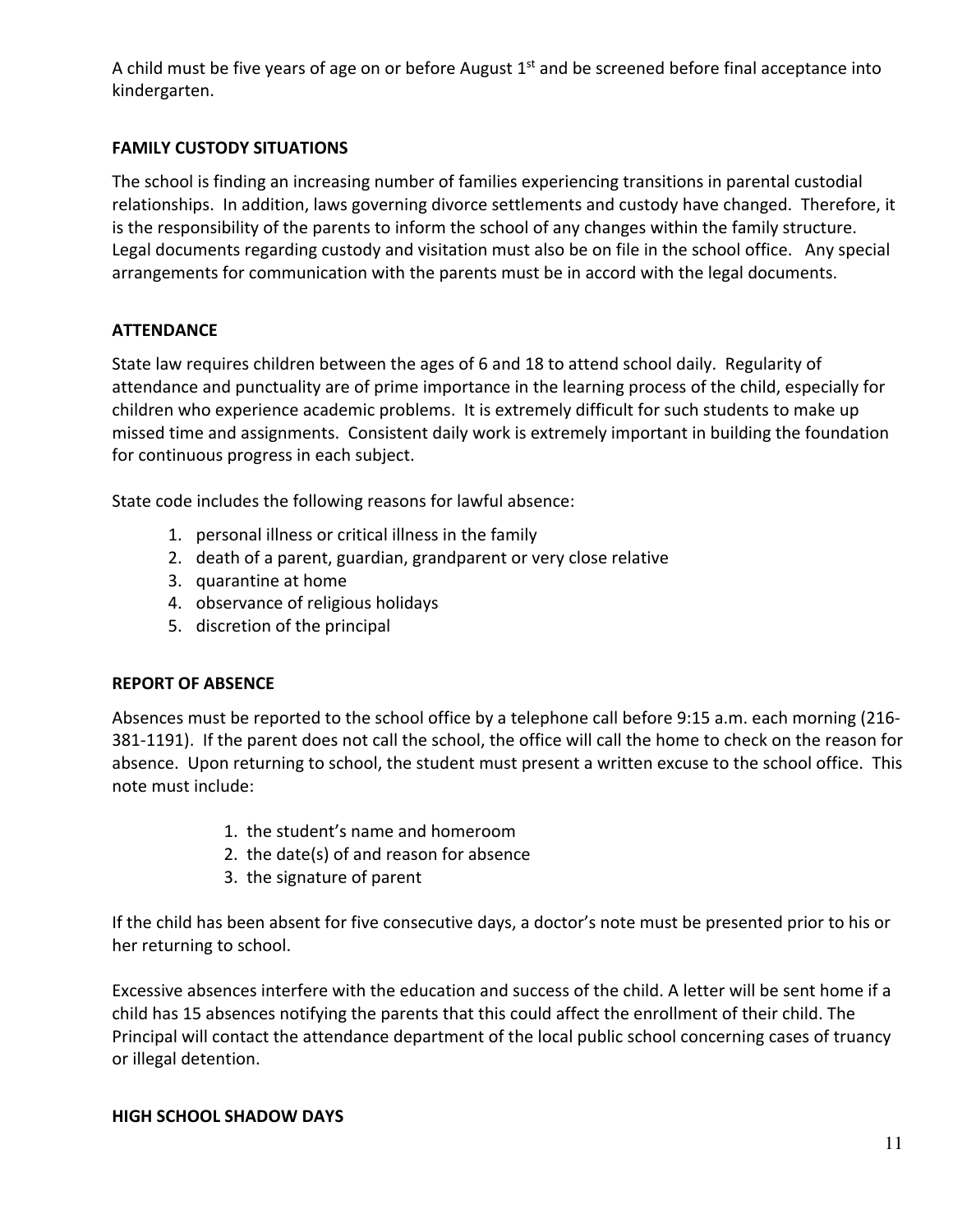During the school year, 8<sup>th</sup> grade students will have one "official" High School visitation day, which is a day scheduled by the school, for students to visit and spend the day in area high schools. Parents can choose to have students spend an additional shadow day at an area high school without any consequences. Any additional day taken off from school will be counted as an unexcused absence.

## **ILLNESS DURING THE SCHOOL DAY**

If a student becomes ill or is injured during the course of the day, the parent is contacted as directed on the emergency card completed by the parent at the start of each school year. It is imperative that we are able to reach either the parent or the emergency contact person when a child becomes ill at school. A student must be picked up as soon as possible by a parent or someone designated by the parent. They may not remain in the school clinic for the entire day. Students must inform the health aide or a teacher of any injury received at school.

## **SCHOOL HOURS**

Classes begin at 8:00am and end at 2:45pm. Students are **not permitted on the school grounds or in the school building before 7:40am**. The school office can be contacted via phone from 7:30am until 3:30pm on school days.

## **TARDINESS**

Any child arriving late for school after 8:00 a.m. must report to the office for a tardy slip. No student may report late to class without first checking in at the office.

It is important that children get to school on time. This gives the child ample time to put things away, write down the day's assignments, and start the day off organized, which is critical for his or her daily success.

## **APPOINTMENTS/EARLY RELEASE**

If possible, all appointments should be made outside of school hours. Ordinarily a student is not excused for more than one-half day if an appointment must be made during school time. Prior to the appointment, the student must present a note from the parent. *If the student misses one hour or more in either the morning or the afternoon, it will constitute a half-day absence.*

If a student becomes ill or is injured during the course of the day, the parent is contacted as directed on the emergency card completed by the parent at the start of each school year. It is imperative that we are able to reach either the parent or the emergency contact person when a child becomes ill at school. A parent, or someone designated by the parent, must pick up the student as soon as possible. They may not remain in the school clinic for the entire day. Students must inform the health aide or a teacher of any injury received at school.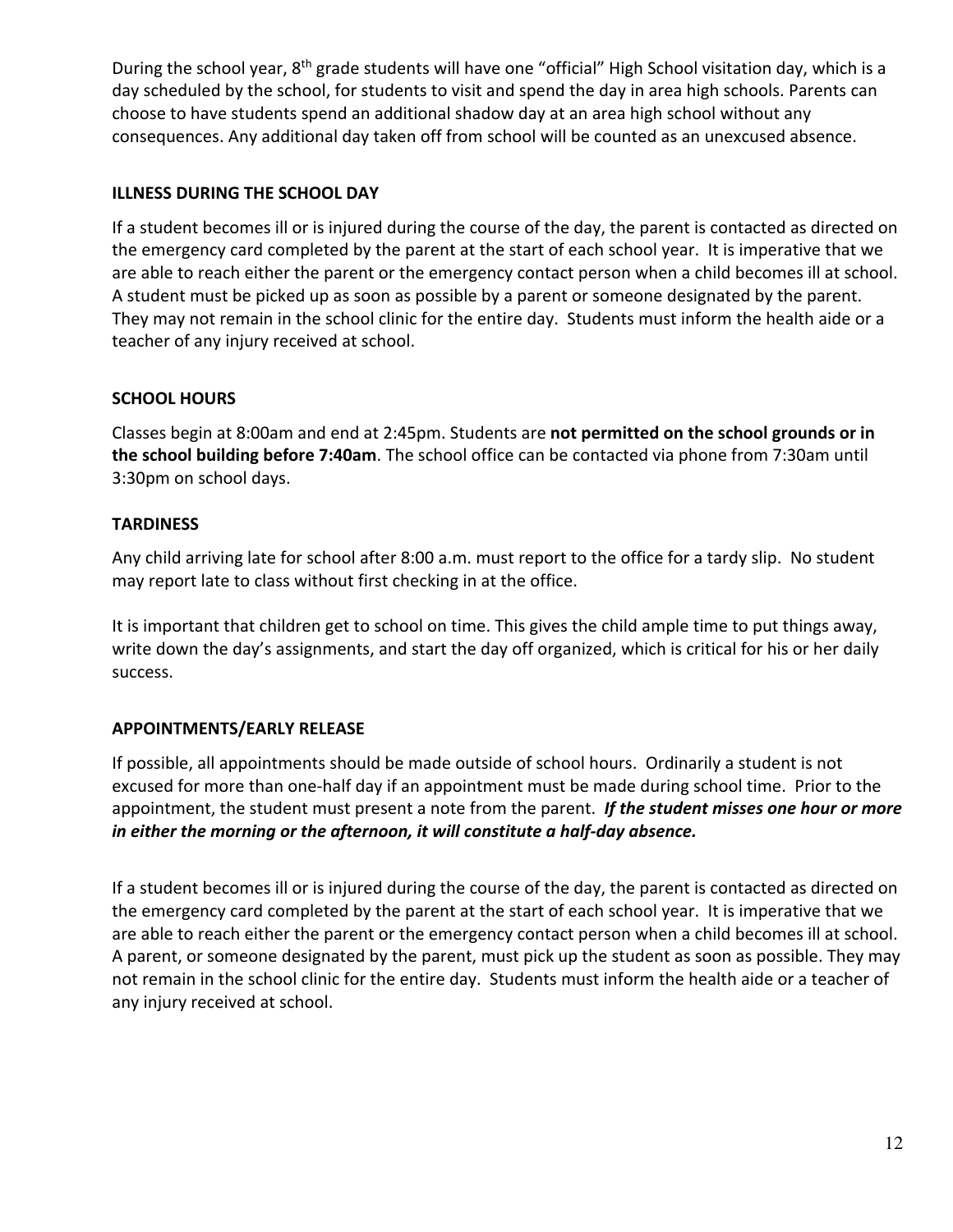## **MAKE-UP WORK DUE TO ABSENCE**

When a student is absent from school, it is the student's responsibility to see the teacher(s) to make specific arrangements for making up work missed during the absence. All work must be made up within a reasonable length of time, to be determined by the teacher. If a student is absent the day an assignment is due and the student was informed of the assignment, test, or project prior to the absence, the work is due and/or the test must be taken the day the student returns.

Special arrangements must be made with the teacher(s) in the case of prolonged illness or hospitalization. A written excuse from the doctor must be presented to the physical education teacher for a child to be excused from gym class for more than one week.

## **FAMILY VACATION**

If a parent requests that a student be withdrawn during the school term for the purpose of vacation, it shall be understood that the responsibility for academic work and progress shall be primarily that of the parent and student.

Parents are encouraged to plan their vacation in accordance with school vacation periods. The school calendar is given to each family in May for the next school year. If a child is absent from school for a vacation, it is the responsibility of the parent and the student to see that assignments and work are made up within the specified time to be determined by the teacher's judgment. The teacher should not be contacted in advance for assignments. After the vacation, the teacher should be contacted to get missed assignments and work. Any work or assignments not completed within the specified time will be considered incomplete.

The principal and teacher(s) must be given written notification of the child's absence from school prior to the vacation. The administration cannot give permission for a student to be absent for a vacation. This decision rests solely on the parents. Serious consideration should be given to the child's needs in missing classes for a prolonged period of time.

## **EMERGENCY CLOSING PROCEDURES**

In case of **inclement weather**, Julie Billiart Schools follows the decisions of the local school district. Julie Billiart Schools may also call off independently if there are many surrounding districts closed, or if our students would be in danger traveling to school.

Information regarding school closings will be broadcast over local television. Please do **not** call the school for school closing information. Julie Billiart Schools will notify all households and parents through the RenWeb parent broadcast system (phone blast and/or text message) within minutes of an emergency or unplanned event that causes school dismissal, school cancellations or late starts.

Parents in carpools must use their own discretion in driving to school when their respective area is experiencing extreme weather. The decision to drive to school must be that of the driver, not of the school.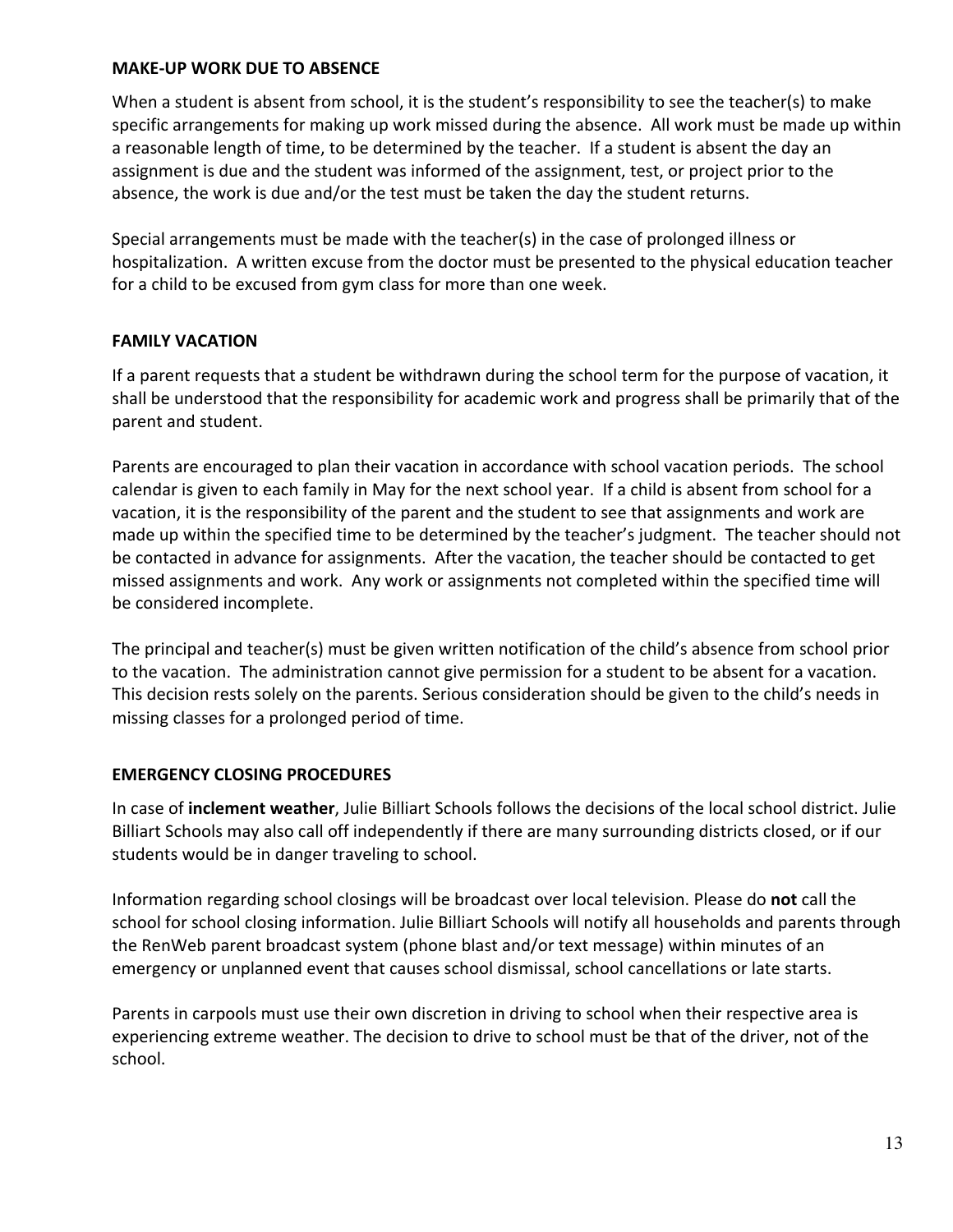## **BLIZZARD BAGS**

Beginning in the 2014 – 2015 school year, districts changed to an hour-based schedule and no longer have calamity days. Julie Billiart Schools has scheduled "excess" hours above the minimum needed to ensure we have enough hours of instruction. There may be a time when we need to utilize blizzard bags to make up missed hours (up to 3-days). If your child needs to complete a blizzard bag on a day when we have called off school, a phone blast and/or email will go out letting you know. You may go to the RenWeb parent portal for additional information and help.

## **HOME – SCHOOL COMMUNICATION**

#### **WEEKLY FOLDER**

All school information will be sent home each Thursday with the oldest or only child in each family.

Messages for the Thursday folder must be received by Tuesday at noon or by 8:30am on Wednesday, if there is no school on Tuesday.

#### **RENWEB**

Julie Billiart Schools uses RenWeb, which allows us to publish your child's grades on a passwordprotected site. Parents can sign up to receive an email with an up-to-date dashboard for your child, which includes their grades, notes, attendance, etc…

## **PARENT/TEACHER CONFERENCES**

There are always two scheduled parent/teacher conferences during the year, regardless of how the child is doing. One will be scheduled sometime during the second quarter and the other will be scheduled during the third or fourth quarter.

In addition to scheduled parent conferences, other conferences may be arranged, either verbally or in writing, upon the request of a teacher, parent, student, or the administration. *See email and voice mail guidelines below.* Teachers should **not** be approached to discuss specific concerns during they day when he or she is responsible for a class.

## **CONTACTING FACULTY**

Teachers may be contacted via phone, voice mail, written note, or e-mail. Due to supervision requirements teachers are not able to meet with parents before, during or after school without an appointment. It should be noted that the teachers do have many supervisory duties and may have meetings after school. Any messages left on voice mail will be returned as soon as possible.

## **EMAIL/VOICE MAIL GUIDELINES**

Email and voicemail is a fast and convenient way for you to send messages, but please remember if you choose to send an email or leave a voicemail for a member of our staff, you may not get an immediate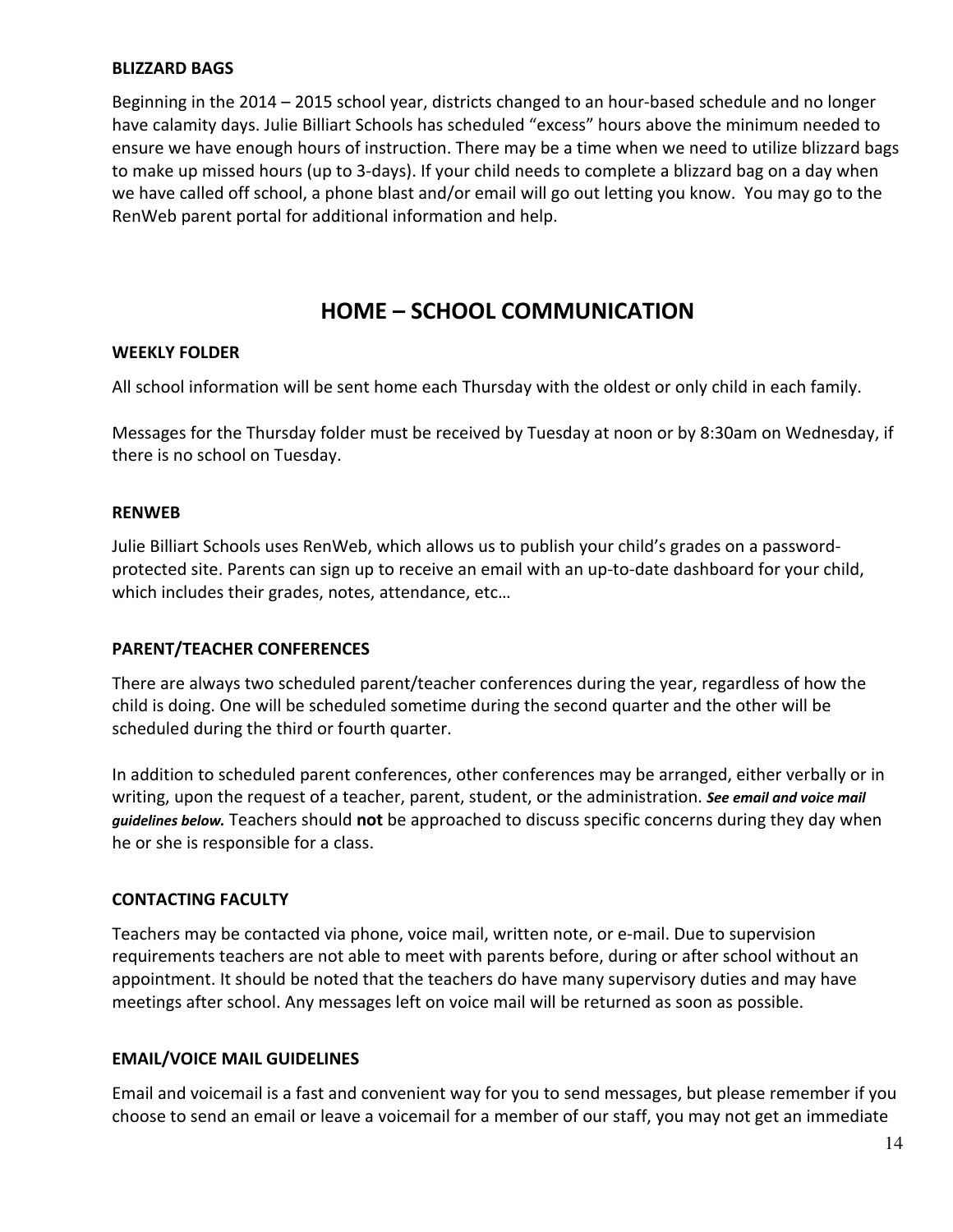reply. Many times, the teachers will have a late supervision duty or a faculty/level meeting after school. Any messages sent by email or left by voice mail will be returned as soon as possible.

Email and Voicemail access to faculty and staff may not be available during weekends, holidays, or vacations.

Please adhere to the following email/voicemail guidelines:

- 1. Parents/guardians are invited to use email and voicemail as lines of communication and as an additional resource for enhancing parent/guardian/teacher relations.
- 2. Teachers will check their email and voicemail daily. In general, parents/guardians may anticipate a response from the teacher in a timely fashion (2-business days). That response might be sent via email, a telephone call, or written note.
- 3. Please send only non-vital messages by email and voicemail. For example, do not use email to inform a teacher that your child is not to go home on the bus. A teacher may not have time to read or listen to your message in a timely fashion. Instead, telephone the school office to be sure your message is received and clearly understood.
- 4. Remember that email is not confidential. Phone or personal contact should convey confidential information.
- 5. For all medical or health concerns, please contact the school health aide directly.

## **NEW STUDENT ORIENTATION**

An orientation time is scheduled before school starts each year to provide an opportunity for students and their families to visit the classroom, meet the other new students within the school, meet the teachers, and visit the school prior to the first day of school.

## **BACK TO SCHOOL ORIENTATION**

At the beginning of the school year, a parent meeting is held which provides teachers an opportunity to explain curriculum, class procedures, policies, expectations and other information specific to the grade level. At least one parent should attend this parent meeting.

## **STUDENT PHONE CALLS**

Students may not make or receive phone calls during the school day. Students are permitted to bring cell phones to school **BUT** all cell phones must be turned in to the main office as soon as the student walks into the building. Cell phones will remain in the main office until the student is dismissed from their class to go home for the day. Any cell phones found during the school day will be confiscated by an administrator and kept until a parent can come and pick it up from school.

## **PROCEDURES FOR ADDRESSING CONCERNS**

If a concern arises with a teacher and/or staff member and your child, the procedure for addressing the concern is as follows:

1. Contact the teacher or staff member directly involved to discuss the concern. If the concern is not resolved...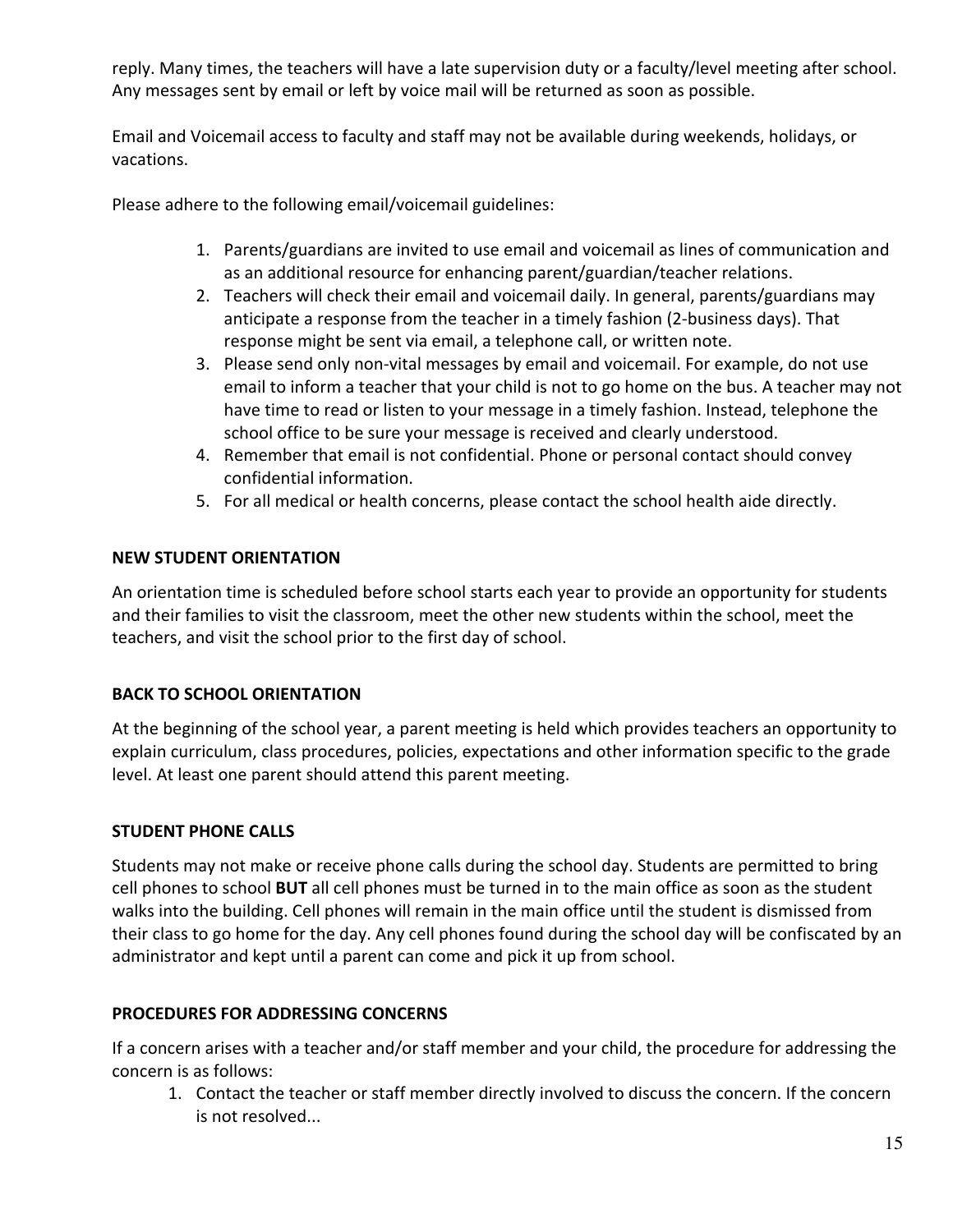2. Contact the Principal/Assistant Principal to discuss the concern.

## **EMERGENCY MESSAGES DURING SCHOOL HOURS**

In order for the school to run efficiently only emergency messages will be delivered to the students during the school day. Dismissal plans should be made before the child comes to school.

## **ADDRESS, PHONE NUMBER, EMPLOYMENT CHANGES**

If there is a change of address, phone numbers at home or work, or change in place of employment, this information should be sent in writing to the office and the teacher as soon as possible.

# **FINANCES**

Upon enrolling your child at Julie Billiart Schools, you enter into a financial contract with the school. In return for the educational services provided, you are expected to fulfill your financial commitment to the school. The obligation to pay tuition, fees, aftercare charges and other incidental charges is binding.

## **SCHEDULE OF CHARGES:**

Academic Fee \$75 Tuition \$27,540 Please see the Aftercare Manual for information regarding Aftercare charges and payments.

## **PAYMENT PLANS:**

Julie Billiart Schools has contracted with FACTS Management Services for applying for financial aid as well as managing payment of tuition and incidental charges. Each family in the Julie Billiart community is required to have an account.

Available Tuition Payment Options:

| $\bullet$ | Annual Payment of family responsibility    | Due: September 5        | Fees: Credit card fees, if |
|-----------|--------------------------------------------|-------------------------|----------------------------|
|           | applicable                                 |                         |                            |
| $\bullet$ | Monthly Payments (10 months)<br>applicable | Due: August through May | Fees: Credit card fees, if |
| $\bullet$ | Monthly Payments (12 months)<br>applicable | Due: June through May   | Fees: Credit card fees, if |

**Financial Aid:** At Julie Billiart Schools, we believe that the ability for students to receive the individualized education they need should not be predicated on their parents' financial ability to pay the full \$27,540 tuition. As such, we offer financial aid to assist families in affording a Julie Billiart education for their child. Financial aid is available because of the generosity of donors who believe in our mission and have given to assist families in need.

Julie Billiart Schools is an approved provider for the Jon Peterson Special Needs Scholarship as well as the Autism Scholarship. Any family whose child uses the Jon Peterson Scholarship may apply for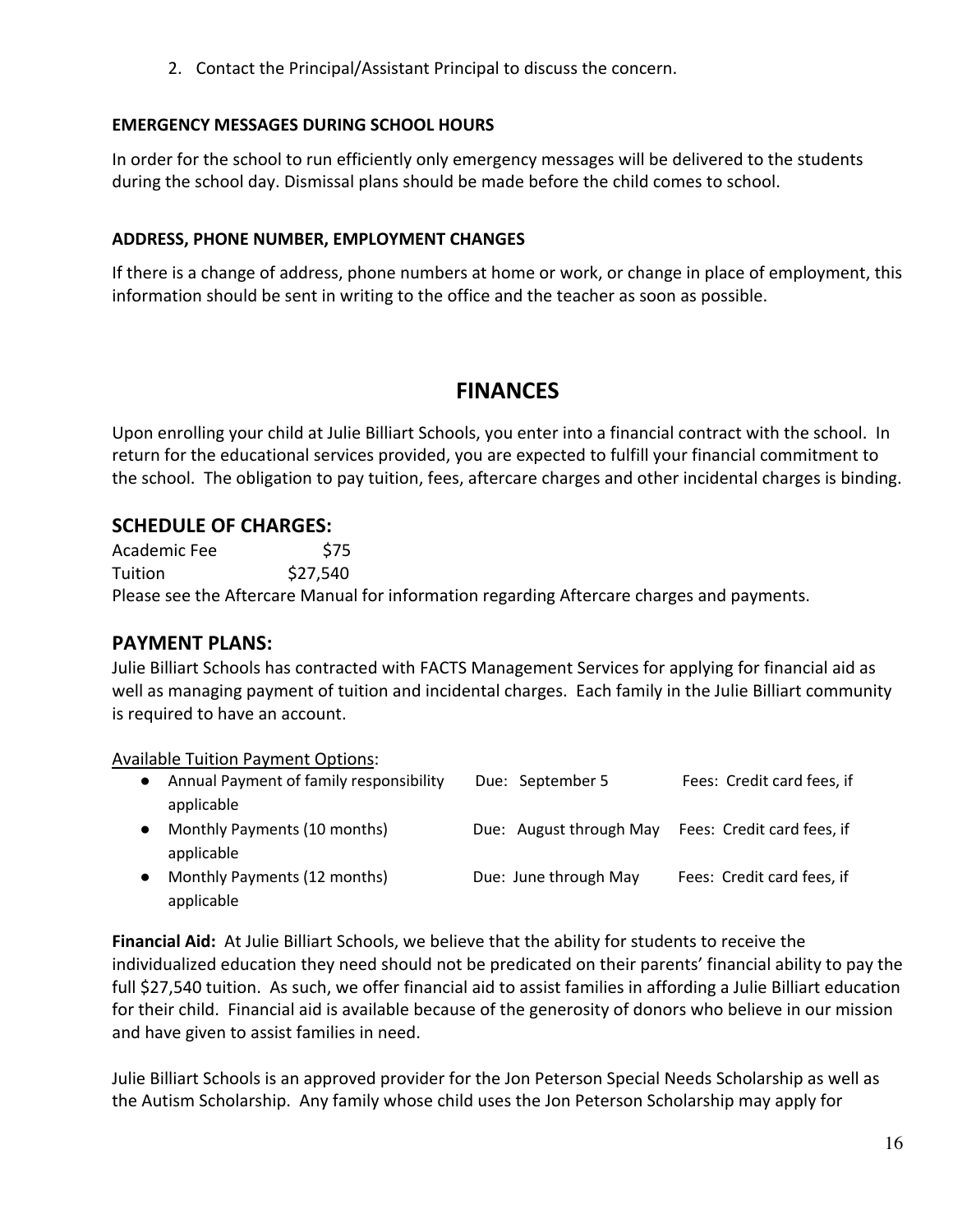financial aid by completing an application which can be accessed via FACTS. Julie Billiart Schools' Financial Aid Committee will review all applications for financial aid and will grant aid based on the needs of the family and the resources available. Financial aid applications will be accepted as follows:

- Re-enrolling students whose accounts are current as of December 31 Deadline December 31
- Re-enrolling students whose accounts are current as of January 31 Deadline January 31
- Re-enrolling students whose accounts are not current After February 1
- New students After February 1

A re-enrolling child's space in the class for the upcoming year will be guaranteed until January 31.

Financial aid decisions are made on an annual basis and recipients must reapply annually. All information supplied by the applicant is considered to be confidential. Additionally, applicants are prohibited from discussing financial aid awards with other parents or school employees other than the President/CEO or Business Office personnel.

Families will be required to sign a Family Responsibility Agreement that includes the following statement: "I understand that if I am granted financial aid it may be withdrawn at any time if my payment agreement is not current. I also understand that I may not be eligible to apply for financial aid for re-enrollment of my child for the next school year if my account is not current."

If an emergency situation prevents a family from making agreed-upon payments during the school year, a supplemental financial aid form should be submitted to the Accounting Department for review by the Financial Aid Committee. There are four circumstances which qualify a family to apply for additional financial aid: loss of a job, death of a parent, divorce, or serious illness of an immediate family member who is claimed as a dependent for tax purposes.

**Late Tuition Payments:** The expectation is that all tuition payments will be made on time and in accordance with the tuition payment plan selected by the family. The school may, at its sole option and discretion, enforce any or all of the following actions:

- Students whose tuition accounts are not current on July 1 may not be permitted to begin classes for the new school year.
- Students whose tuition accounts are not current as of December 31 may not be permitted to begin classes for the second semester.
- Transcripts will be withheld and the privilege of participating in the 8<sup>th</sup> grade graduation ceremony will be denied until all tuition and other financial responsibilities are completed.
- Families selecting the single payment plan who do not pay on schedule will be required to convert to a monthly payment plan.
- Students whose tuition accounts are not current may be prevented from attending classes and participating in school activities.
- Financial aid is granted on a first-come first-served basis. Families of students whose tuition accounts are not current will be considered last when financial aid is granted.

Instances of NSF checks or funds not available will be assessed a fee of \$30 per occurrence.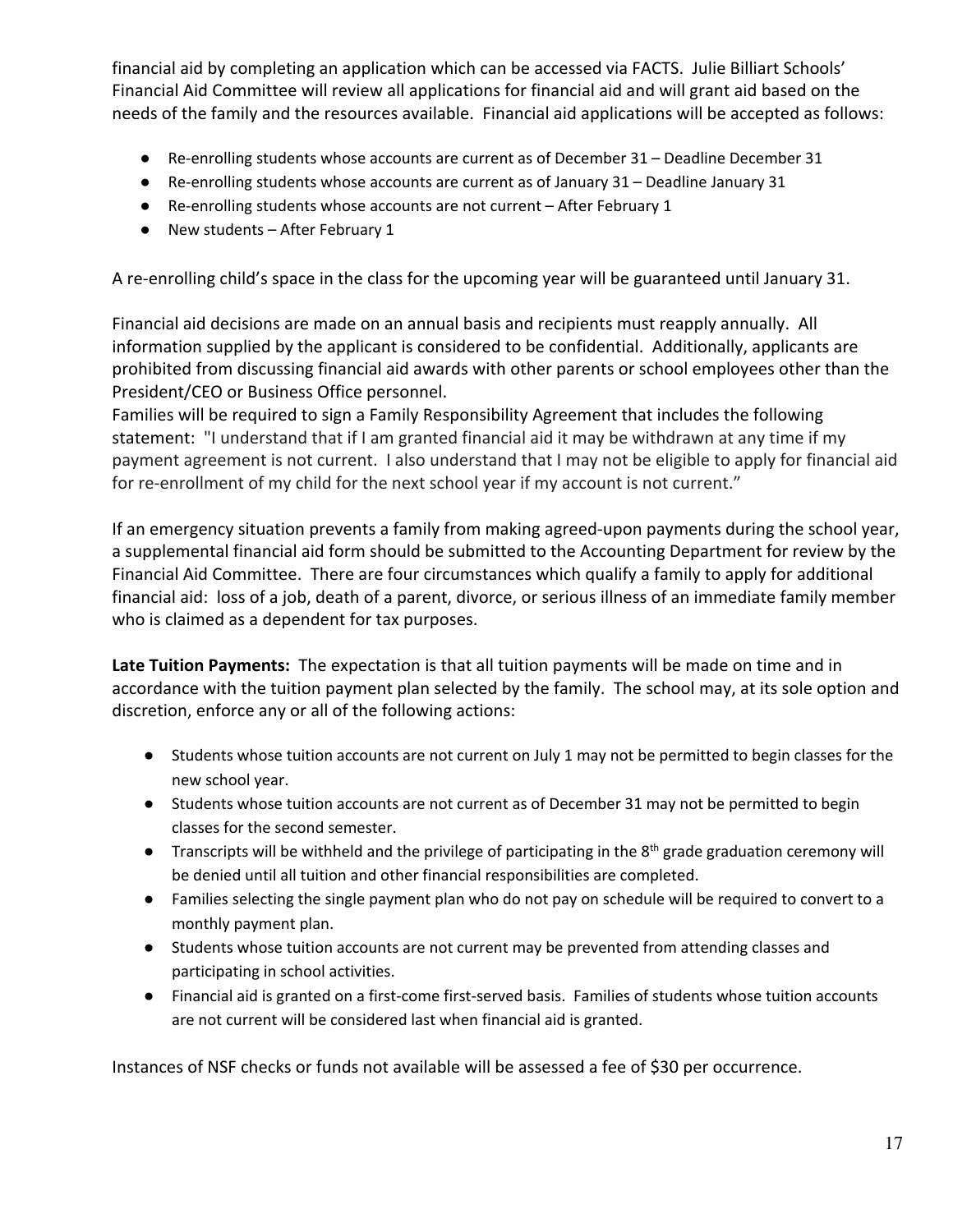# **EXTRA-CURRICULAR ACTIVITIES**

## **STUDENT BOARD**

Student Board consists of four officers (President, Vice President, Secretary and Treasurer) from 7th or  $8<sup>th</sup>$  grade, and a classroom representative from grades three through eight.

Good example and behavior are required of Student Board officers and members. Any student board officer or representative who receives an infraction form may be removed from their position.

## **BEFORE/AFTER SCHOOL CARE**

The school doors are open at 7:40am each morning. Students who arrive before 8:00am must choose between going to our walking club, which is held in the gymnasium, or our quiet area, which is held in the library and/or all-purpose room. Students are not permitted to go to their classrooms until 8:00am.

Julie Billiart Schools provides an After-School Care program from 3:00pm until 6:00pm each day school is in session. The cost of the after school care program is \$10/hourAll students attending the After-School Care program must have a registration form on file. The code of conduct and the rules found in this handbook apply to the After-School Care program.

## **AFTER-SCHOOL PROGRAM**

Julie Billiart Schools sponsors clubs and activities based upon student interest and availability of moderators. The following clubs are available (depending on campus): Lunch Bunch, Sensitivity Club, Bro Council, Student Board, and Instrumental Music. Programs may change on a yearly basis.

Families are responsible for any After Care fees that come from students having to go to After Care either before or after any after school programs.

# **CURRICULUM**

## **RELIGIOUS EDUCATION PROGRAM**

In addition to daily religion classes, Julie Billiart Schools provides opportunities for each student to deepen his or her relationship with Christ and with other members of the Christian community. Religious activities include: participation in the celebration of the Eucharist, reception of the sacrament of Reconciliation, prayer services, and paraliturgies. All children are required to attend religious activities held during school hours.

## **SACRAMENTAL PROGRAM**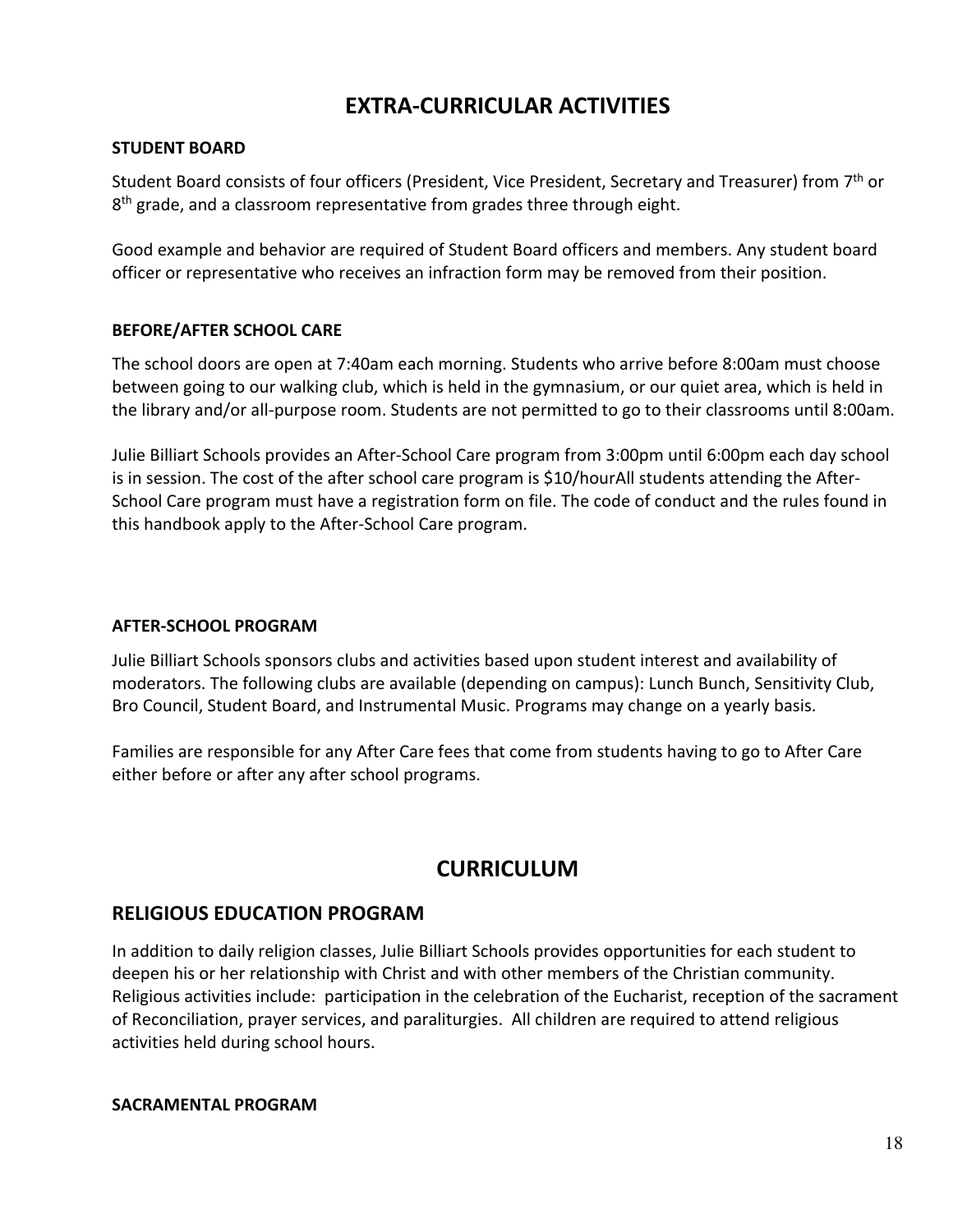There is a sacramental program for children in the second grade. Students and parents are expected to participate in the activities and meetings prior to the reception of the sacraments. Students may also participate in their parish sacramental program if required by the parish or at the wish of parents.

## **LITURGIES**

The student body has monthly opportunities to participate in the celebration of Eucharist or prayer services. Students observe and celebrate the liturgical seasons of the Church year. The students in grades three through eight have the opportunity to celebrate the Sacrament of Reconciliation at least once during the school year.

## **INSTRUCTIONAL PROGRAM**

## **GUIDELINES AND PRACTICES**

Julie Billiart Schools meets the requirements for the State of Ohio with regard to the standards for the elementary school level. The basic curriculum consists of the following: language arts (reading, language, spelling, handwriting, phonics), mathematics, social studies, science, technology, health, physical education, music and art.

On the Diocesan level, the courses of study for each subject area have been adapted to the specific needs of students with special learning needs.

## **SPECIAL PROGRAMS**

In addition to the core curriculum subjects, speech/language therapy, occupational therapy, social skills, music therapy, and art therapy are available for all students in grades K – 8. Students in grades three through eight may have the opportunity to participate in a science enrichment or special geography class.

Students in grades three through eight may participate in an orchestra program. A fee is required for participate in this program.

## **HOMEWORK**

Homework is ordinarily assigned daily, but usually not on weekends or the eve of holidays and other special occasions. Long-term assignments may extend over weekends if not completed during the week. Homework is intended to promote independent study, provide extra practice in basic skills, enrich learning and teach responsibility. In general, assignments are given according to the following time allotments:

| $K - 2:$  | 20 minutes        |
|-----------|-------------------|
| $3 - 4:$  | $30 - 45$ minutes |
| $5 - 6$ : | $45 - 60$ minutes |
| $7 - 8:$  | $60 - 90$ minutes |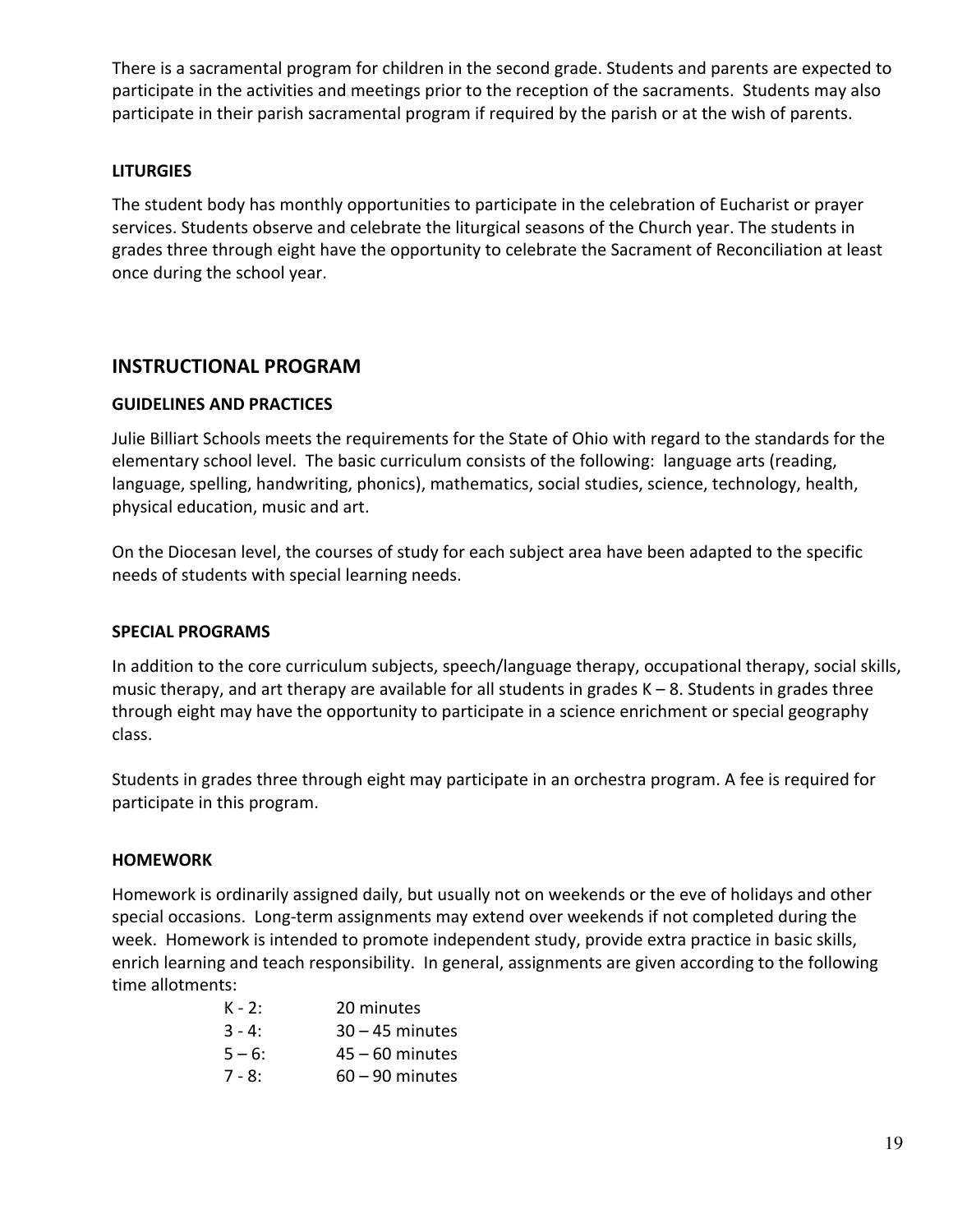Students are required to keep planbooks listing assignments and due dates. Respective teachers will give specific directions for parental supervision. Parents are expected to supervise the homework process, and sign the planbook when assignments are completed but **must not do the child's assignments.**

Parents can assist children in the following ways:

- Provide a quiet place for homework
- Provide assistance with organization when needed
- Check for completeness and neatness
- Encourage your child
- Listen and offer suggestions when needed
- Listen to your child read or recite work
- Help your child prepare for tests by daily study

## **STUDENT EVALUATION**

## **PROGRESS REPORTS**

Progress reports are issued in grades one through eight halfway through the quarter. This gives the student adequate time to make the adjustments necessary to improve. Both areas of difficulty and satisfactory progress are reported.

Progress reports are available online through the RenWeb website. You will receive access information in a letter at the beginning of the year. Parents are encouraged to look over the email that is delivered from RenWeb on a regular basis. Teachers are expected to update assignments every two weeks.

## **REPORT CARDS**

Report cards are given quarterly to students as a measure of their academic progress. Daily class participation, test scores, home and classroom assignments are taken into consideration when grades are given. Effort is also evaluated as well as Social and Behavioral progress and Study Habits. Report cards are available online at the end of each quarter. Parents will receive a hard copy of the report card at the end of the school year.

## **CONTINUOUS PROGRESS**

The philosophy at Julie Billiart Schools helps to enable the student to progress through the curriculum at his or her own rate. A child may move to a higher or lower group within a level during the year after consultation with the parents, teachers and principal. It is possible, in certain instances, for a student to take an extra year in one of the levels: the primary, intermediate or junior high.

## **TESTING PROGRAM**

A comprehensive testing program is essential to ensure continuous progress for each child. The program includes formal and informal testing for ability and achievement.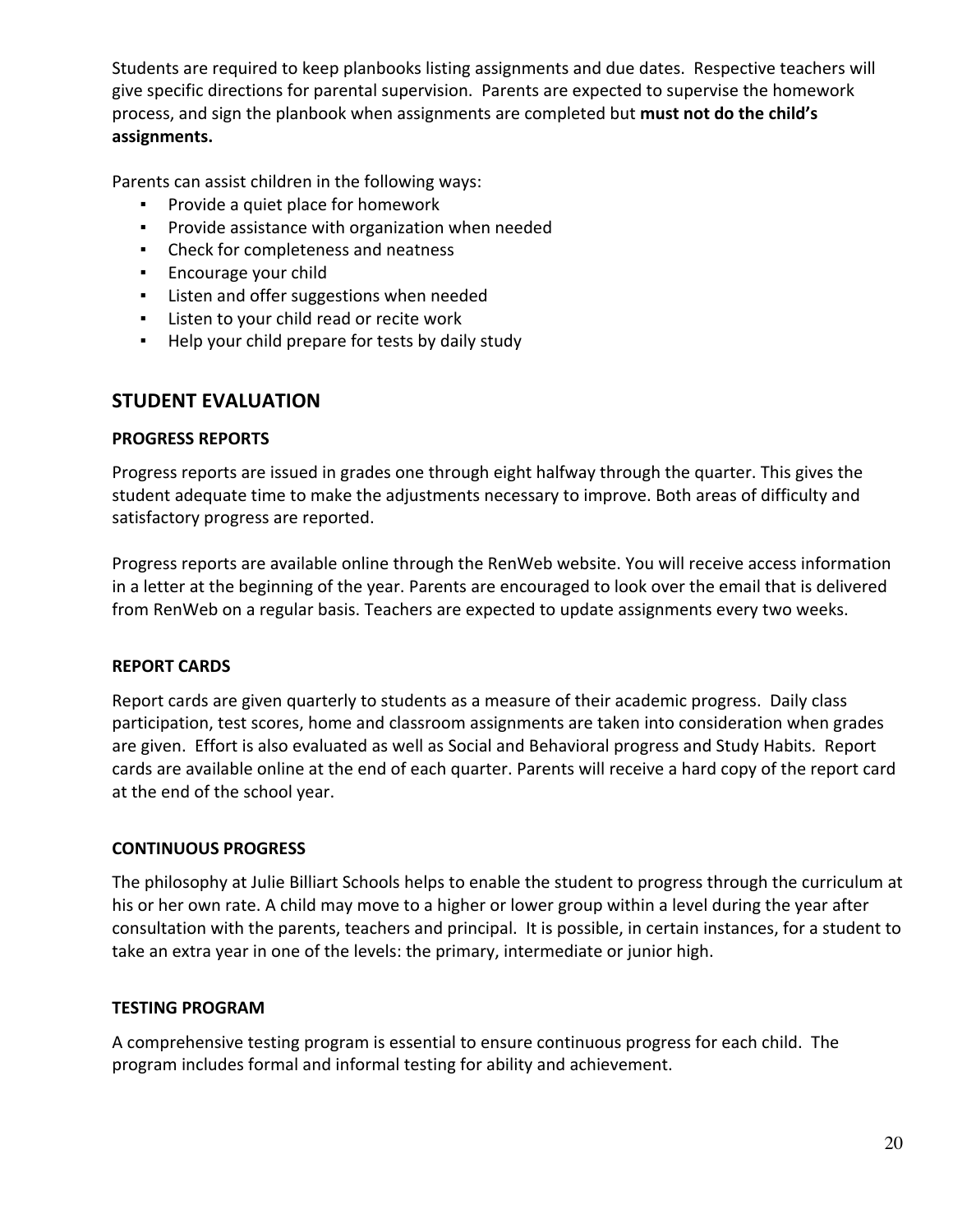Qualitative Reading Inventory (QRI), MAPS, Accelerated Reader, curriculum based assessments, and the Ohio Statewide Assessments may also be used to assess achievement and learning styles.

## **PROVIDING FOR INDIVIDUAL DIFFERENCES**

## **CLASS GROUPINGS**

During the first few weeks of school, students go through a time of review, instruction, and assessments to determine their strengths and weaknesses in certain academic areas. Based on these assessments, students are placed in one of four groups within a level. Students may be grouped according to ability for certain subjects. A child may move to a higher or lower group within a level during the year after consultation with the parents, teachers and principal.

## **AUXILIARY SERVICES**

Speech/Language therapy, occupational therapy, social skills instruction, music therapy, and art therapy are available to students that qualify for those services.

## **EDUCATIONAL RESOURCES**

## **CURRICULUM**

Julie Billiart Schools meets the requirements for the State of Ohio with regard to the standards for the elementary school level. The basic curriculum consists of the following: language arts (reading, language, spelling, phonics), mathematics, social studies, science, technology, health, physical education, music and art.

On the Diocesan level, the courses of study for each subject area have been adapted to the specific needs of students with special learning needs.

## **LIBRARY**

Primary and Intermediate students may withdraw a maximum of two books/materials at a time from the library. Junior High students may withdraw three books/materials at a time from the library. When books/materials are overdue, the student may have to pay a fine. The student must pay for lost or damaged books.

## **FIELD TRIPS**

Field trips are permitted in accordance with our curriculum guidelines. In order for a child to participate in a field trip, the parent must give written consent on the *Field Trip Request Form* provided by Julie Billiart Schools. No verbal permission will be accepted. The student and parents assume all risks and release the Sisters of Notre Dame of Chardon, Ohio, the Board of Directors of Julie Billiart Schools and their faculty, staff, agents, heirs and assigns from any liability whatsoever for any injury or damage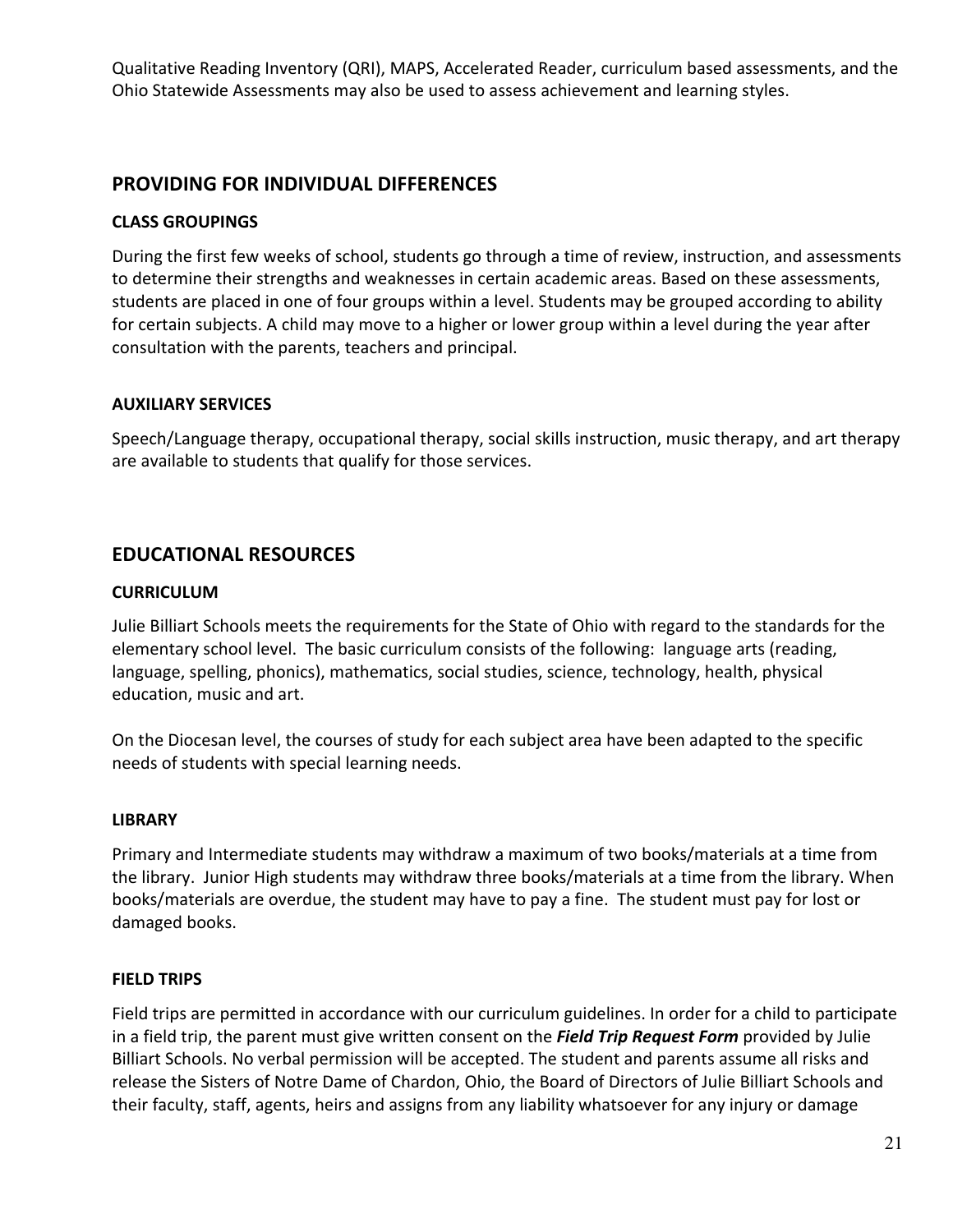incurred, directly or indirectly, in connection with the field trip. **Students may be denied permission to attend field trips because of safety, health, excessive absences or behavior problems.**

Ordinarily students are transported to and from field trips by bus. All rules of discipline and decorum apply on buses or transportation to and from field trips and other school-sponsored activities. (See School Bus Conduct section.) In special cases, if cars are used, the drivers are required to provide a copy of their driver's license, and a vehicle background check. The vehicle must have a seat belt for each child.

## OVERNIGHT TRIPS

If a field trip is overnight, a special CONSENT TO PARTICIPATE permission form must be signed by a parent or guardian and on file in the school office.

# **SCHOOL PROCEDURES**

## **STUDENT DRESS CODE**

## **Dress Code Regulations for All Students**

- Uniforms must be purchased through Lands' End (www.landsend.com/uniforms) and must be worn coming to and leaving school. Please keep in mind that spirit wear is only allowed on Fridays, if it is a designated Spirit Wear day.
- While there is variety in fabrics the regular school uniforms are as follows:
- Khaki and/or Navy pants or walking shorts (**both boys and girls**)
- 3-button polo shirt (long sleeve and/or short sleeve) in grey or navy with the school's logo (**both boys and girls**)
- Khaki, Navy, and/or JB plaid skirts, skorts, jumpers, dresses (**girls only**)
- A clean and neat appearance is required at all times. Students in **7th and 8th grade must have their shirts tucked in with a belt at all times**. All students should have uniforms that are correctly fitted to the size of the student.
- Make-up and nail polish may not be worn.
- School shoes are to be worn at all times. Students in Kdg. are permitted to wear tennis shoes, but tennis shoes should be solid black or white. Students in  $1<sup>st</sup> - 8<sup>th</sup>$  grade are permitted to wear solid black or white tennis shoes if they have a note from the doctor stating that it is medically necessary for them to wear tennis shoes.
- Students can wear sweaters and pullovers that have been designated on the Lands' End website during the school day. Jackets, coats, spirit wear sweatshirts or hoodies are allowed only on Fridays, if it is a designated Spirit Wear day.
- Girls may wear simple stud earrings. Boys are not permitted to wear earrings. Students may wear a single, simple necklace and/or bracelet.
- Sunglasses, hats, and caps should be removed when entering the building. Students are responsible for these items; the school is not responsible if these items are lost or stolen.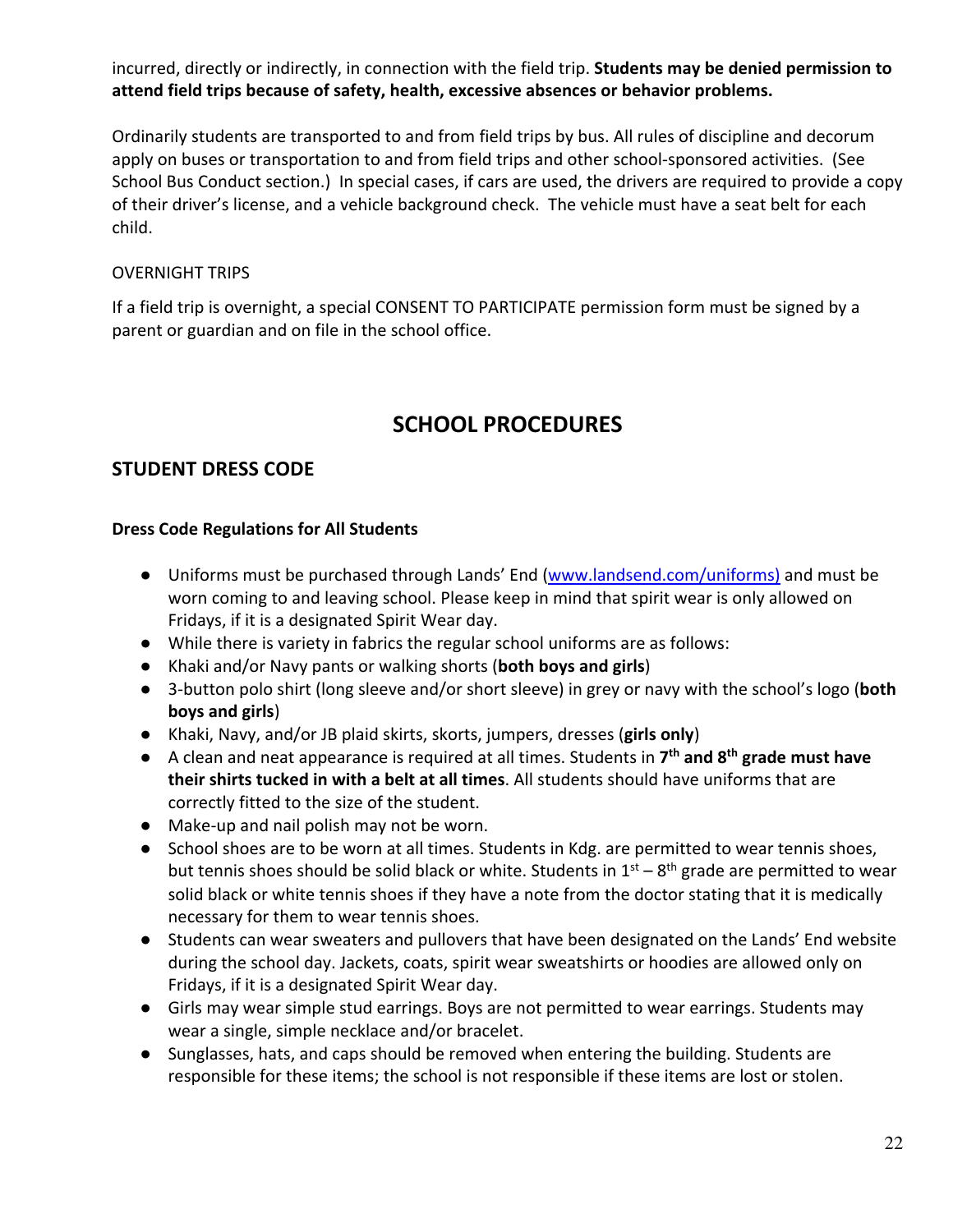- Solid navy ankle-length leggings are allowed to be worn under the skirts for girls. Socks should match the color of the leggings. Knit bike shorts, purchased through Lands' End can also be worn under the skirts for girls.
- Socks and/or tights are to be solid color. Students may wear grey, black, navy, or white socks and/or tights.
- Gym Uniforms (brought to school on physical education days):
	- o **Shirts** Plain gray or navy t-shirt
	- o **Shorts/pants** Athletic shorts/jogging pants- Solid in color

## **Spirit Wear Days**

Fridays throughout the year may be designated as Spirit Wear Days. Students are to pay 50¢ for each Friday where they dress in Spirit Wear. This should be paid, in full, at the beginning of the year. Spirit Wear is not permitted to be worn during the day unless it is a designated Spirit Wear day.

## **Dress Down Days**

Special Days are occasionally designated as dress down days. Clothing selected for these days should always be neat, clean, and in keeping with the code of modesty and respect in a Catholic School.

## **Outdoor Attire**

Students should be prepared to for outside recess at all times. Students have outdoor recess if the temperature is 22 degrees or above.

## **Unacceptable at All Times**

Spaghetti strap tops or tank tops without a t-shirt or blouse underneath; t-shirts with inappropriate words or pictures, alcohol or tobacco related products; spandex pants, mini-skirts. Shoes or sandals without a back or backs strap are not permitted.

The school administration reserves the right to make the final decision on appropriateness of outfit.

## **Dress Code Disciplinary Measures**

**First Violation –** parent notification form will be emailed on the day of the infraction

**Second Violation –** parents will be notified that on the next violation they will have to bring appropriate clothes to school

**Third Violation –** parents will be notified and will need to bring appropriate uniform dress to school (even if it's a dress down or Spirit Wear day)

**Fourth Violation –** parent will be notified and the student will lose all remaining dress down or Spirit Wear day privileges for that quarter.

*Eight collective total violations will result in loss of dress down or Spirit Wear day privileges for the remainder of the school year.*

## **CODE OF CONDUCT**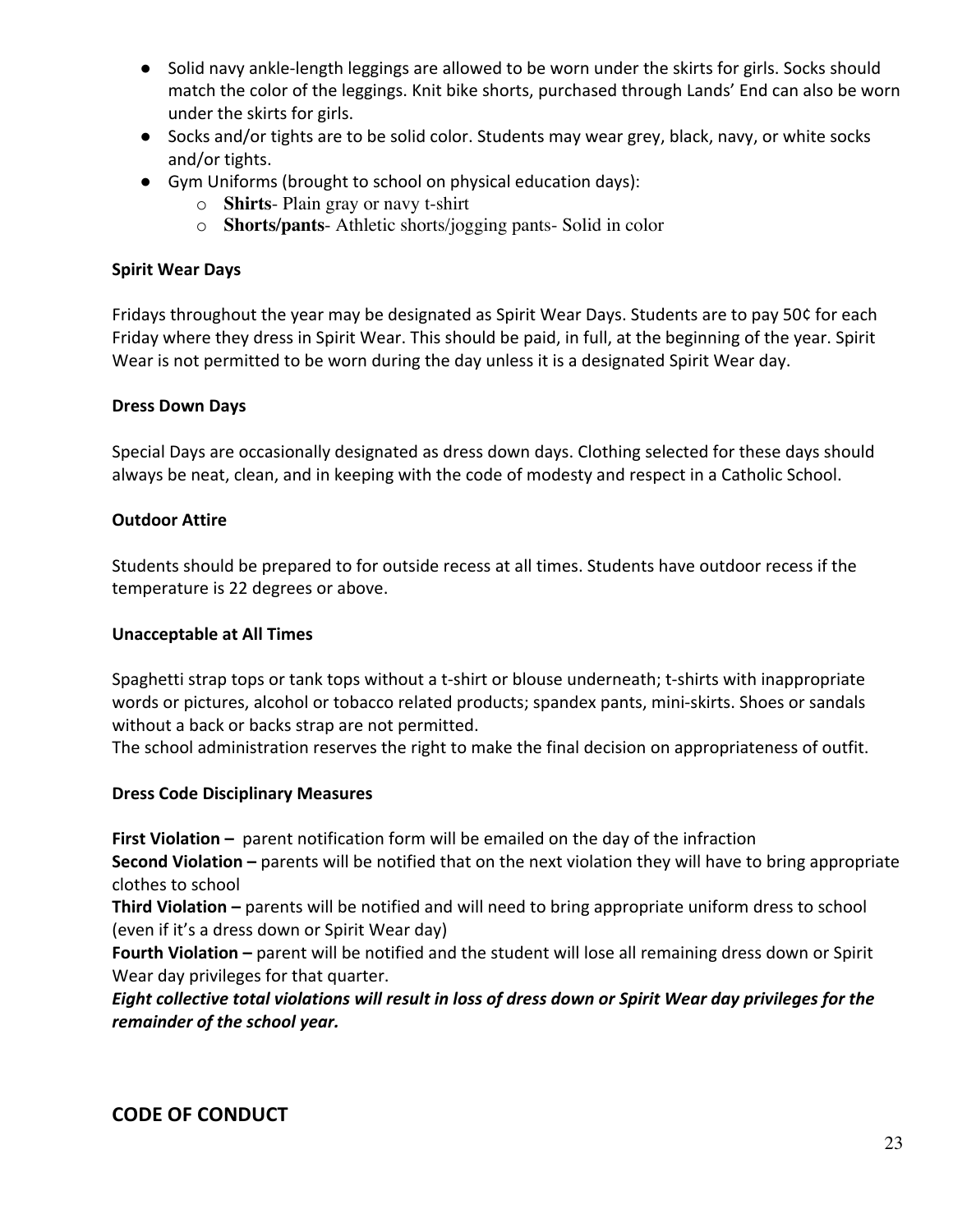## **GENERAL INFORMATION**

The staff at Julie Billiart Schools are committed to providing a positive learning environment. Our behavior expectations are in place to ensure students are feeling safe, respected and successful every day. By building upon the positive behavior patterns begun and developed in the home, the school has developed behavior norms which promote personal responsibility and ensure an atmosphere conducive to Christian community and effective learning. Therefore, each student is challenged to grow in the art of self-discipline by:

- 1. Developing a strong sense of personal responsibility
- 2. Showing respect for self and others
- 3. Respecting the property of others
- 4. Taking pride in the school

This Code of Conduct will allow us to continue to integrate the social skills taught throughout the day to educate the whole child. Disciplinary action will take into account not only the circumstance of each case, but also the student's age, attitude, frequency of misconduct and seriousness of the offense. Fair does not mean everyone gets the same thing, Fair means everyone gets what they need. This means that being fair does not always dictate the same consequence from case to case. This code is meant to be a framework. The administrative team reserves the right to decide what is most appropriate for each individual case.

We know it is important to have a school where all feel welcome, safe and respected. Due to the nature of our specialized student population, learning acceptable conduct is an integral part of the overall educational experience. Julie Billiart students are taught specific learning skills, which will help them become valued, productive members of society. We understand that our students have special needs; we also are obligated to make them accountable for their choices; thus, not enabling poor behavior. Our focus is on the positive: we encourage and praise all efforts made by our students to successfully navigate through difficulties and differences of opinions with others. Through explanation and example, they learn appropriate social and interpersonal skills, which are geared toward the same eventual outcome.

## **CIRCUMSTANCES IN WHICH STUDENT DISCIPLINE IS APPROPRIATE**

As detailed below, students are subjected to school disciplinary action up to and including emergency removal, suspension, and expulsion for any and all action(s) which directly affect the good order, efficiency, morale, management and welfare of the Julie Billiart Schools. Students shall be subjected to discipline for misconduct occurring in any of the following situations:

- While in any school, on school grounds, or in sight of school premises during, immediately before or immediately after school hours
- While on school leased buses or vehicles;
- While engaged in or attending school-related activities whether on or off school grounds;
- While on school grounds, at any time when school premises are being used by the school or by school-related groups;
- While engaging in any conduct which directly affects the good order, morale, management and welfare of the school; and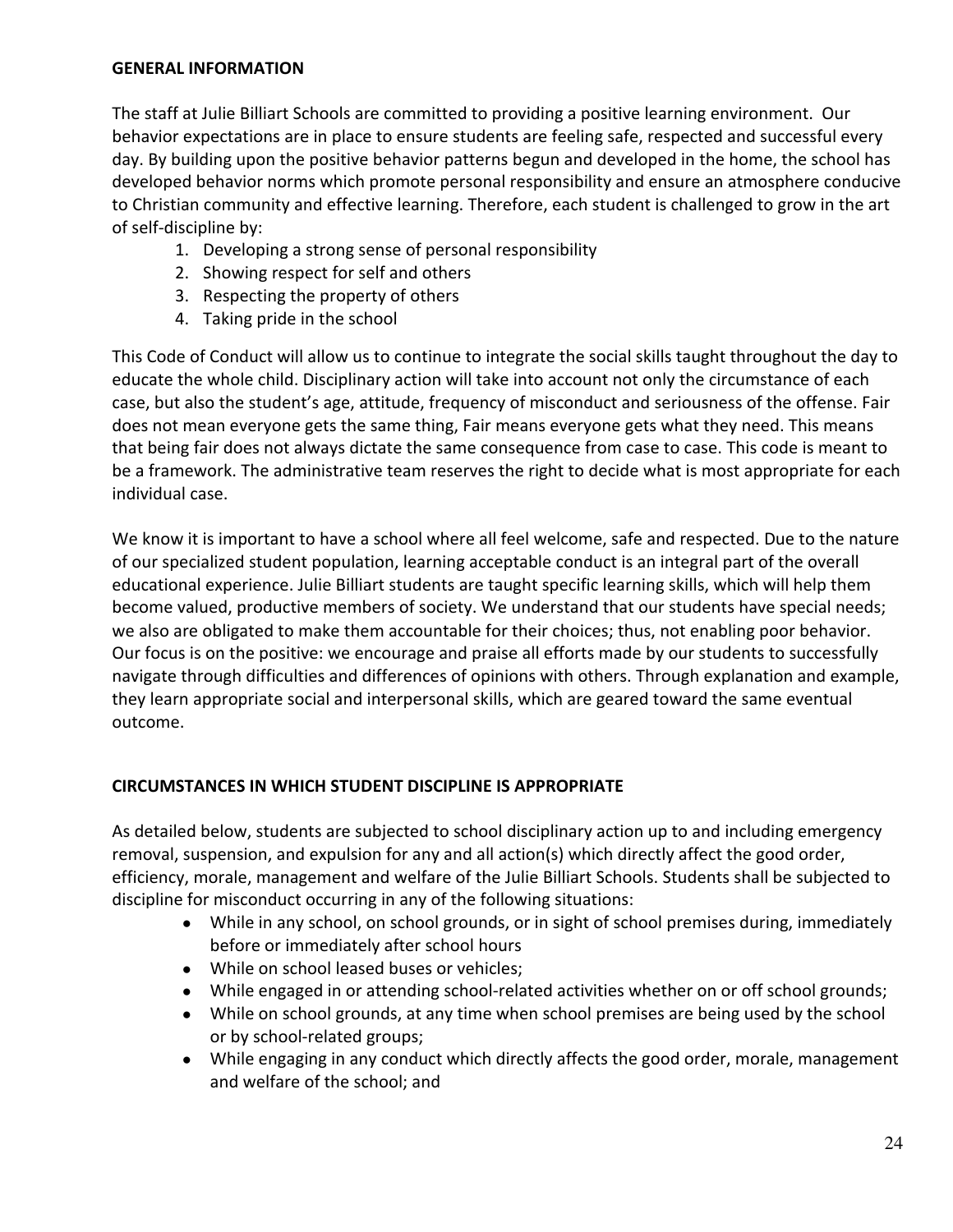● Any conduct directed at a Julie Billiart Schools official or property of such official regardless of where it occurs.

## **EXPECTATIONS OF BEHAVIOR**

## **PLAYGROUND**

- Treat others kindly
- Play safe and fair
- Include others
- Respect and listen to the adults on duty
- Respect school property and play equipment

## **CAFETERIA**

- Use "indoor" voice
- Stay seated
- Raise your hand if you need help
- Eat your own food
- Use good table manners and clean your own area
- Move and act safely
- Respect and follow directions of the adults on duty
- Respect school property

## **HALLWAY**

- Stay in a single line behind leader
- Move quietly and safely in the hallways
- Stay with class and adult
- Keep to the right
- Keep hands and feet to yourself
- Respect displays in the hallways
- Move to designated location in an expected amount of time (no loitering or going to unapproved locations)

## **CLASSROOM**

- Come to class prepared
- Use a calm, inside voice, raise hand before speaking, when appropriate
- Follow directions within a reasonable timeframe (including the completion of expected classwork and homework)
- Work cooperatively with classmates and adults
- Respect opinions of others
- Engage in whole body, active, listening when expected

## **SERVICES AT JULIE BILLIART SCHOOLS SOCIAL BEHAVIORAL TEACHING**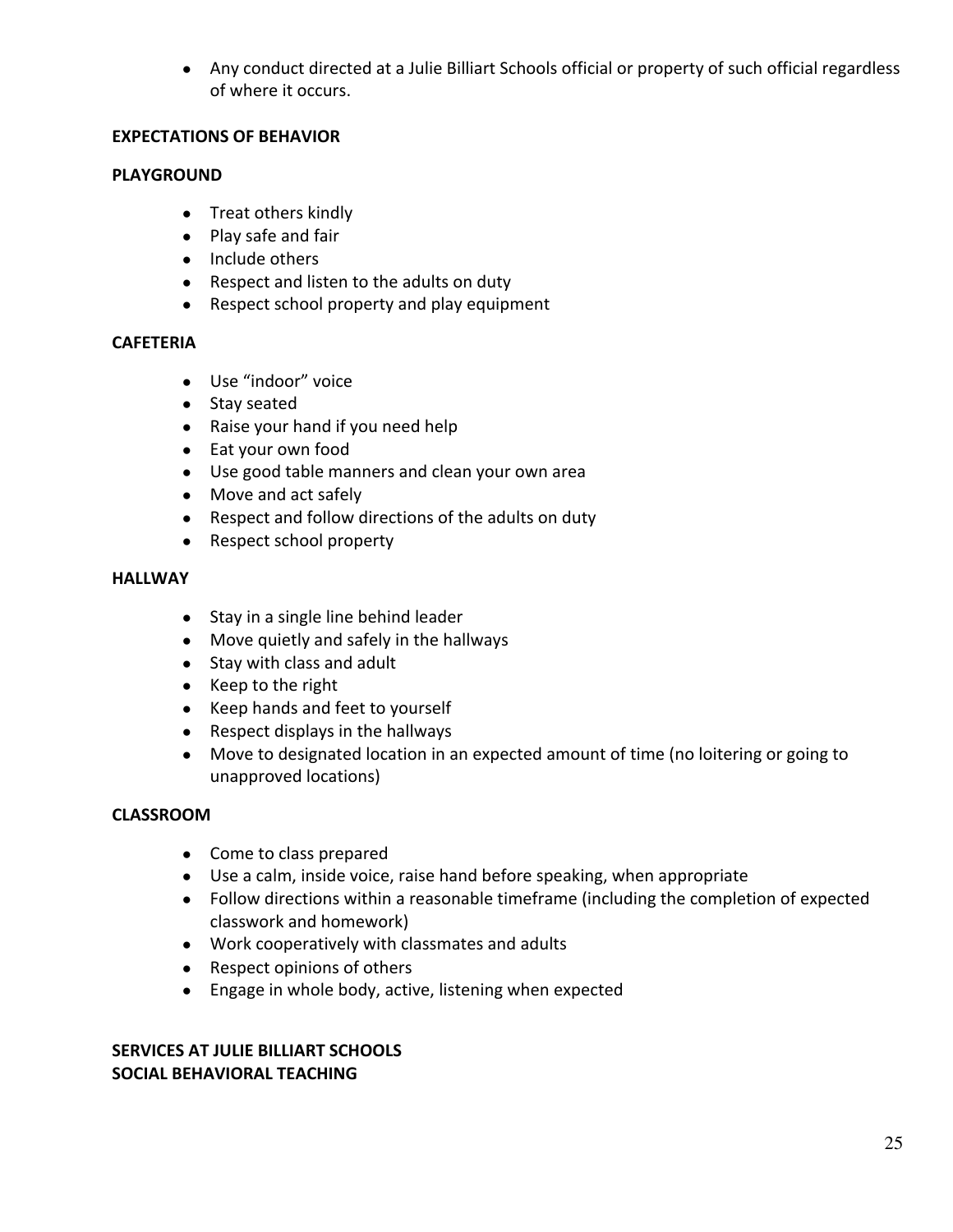Throughout the day, in all structured and unstructured settings, students will be encouraged to practice conflict resolution skills, which are taught within the social skills curriculum. Students are encouraged to state how they are feeling without blaming or accusing others. The focus should be on their own feelings in a situation, so they can improve their emotional regulation skills and techniques. Often students struggle with objectively stating the problem. We encourage the student to identify and express the problem, followed by identifying and expressing their wants and needs in the situation. Perspective taking is an important part of conflict resolution. Through the use of visuals or guided problem solving, we help students understand the other side of the problem. It's important to conclude a conflict with a resolution to the situation. Parents can help reinforce these important skills at home by referencing Appendix 1 at the back of the handbook.

## **POSITIVE BEHAVIORAL INTERVENTION AND SUPPORTS**

JB uses class-wide and individualized proactive behavior management strategies to reduce or eliminate challenging behavior. Evidence-based strategies are used daily in the classrooms. A Board Certified Behavior Analyst (BCBA) provides consultation to the staff to including training, feedback, and fidelity checks to ensure the appropriate use of these evidence-based treatments. Class-wide behavior management systems (e.g. level system, token system, class DoJo, etc.) are used to give consistent behavioral feedback and reward appropriate behavior. Preventative strategies (e.g. visuals, timers, warnings, environmental manipulation, choices, etc.) are used both class-wide and individually to reduce or eliminate challenging behavior. When these strategies alone are not effective the teaching team will develop a plan with consultation from the BCBA as needed. In development of this plan, the BCBA will observe the student in the school setting where challenging behavior is occurring, coordinate strategies with the team (parents, Occupational Therapist, Speech Language Pathologist, Intervention Specialist, Administrative Team, etc.), and follow up to determine effectiveness. The BCBA will determine whether a Functional Behavior Assessment (FBA) is needed. If an FBA is warranted, the parents will be notified and consent will be obtained. In the event that all resources have been exhausted and the safety of your student, other students, or staff is compromised administrative staff reserves the right to determine if expulsion is warranted.

## **DISCIPLINE**

Disciplinary action will take into account not only the circumstance of each case, but also the student's age, attitude, frequency of misconduct and seriousness of the offense. Fair does not always dictate the same consequence from case to case. This code is meant to be a framework. The administrative team reserves the right to decide what is most appropriate for each individual case.

## **PRIMARY (KINDERGARTEN – SECOND GRADE)**

## **Level 1**

*is an act of misconduct that will initially be handled by the faculty and/or staff*

- Not following directions
- Putting hands on a peer
- Invading personal space
- Unfriendly play behaviors (taking toys, not sharing, etc.)
- Leaving teaching area without permission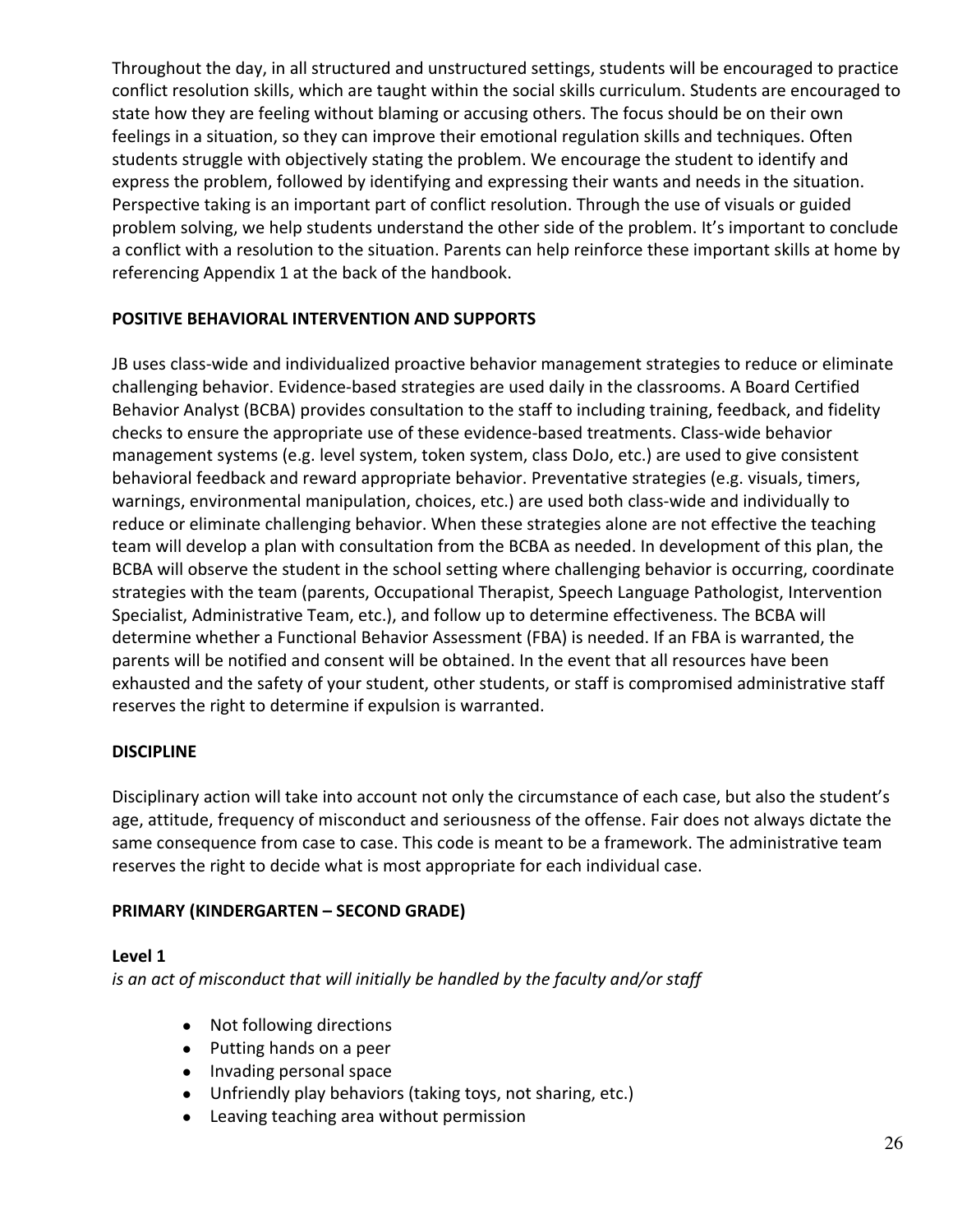- Disruptive behavior impacting the learning of self or others (not to include self-stimulatory behaviors as manifested by the disability)
- Inappropriate behavior in the hallway, restroom, and other areas of the school
- Disrespect towards peers, teachers, or other adults in the building (name-calling, etc.)

## *Consequences for Level 1 behaviors (can be one of the following)*

- Recess detention
- Individualized work space (i.e. removal to back of the room, separate table, separate area with an adult)
- Quiet table at lunch in a designated area
- Follow up perspective taking/repair conversation with a teacher
- Conference with parent/guardian and teacher(s)

Frequent occurrences of Level 1 behaviors may result in written notice to parents, phone or in person conference with parents, or referral to the administrative team.

## **Level 2**

*are acts of misconduct that require administrative intervention; acts include, but are not limited to:*

- Repeated Level 1 offenses
- Cheating
- Lying
- Stealing
- Aggressive behaviors (includes but not limited to kicking, hitting, biting, scratching, sharing of bodily fluids)
- Property destruction
- Use of profanity, obscene language, writing, gestures, etc.
- Prolonged refusal to follow directions
- Any other conduct considered by the faculty/staff to be Level II disruption

## *Consequences for Level 2 behaviors*

- Any of the consequences from Level 1 deemed appropriate by the administrator for the particular situation
- Conference with teacher, administrator, and parents

## **Level 3**

*these behaviors must be immediately reported to the administrative team; they may require outside agencies and/or law enforcement.*

- Repeated Level 2 offenses
- Threatening faculty/staff or students (physical or verbal)
- Fighting or instigating a fight (physical, verbal, or aggressive behavior)
- Smoking or any other use of illegal substances
- Truancy
- Violation of chemical or weapons policy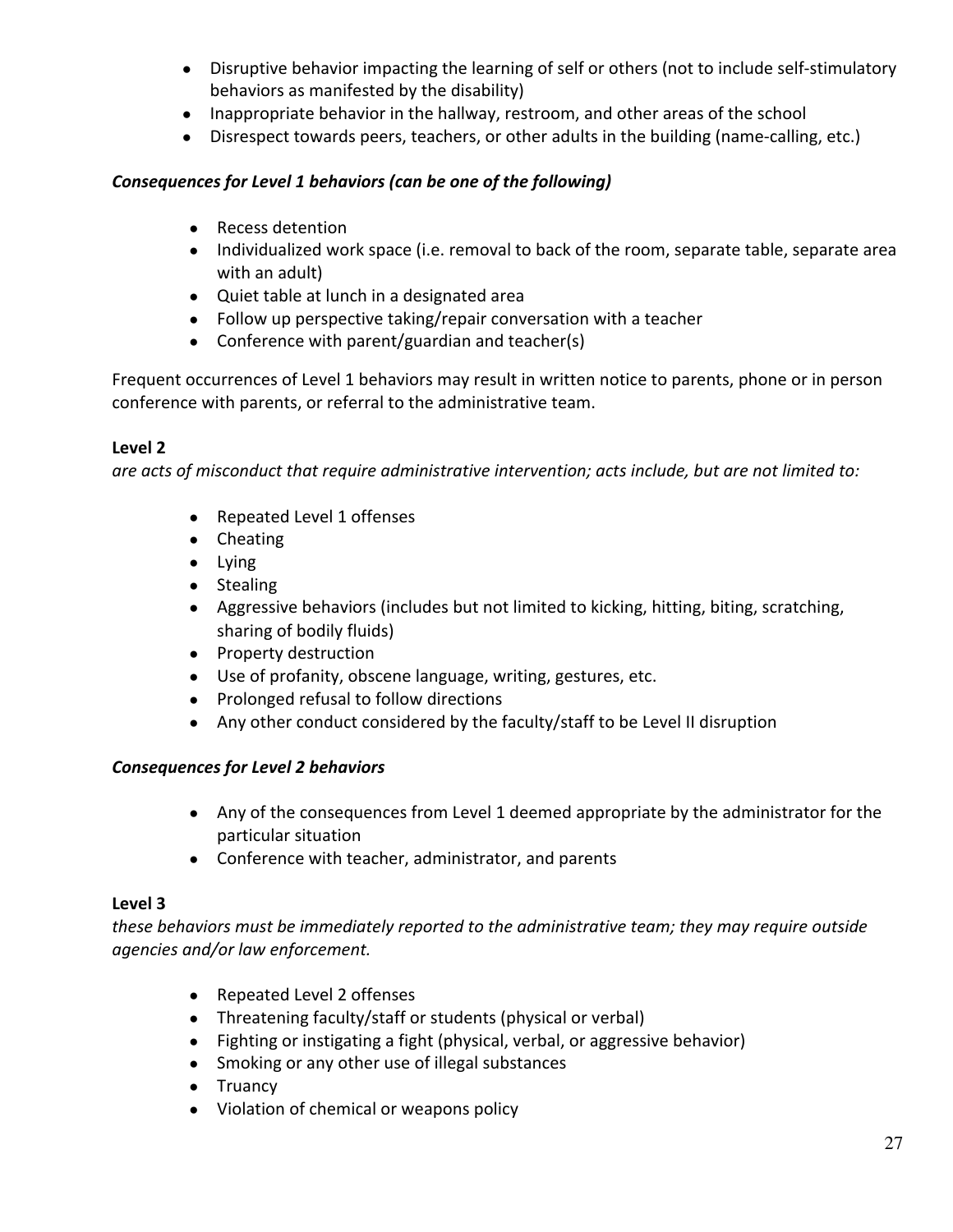- Damage to school property or the property of others
- Any criminal behavior

## *Consequences for Level 3*

- Any of the consequences from Level 2 deemed appropriate by the administrative team for the particular situation
- In school suspension
- Out of school suspension  $(1 10 \text{ days})$
- Referral to appropriate authorities
- Expulsion Expulsion of a student from school is a serious matter and will only be used when deemed necessary. In some cases, the administrative team may deem an action by a student so severe that it will result in an immediate expulsion from school. This decision is the exclusive right and responsibility of the administrative team. In cases of suspension and/or expulsion, the administrative team will schedule a conference with the parent and the student.

## **INTERMEDIATE/JUNIOR HIGH (THIRD GRADE – EIGHTH GRADE)**

## **Level 1**

*is an act of misconduct that will initially be handled by the faculty and/or staff*

- Not following directions
- Disruptive behavior impacting the learning of self or others
- Inappropriate behavior in the hallway, restroom, and other areas of the school
- Unprepared for class
- Disrespect towards peers, teachers, or other adults in the building (name-calling, etc.)
- Inappropriate use of electronic devices

## *Consequences for Level 1 behaviors (can be one of the following)*

- Recess detention
- Individualized work space (i.e. removal to the hallway, back of the room, separate table)
- Quiet table at lunch in a designated area
- Reflection process, individualized to the student, to assist understanding of the misbehavior and impact on others
- Conference with parent/guardian and teacher(s)

Frequent occurrences of Level 1 behaviors may result in written notice to parents, phone or in person conference with parents, or referral to the administrative team.

## **Level 2**

*are acts of misconduct that require administrative intervention; acts include, but are not limited to:*

- Repeated Level 1 offenses
- Cheating
- Lying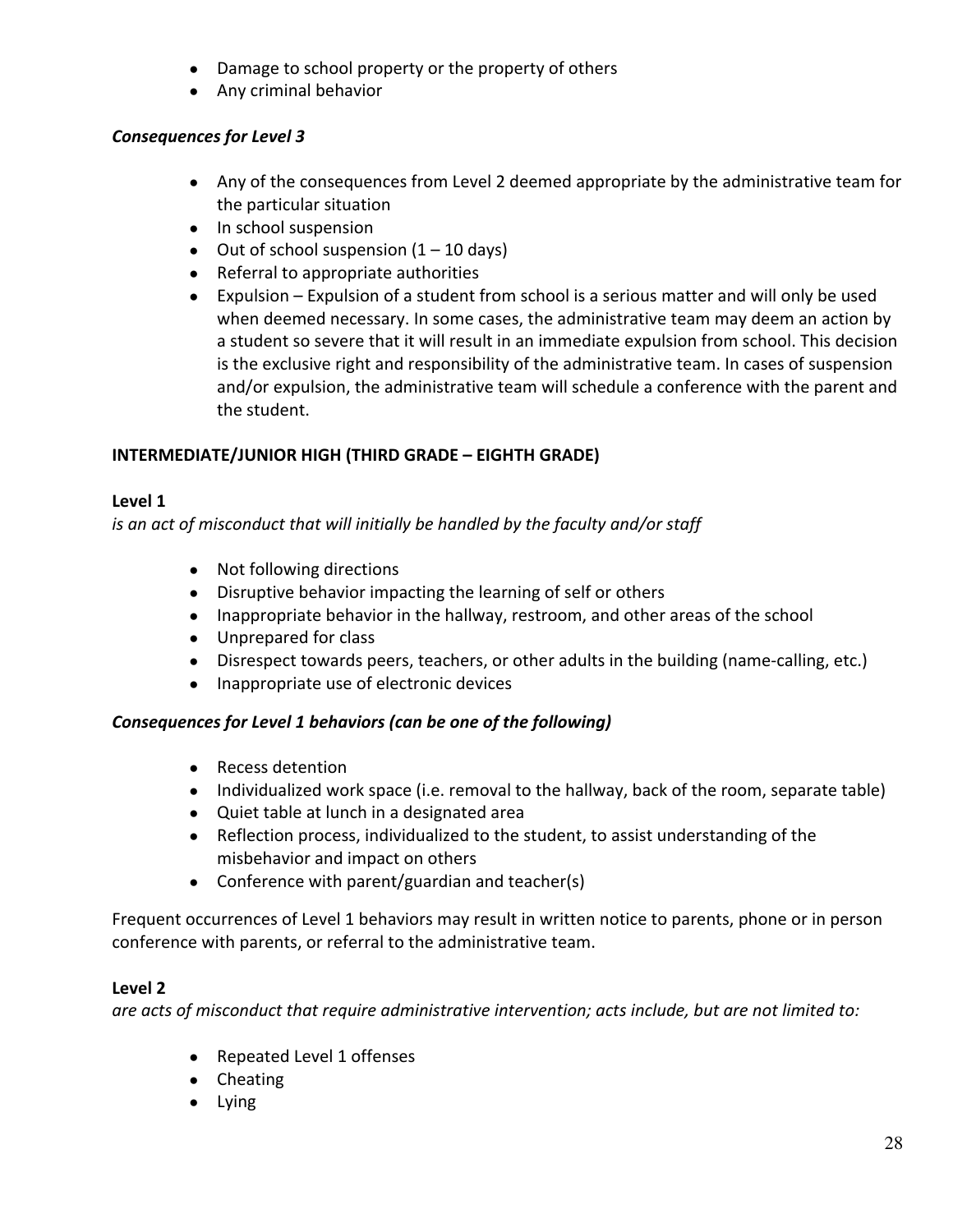- Stealing
- Use of profanity, obscene language, writing, gestures, etc.
- Unsafe behavior in the classroom or hallways (include but not limited to: physical contact, harming self, others or school property)
- Prolonged refusal to follow directions
- Excessive unexcused tardies
- Any other conduct considered by the faculty/staff to be Level 2 disruption

## *Consequences for Level 2 behaviors*

- Any of the consequences from Level 1 deemed appropriate by the administrator for the particular situation
- Conference with teacher, administrator, and parents
- In-school suspension
- Out-of-school suspension

## **Level 3**

*these behaviors must be immediately reported to the administrative team; they may require outside agencies and/or law enforcement.*

- Repeated Level 2 offenses
- Threatening faculty/staff or students (physical or verbal)
- Fighting or instigating a fight (physical, verbal, or aggressive behavior)
- Smoking or any other use of illegal substances
- Truancy
- Violation of chemical or weapons policy
- Damage to school property or the property of others
- Any criminal behavior

## *Consequences for Level 3*

- Any of the consequences from Level 2 deemed appropriate by the administrative team for the particular situation
- $\bullet$  Out of school suspension  $(1 10 \text{ days})$
- Referral to appropriate authorities
- Expulsion Expulsion of a student from school is a serious matter and will only be used when deemed necessary. In some cases, the administrative team may deem an action by a student so severe that it will result in an immediate expulsion from school. This decision is the exclusive right and responsibility of the administrative team. In cases of suspension and/or expulsion, the administrative team will schedule a conference with the parent and the student.

\*Positive Behavior Intervention and Supports and Limited Use of Restraint and Seclusion policy can be found in appendix 2.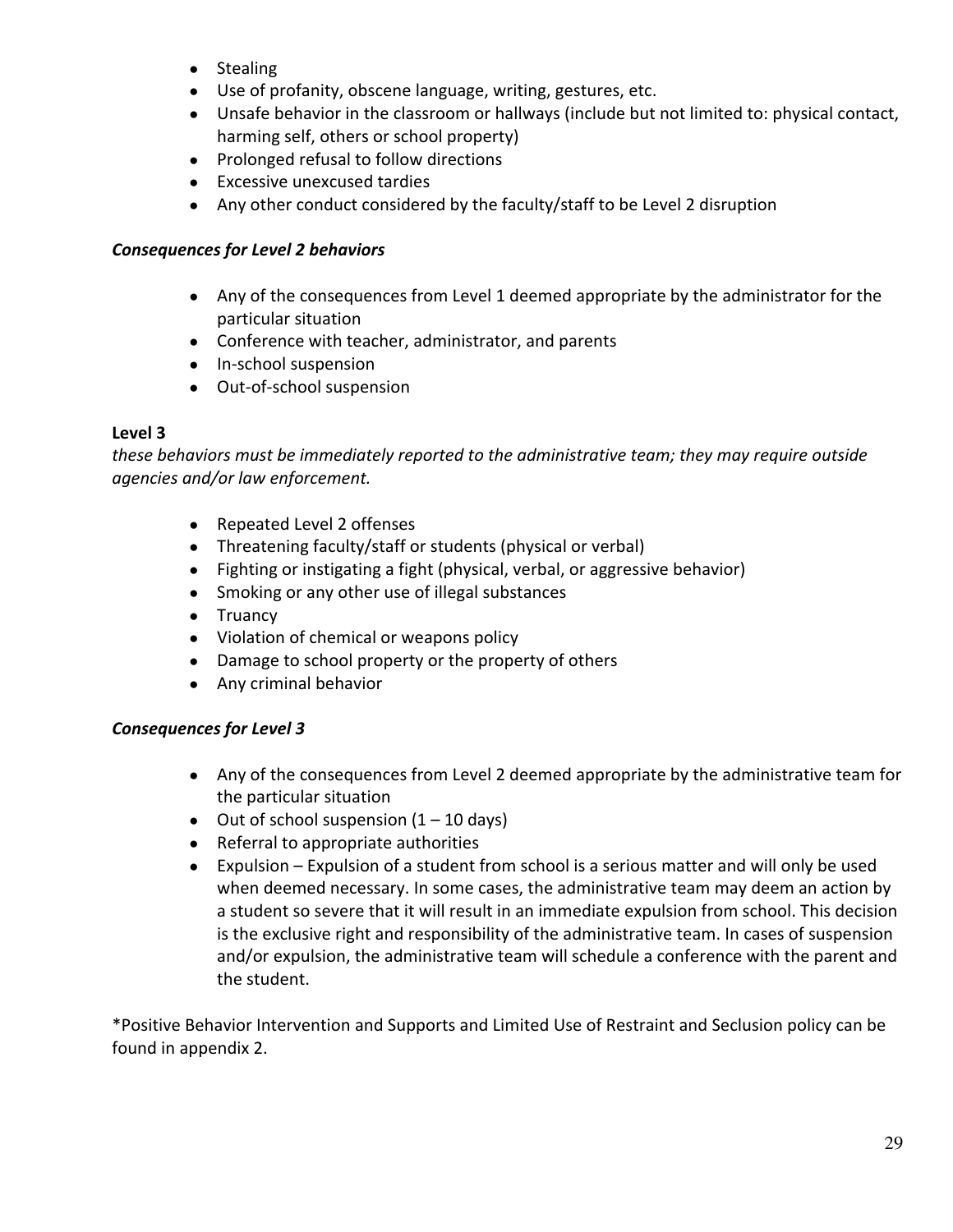# **SCHOOL POLICIES**

## **SCHOOL RECORDS**

Accurate and thorough individual permanent and cumulative records will be maintained for each student enrolled at Julie Billiart Schools. These records will include student's attendance records, report cards, test scores, and reports from professionals or other pertinent information, which is relevant to the student's tenure at Julie Billiart Schools.

It will be the policy of the School to implement any and all requirements of the Family Educational Rights and Privacy Act ("FERPA"). Parents of any student who is or has been in attendance at Julie Billiart Schools have the right to inspect and review the education records of their child. Access to education records shall be made to parents after a written request, within forty-five days after the request has been made. With the exception of the parents and those employees of Julie Billiart Schools who would have access to education records within the normal course of business, all student records shall remain confidential.

Final report cards and student records are the property of Julie Billiart Schools. It is Julie Billiart Schools's policy that final report cards will not be issued, and student records will not be transferred to another school until all financial accounts are settled. A written request must be received by the school for records to be released.

## **REPORTING CHILD ABUSE**

The Ohio Revised Code requires any teacher, school nurse or other school employee who knows or suspects that a student is being abused or neglected to report that suspicion to the Children's Services Board or to the Department of Human Services which has a children's services function.

## **FAMILY/CUSTODIAL ISSUES**

The school is finding an increasing number of families experiencing transitions in parental custodial relationships. In addition, laws governing divorce settlements and custody have changed. Therefore, it is the responsibility of the parents to inform the school of any changes within the family structure. Legal documents regarding custody and visitation must also be on file in the school office. Any special arrangements for communication with the parents must be in accord with the legal documents.

## **NON-HARRASSMENT POLICY**

The administration and staff of Julie Billiart Schools believe that all employees and students are entitled to work and study in school-related environments that are free of harassment, intimidation, hazing or coercion. Any threat of harm to any person either in writing, verbal, or physical will be dealt with immediately and appropriately.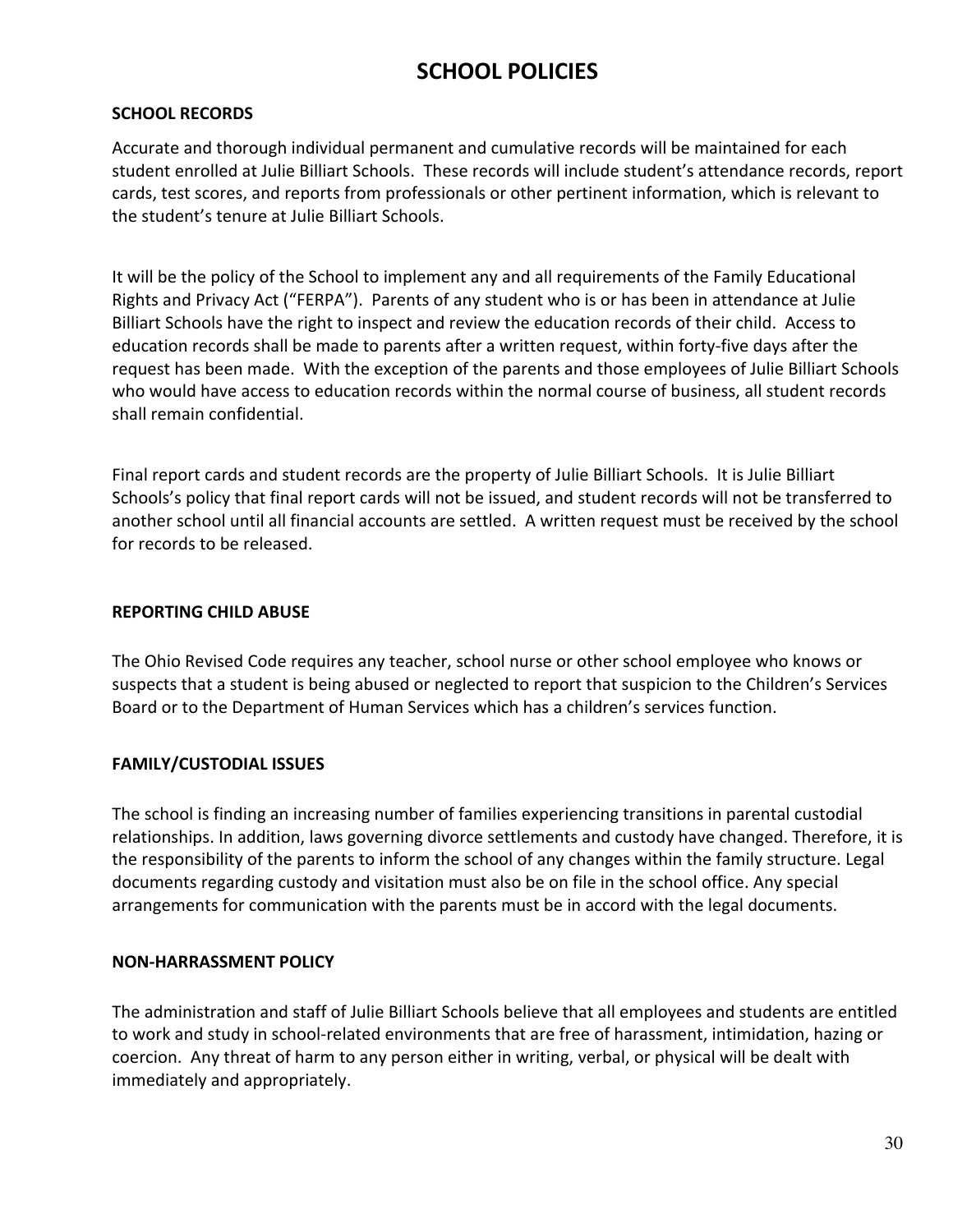Julie Billiart Schools will not tolerate harassment of any type, and the appropriate disciplinary action will be taken. Disciplinary action may include suspension, dismissal, or being asked to withdraw from the school.

Examples of harassment include, but are not limited to: unwelcome advances or other similar verbal or physical contact, verbal or written taunting; bullying; intimidating, hostile or offensive conduct; jokes, stories, pictures, cartoons, drawings or objects which are offensive, annoy, abuse or demean an individual or group.

Students who believe they have experienced harassment shall report such matter to the principal or any other administrator as soon as possible.

1. The principal or designated administrator shall immediately investigate the complaint and shall make written notations of specific allegations.

2. Information to be acquired during the investigation of the complaint shall include names of witnesses, dates, times, and the specific charge. The inquiry should be as specific as possible.

3. All information relating to the complaint or the investigation shall be kept confidential when possible, consistent with a complete investigation. All participants should be reminded of this obligation.

4. The investigator shall make a prompt determination regarding any disciplinary actions. Notice shall be made to the involved parties regarding the disposition of the investigation consistent with the privacy of student records.

5. No retaliation will be permitted for participating in a complaint or investigation.

The principal shall make a prompt determination regarding any disciplinary actions. Notice shall be made to the parties regarding the disposition of the investigation consistent with the privacy of student records.

## **SEARCH POLICY**

The school reserves its right to search at any time all school property such as lockers and desks even if assigned to an individual. Additionally, by enrolling in the school, the student and parents consent to a search of a student's backpack, gym bag, book bag, handbag, purse, coat, or anything else that comes onto school premises.

## **SUBSTANCE ABUSE POLICY**

Julie Billiart Schools recognizes that not all substance use by students indicates dependency. The substance-dependent child or adolescent is that individual whose dependence has attained such a degree as to disrupt the student's academic performance, interfere with family and inter-personal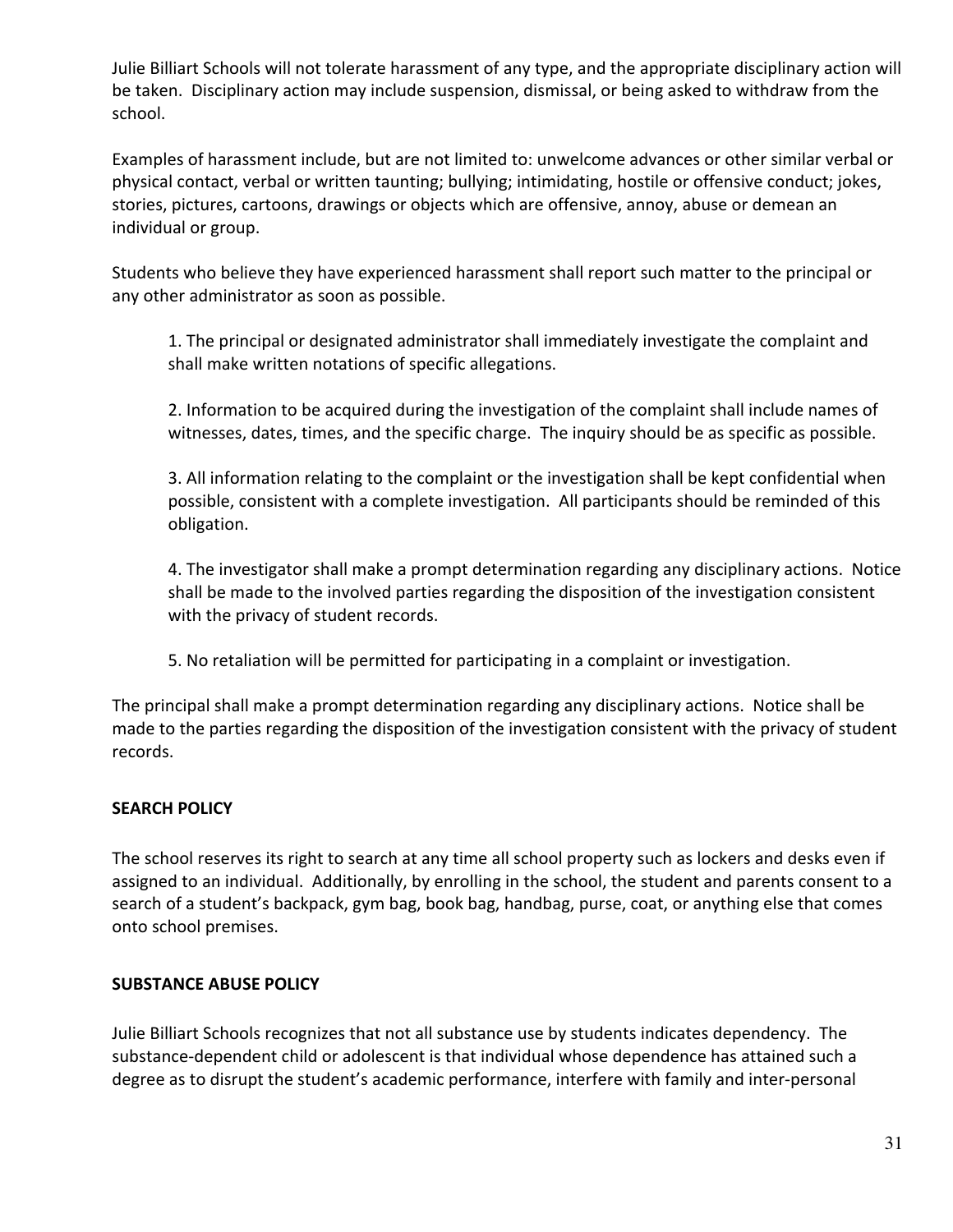relationships, disrupt smooth social and economic functioning, or impair the state of physical, emotional and mental health and/or behavior.

Julie Billiart Schools also recognizes that substance dependency is treatable, and is often preceded by misuse and abuse. Health and social problems of youth are primarily the responsibility of the family. However, community and school share in the responsibility because chemical problems often interfere with the fullest possible development of the individual student's learning and behavior. A student involved with abusing chemicals, alcohol, or mood/mind/behavior altering drugs or paraphernalia is in violation of the law.

Therefore, a student shall neither possess, use, transmit, transfer, sell or conceal any of these substances or paraphernalia nor consume or possess any alcoholic beverages or intoxicants on school grounds, or during and immediately before or after school hours; on school grounds at any other time when the school is being used by a group; off school grounds or while in any place or location for the purpose of or related to attendance at a school-sponsored activity, function or event; on a school bus or vehicle; or at any other time when the student is subject to the supervision of the school or identifiable as a Julie Billiart student in some other setting. If a student arrives at one of the above-mentioned events in violation of this policy, the parents will be notified immediately. The judgment of the chaperone is final and the student must leave the activity in the company of the parent.

In the event of a violation, disciplinary procedures will be followed, up to and including expulsion. However, the school will offer supportive help to the student and parents in coping with the problem. Although the good of the student and respect for the dignity of each unique individual remains an important consideration, the well-being, proper functioning and greater good of the entire school community must be considered of primary importance. An atmosphere for development and continual growth in a Catholic environment is to be ensured for all.

Julie Billiart Schools offers help and assistance to those students who may be substance dependent. Students are encouraged to seek the help and assistance of the school before an incident occurs which may result in disciplinary action.

Julie Billiart Schools may search a student's locker, desk, handbags, book bags, purses, or person if school officials have reasonable grounds to believe that the student possesses prohibited substances.

## **WEAPONS POLICY**

The school recognizes that a safe, secure school atmosphere is a fundamental tenet to providing an educational environment conducive to learning. Therefore, weapons are prohibited. This policy includes, but is not limited to, any firearm, knife, deadly weapon, explosive, incendiary device, or any toy or "look-alike" weapon. As defined by state law, a deadly weapon is "any instrument, device, or thing capable of inflicting death, and designed or specifically adapted for use as a weapon, or possessed, carried or used as a weapon." Ohio Rev. Code 2923.11(A). Firearms include any loaded or unloaded gun of any caliber or type. This prohibition also includes any pistol, rifle or other device that uses air or gas propelled projectiles. Possession of hunting weapons is also a violation of this policy. No student may have possession of a weapon on school grounds, during or immediately before or after school hours; on school grounds at any other time when the school is being used by a group; off school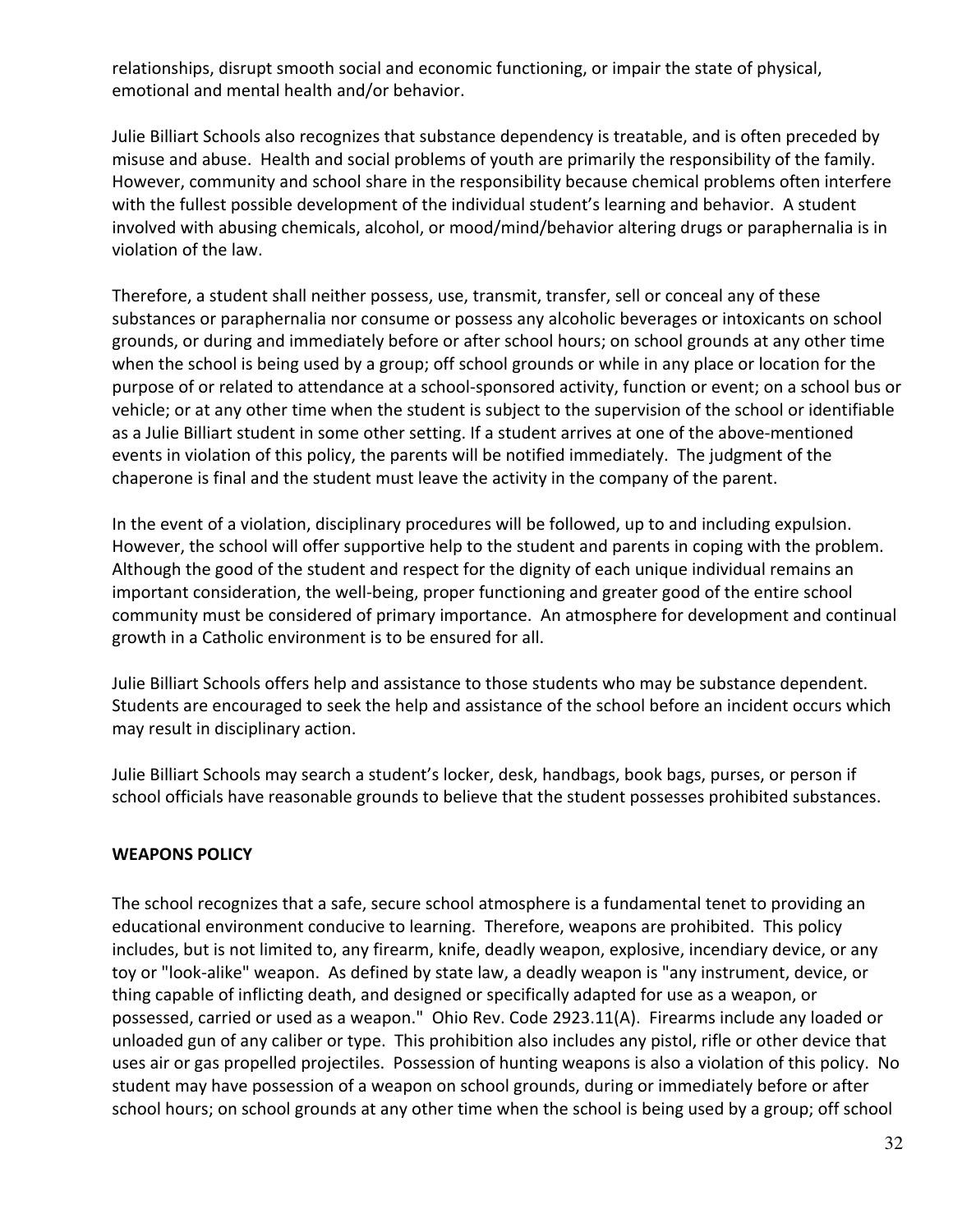grounds or while at a place or location for the purpose of or related to attendance at a schoolsponsored activity, function or event; on a school bus or conveyance; or at any other time when a student is subject to the authority of the school. Violations of this policy are subject to the Code of Behavior and may warrant notification of the police, immediate suspension, dismissal, or expulsion.

A search for a weapon may be conducted in a manner consistent with the policy set forth in the Search Policy.

## **THREATS POLICY**

It is the responsibility of the administration, teachers, and staff to ensure the safety of all in the school or on school grounds or while participating in a school-sponsored activity. Any threat of harm to any person either in writing, verbal, or physical will be dealt with immediately and appropriately.

Such action may include: notification of parents, suspension, dismissal, expulsion, notification of local law enforcement officials, psychological/psychiatric evaluation, counseling, or other actions deemed necessary.

## **ELECTRONIC DEVICE POLICY**

Electronic devices must be turned in to the front office immediately upon entering the school building if students have them because they are used on the bus or in the car while traveling to and from school. Such devices include, but are not limited to: mobile devices/tablets, electronic games, cell phones. Parents and students assume all responsibility for any loss or damages to electronic devices brought to school.

## **COMPUTER AND INTERNET ACCEPTABLE USE POLICY**

We believe that technology is an important tool in the educational program of Julie Billiart Schools. With this in mind, Julie Billiart Schools has gradually infused current technologies into the classroom, offices, and common areas for educational purposes. World Wide Web information resources have also become an inherent part of the learning process. We believe that students gain many benefits from access to the internet, in the form of information, resources, and opportunities for collaboration. All activities involving computer technology must be consistent with the mission of Julie Billiart Schools and in accordance with the philosophy of the school. Use of any and all technology is a privilege that requires all users to exercise responsible and ethical behavior.

We are pleased to offer students access to our computer network for electronic mail and the internet. Access to e-mail and the internet will enable students to explore thousands of libraries, data bases, and bulletin boards, exchanging messages with internet users throughout the world. Our intent is to make internet access available to further educational goals and objectives. However, some material accessible via the internet might contain illegal, defamatory, or inaccurate information and/or be potentially offensive to some people. Although Julie Billiart Schools employs filtering software and reserves the right to directly monitor and supervise students' use of the Julie Billiart Schools network, students may find ways to access inappropriate information.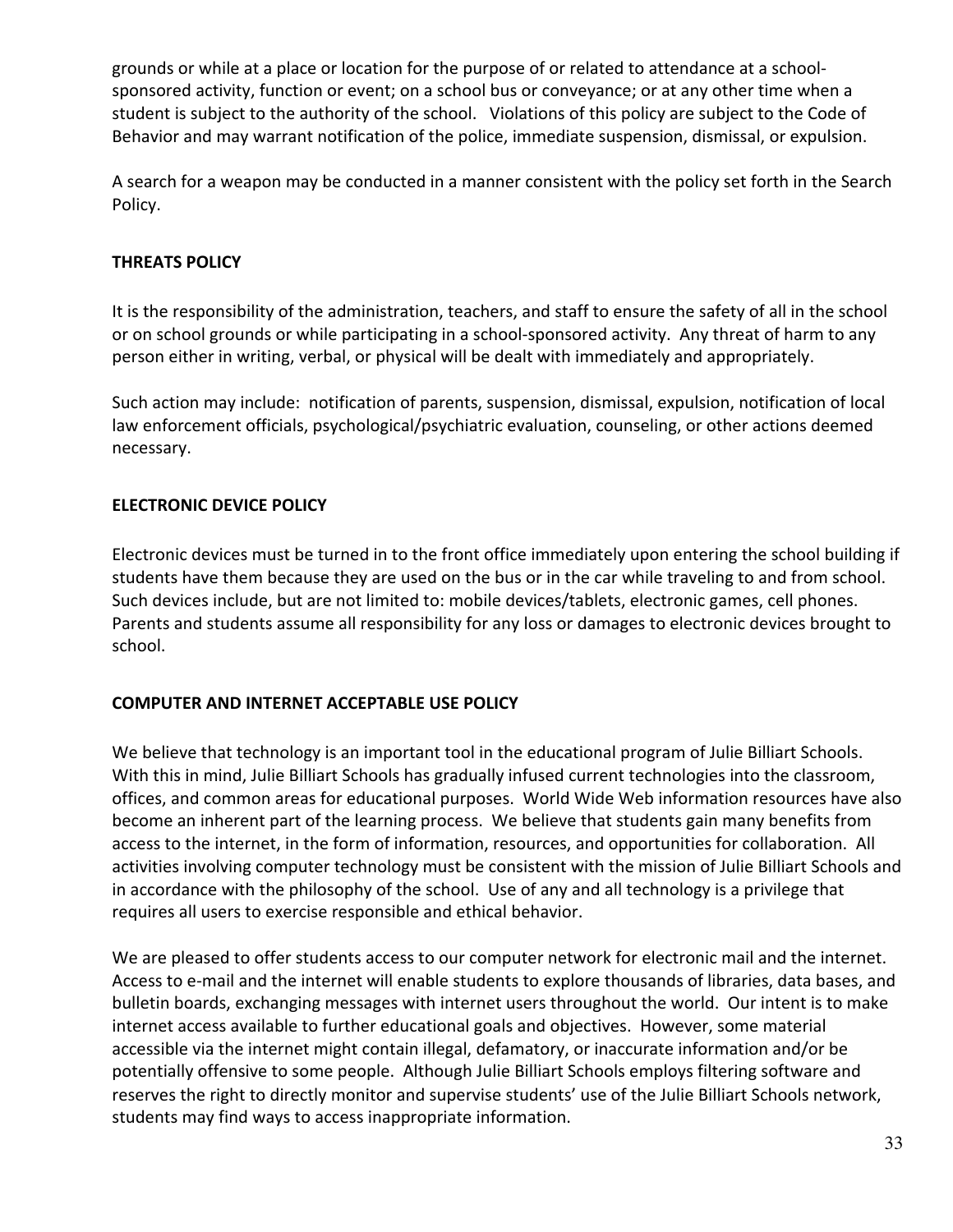The Julie Billiart Schools network is considered a limited forum, and therefore the school does restrict speech on the network to that which is deemed educational. It should be assumed that the content of personal files or e-mail on the network has **no** privacy or confidentiality. The school will have access to files, especially for routine maintenance and monitoring, as well as to monitor for breaches of security or inappropriate technology usage. Julie Billiart Schools makes no guarantee that the functions or services provided through the network will be error-free or without defect. Julie Billiart Schools will not be responsible for financial obligations arising through the unauthorized use of the system. Beyond the clarification of the above standards, Julie Billiart Schools is not responsible for restricting, monitoring, or controlling the communications of individuals using the network.

## **Student**  Acceptable Use Policy Julie Billiart Schools Diocese of Cleveland

Julie Billiart Schools makes a variety of communications and information technologies available to students through computer/network/Internet access. These technologies, when properly used, promote educational excellence by facilitating resource sharing, innovation, and communication. Illegal, unethical or inappropriate use of these technologies can have dramatic consequences, harming the school, its students and its employees. The Acceptable Use Policy is intended to minimize the likelihood of such harm by educating Julie Billiart Schools's students and setting standards that will serve to protect the school. We firmly believe that digital resources, information and interaction available on the computer, network or Internet far outweigh any disadvantages.

**Definition of school technology system**: The school systems and networks (system) are any configuration of hardware and software. The system includes, but is not limited to, the following:

- telephones, cellular telephones, and voicemail technologies;
- email accounts;
- servers;
- computer hardware and peripherals;
- software including operating system software and application software;
- digitized information including stored text, data files, email, digital images, and video and audio files;
- internally or externally accessed databases, applications, or tools (Internet- or District-server based);
- school provided Internet access;
- school filtered public Wi-Fi; and
- new technologies as they become available.

**Acceptable Use**: Students are responsible for appropriate behavior on the school's computer network just as they are in a classroom or on a school playground. Communications on the network are often public in nature. General school rules for behavior and communications apply. It is expected that users will comply with school standards and the specific rules set forth below as interpreted from this policy. The use of the network is a privilege, not a right, and may be revoked if abused. The user is personally responsible for his/her actions in accessing and utilizing the school's computer resources in accordance with Student Code of Conduct.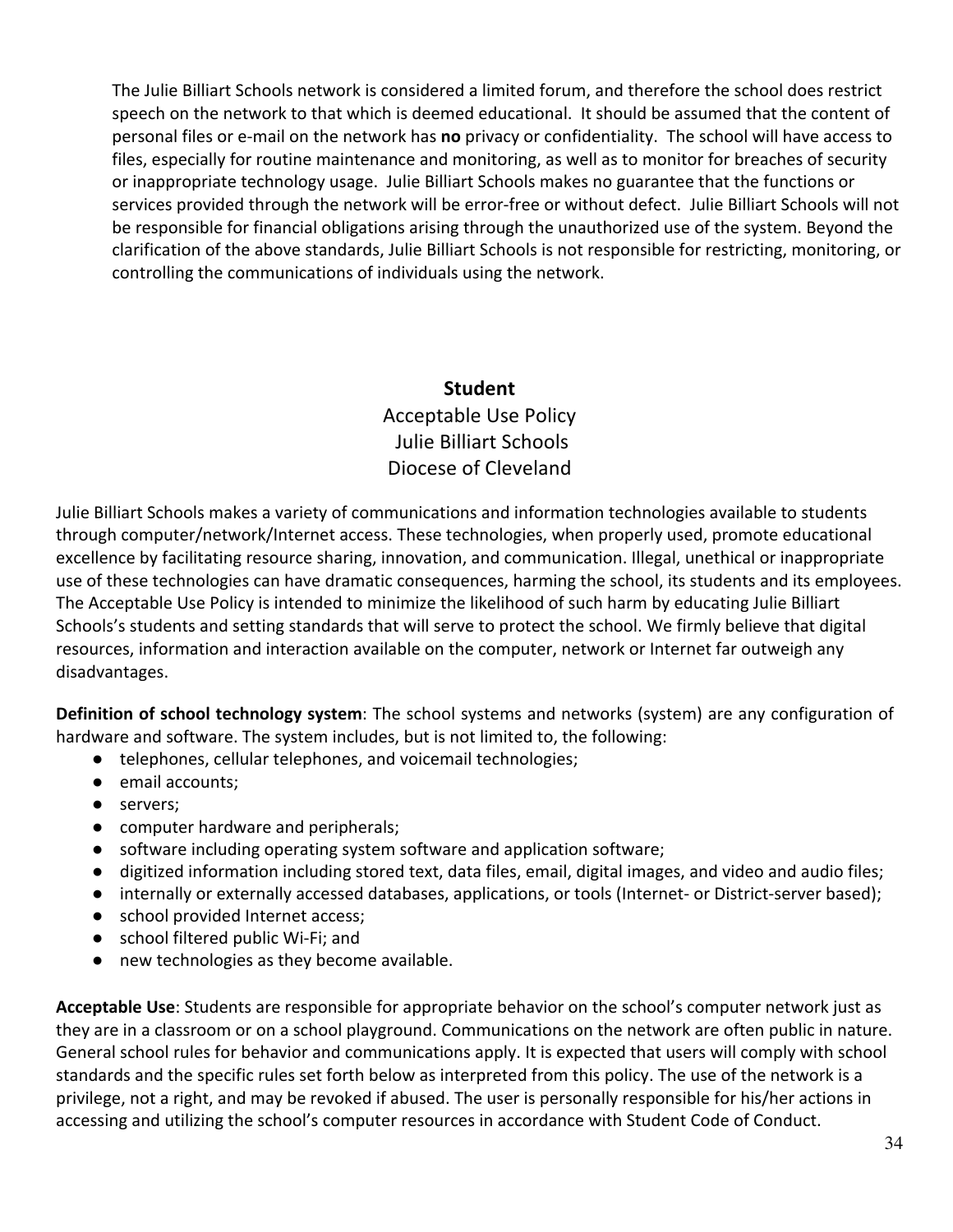**Privilege:** Access to the District's computer/network/Internet is a privilege, not a right.

**Access to communication system:** Access to the school's electronic communications system, including the Internet, shall be made available to students for instructional purposes. Each school computer/device and Wi-Fi (available for students who bring in their own personal telecommunication devices) has filtering software that block access to visual deceptions that are obscene, pornographic, inappropriate for students, or harmful to minors as defined by the federal Children's Internet Protection Act (CIPA). Filtered Internet access is provided to students as defined by CIPA.

**Inappropriate Use:** Inappropriate use includes, but is not limited to, those uses that are specifically named as violations in this document; that violate the rules of network etiquette; or that hamper the integrity or security of this computer/network/Internet system or any components that are connected to it.

Transmission of any material in violation of any federal or state law is prohibited. This includes, but is not limited to:

- cyber bullying;
- threatening, pornographic, harassing, defamatory or obscene material;
- other inappropriate use of technology such as e-mail, social networking, web pages, blog posts, web posts, or discussion forum/replies posted to the Internet;
- copyrighted material, plagiarized material or materials protected by trade;
- the use of hardware and/or software which disrupts or interferes with the safety and welfare of the school community (even if such uses take place after school hours or off school property).

**Vandalism or Mischief:** Tampering with or theft of components from school systems may be regarded as criminal activity under applicable state and federal laws. Any attempt to break the law through the use of a school computer/network/Internet account may result in prosecution against the offender by the proper authorities. If such an event should occur, the school will fully comply with the authorities to provide any information necessary for legal action.

**Modification of Computer:** Modifying or changing computer/device settings and/or internal or external configurations without appropriate permission is prohibited.

**Students Access:** Computer/Network/Internet access is provided to all students unless parents or guardian request in writing to the school principal that access is denied. Students Internet access will be under the direction and guidance of a school staff member. Students must adhere to the following:

- 1. Respect and protect the privacy of others.
	- a. Use only assigned accounts.
	- b. Decline to view, use, or copy passwords, data, or networks to which they are not authorized.
	- c. Avoid distribution of private information about others or themselves.
- 2. Respect and protect the integrity, availability, and security of all electronic resources.
	- a. Observe all network security practices as posted.
	- b. Report security risks or violations to a school administrator, teacher or network administrator.
	- c. Refrain from destroying or damaging data, networks, or other resources that do not belong to them without clear permission of the owner.
	- d. Conserve, protect, and share these resources with other students and Internet users.
	- e. Get appropriate approval before accessing the network with personal devices.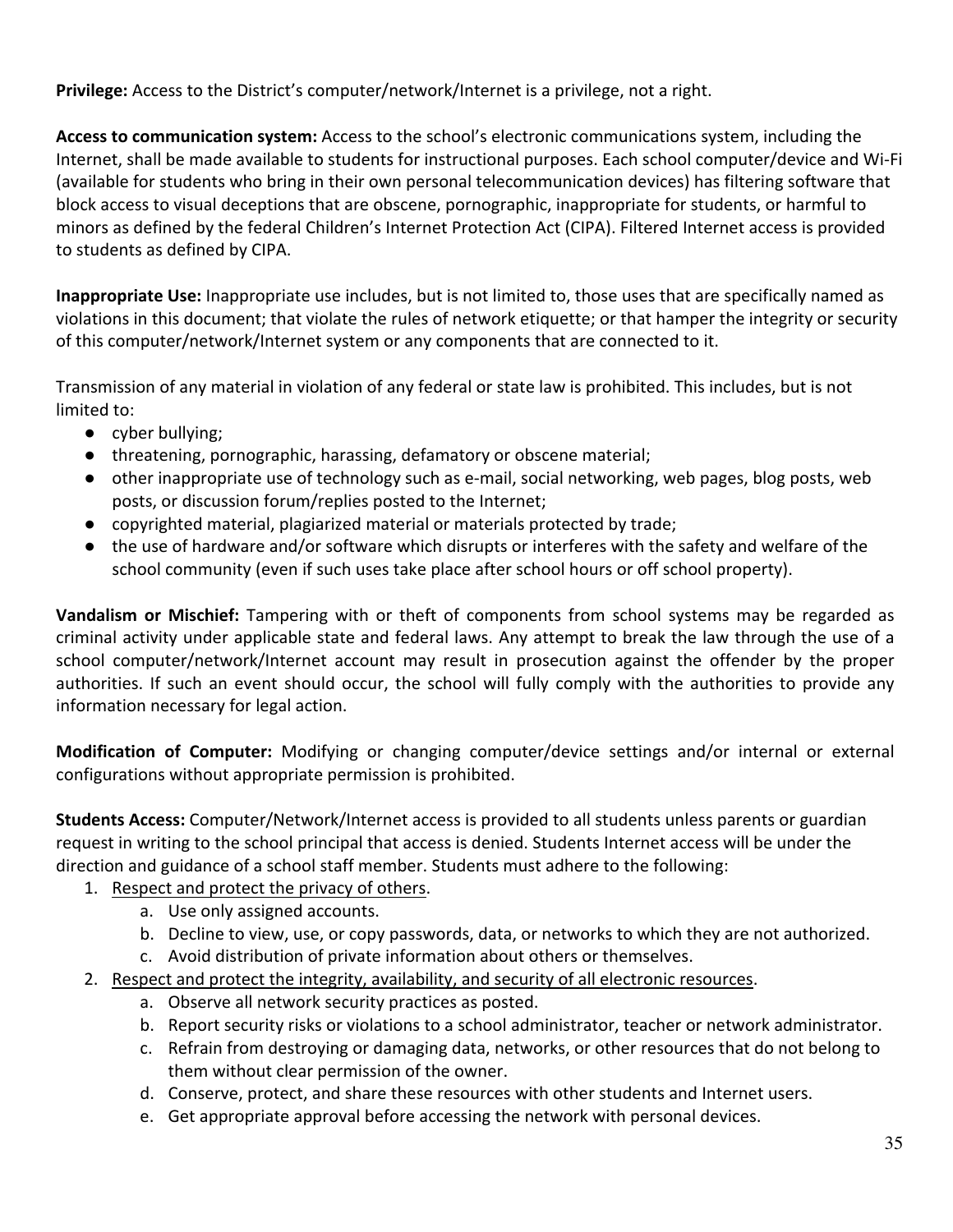- f. Abstain from overriding the Internet content filtering system.
- 3. Respect and protect the intellectual property of others.
	- a. Refrain from copyright infringement (making illegal copies of music, games, or movies).
	- b. Avoid plagiarism.
- 4. Respect and practice the principles of parish and school community.
	- a. Communicate only in ways that are kind and respectful.
	- b. Report threatening or discomforting materials (cyber bullying) to a school administrator, teacher or network administrator.
	- c. Refuse to access, transmit, copy, or create material that violates the school's code of conduct (such as messages that are pornographic, threatening, rude, discriminatory, or meant to harass).
	- d. Avoid accessing, transmitting, copying, or creating material that is illegal (such as obscenity, stolen materials, or illegal copies of copyrighted works).
	- e. Abstain from using the resources to further other acts that are criminal or violate the school's code of conduct.
	- f. Avoid sending spam, chain letters, or other mass unsolicited mailings.
	- g. Refrain from buying, selling, advertising, or otherwise conducting business, unless approved as a school project.
	- h. Avoid posting or disseminating any harassing, demeaning, threatening or immoral comment or visual injurious to the reputation of the school, the parish, the Church or an individual, whether the action occurs on school property or off grounds.

**School Email and Communication tools:** Email and other digital tools such as, but not limited to, blogs and wikis are tools used to communicate. The use of these communication tools should be limited to instructional, school related activities; or administrative needs. All communications within these tools should adhere to the above-mentioned rules.

## **The following guidelines must be adhered to by students using a personally-owned telecommunication device at school:**

- a. Internet access is filtered by Julie Billiart Schools on personal telecommunication devices in the same manner as Julie Billiart Schools owned equipment. If network access is needed, connection to the filtered, wireless network provided by the school is required. Use of 3G or 4G service bypasses the security filter and is considered a violation of the Acceptable Use Policy.
- b. These devices are the sole responsibility of the student owner. The school assumes no responsibility for personal telecommunication devices if they are lost, loaned, damaged or stolen and only limited time or resources will be spent trying to locate stolen or lost items.
- c. These devices have educational and monetary value. Students are prohibited from trading or selling these items to other students on school property, including school buses.
- d. Each student is responsible for his/her own device: set-up, maintenance, charging, and security. Staff members will not store student devices at any time, nor will any staff diagnose, repair, or work on a student's personal telecommunication device.
- e. Telecommunication devices are only to be used for educational purposes at the direction of a classroom teacher.
- f. School administrators and staff members have the right to prohibit use of devices at certain times or during designated activities (i.e. campus presentations, theatrical performances, or guest speakers) that occur during the school day.
- g. An appropriately-trained administrator may examine a student's personal telecommunication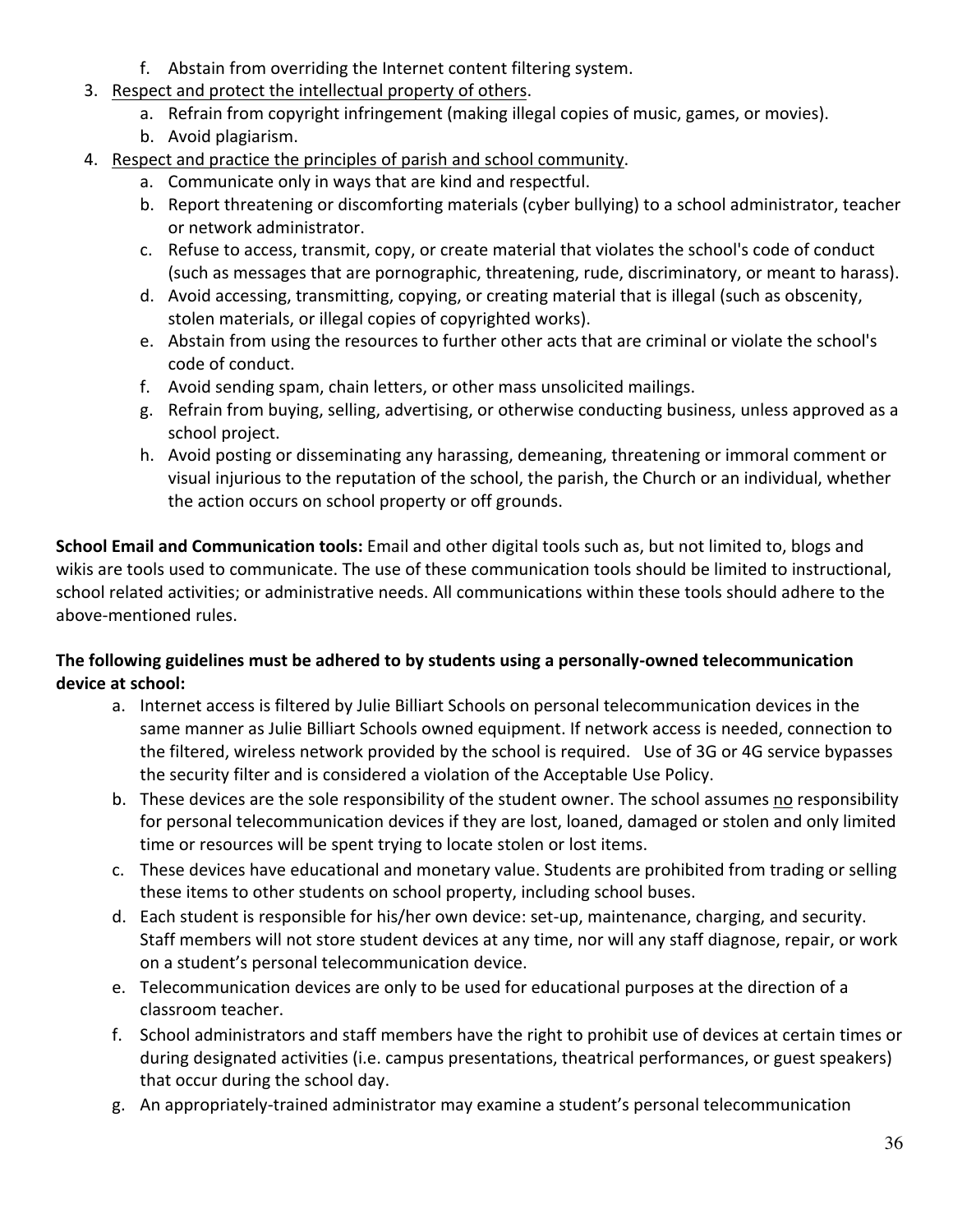device and search its contents, in accordance with disciplinary guidelines.

**Subject to Monitoring:** All Julie Billiart Schools network/Internet usage shall not be considered confidential and is subject to monitoring by designated staff at any time to ensure appropriate use. All electronic files, including email messages, transmitted through or stored in the computer system, will be treated no differently than any other electronic file. Julie Billiart Schools reserves the right to access, review, copy, modify, delete or disclose such files for any purpose. Students should treat the computer system like a shared or common file system with the expectation that electronic files, sent, received or stored anywhere in the computer system, will be available for review by any authorized representative of Julie Billiart Schools for any purpose. Personal telecommunication devices are subject to examination in accordance with disciplinary guidelines if there is reason to believe that the Acceptable Use Policy has been violated.

**Consequences for Violation**: Violations of these rules may result in disciplinary action which may include the loss of a student's privileges to use the school's information technology resources. Users have the responsibility to use technology resources in an appropriate manner. Consequences of misuse or abuse of these resources will be disciplined depending on the severity of the situation. In addition to school disciplinary action appropriate legal action may be taken.

**Supervision and Monitoring**: School and network administrators and their authorized employees periodically monitor the use of information technology resources to help ensure that users are secure and in conformity with this policy. Students have no expectation of privacy with respect to the use of technology resources. Administrators reserve the right to examine, use, and disclose any data found on the school's information networks in order to further the health, safety, discipline, or security of any student or other person, or to protect property. The school administration has the right of access to any electronic devices brought onto school property. They may also use this information in disciplinary actions and will furnish evidence of crime to law enforcement should one be committed.

**Agreement Form:** In order to ensure the proper use of technology resources, it is necessary that each user and parent/guardian *annually* sign the attached Student Acceptable Use Policy – User Agreement Form. The signed form must be on file at Julie Billiart Schools before Internet and other technology access is permitted. Signing the form indicates that the user will abide by the rules governing Internet and other technology access as stated in this policy.

The school reserves the right to issue additional or more detailed rules for the use of technology resources, and violations of such rules may be a cause for imposition of any of the penalties delineated above. The school reserves the right to seek financial restitution for any damage caused by a student.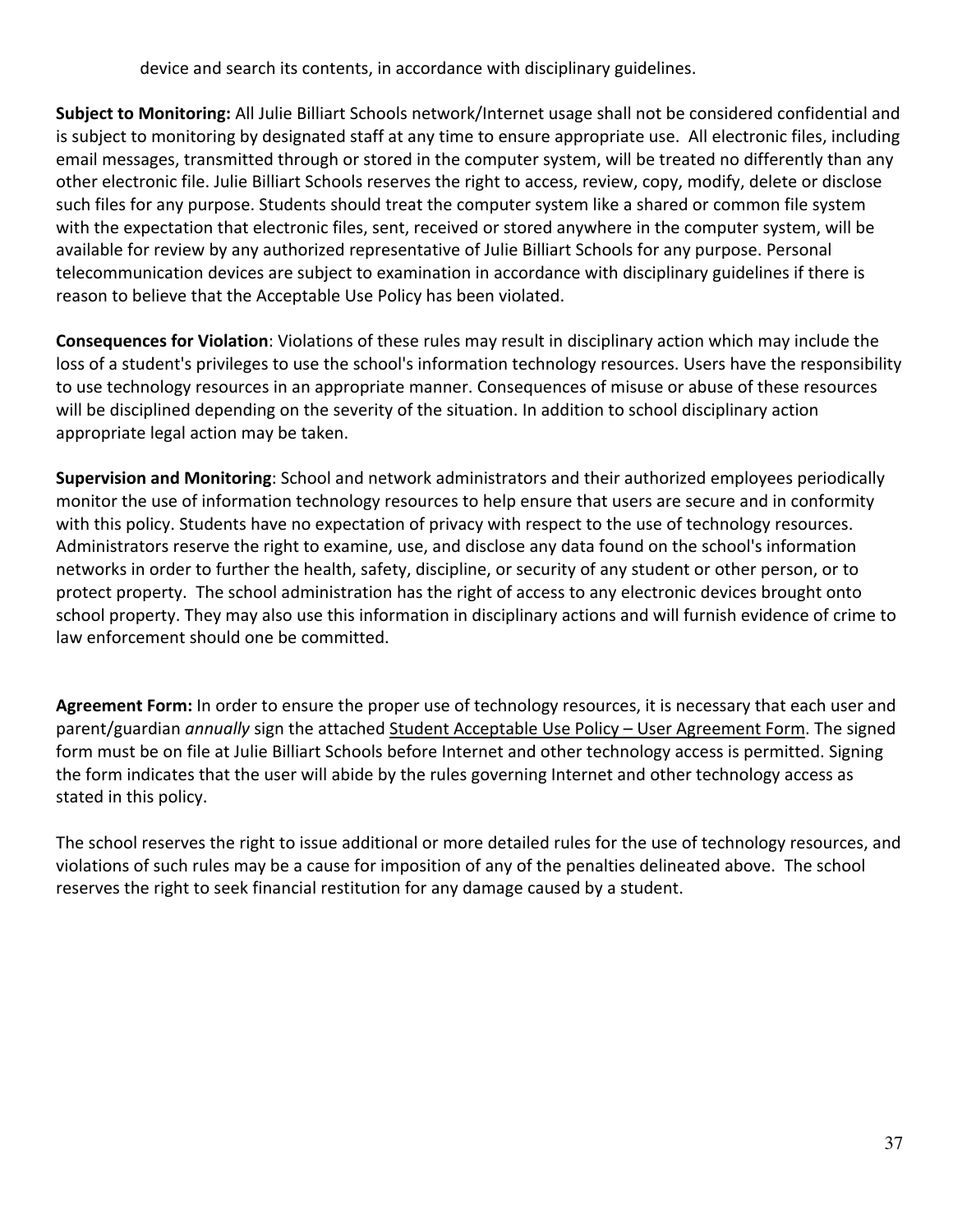## **PREGNANCY POLICY**

It is understood that we, as Catholic educators, are convinced of the value and dignity of human life. We hold a pro-life position. This stance enables us to bring our students to the realization that a Christian code of morality based on the Gospel should give their lives direction and that thorough instruction should help them understand their own sexuality.

While we do not condone contraception or premarital sex, once a young couple becomes responsible for conceiving life, we believe every effort must be made and every measure taken to preserve this life. In all instances, the student(s) will be treated with great charity.

After consultation with the student, parents, and other persons who may be assisting the family in supportive services, the principal will make a decision regarding continued attendance and the subsequent return of the girl involved. Each case will be determined individually considering the student's welfare, the protection of the unborn child and the welfare of the school.

## **AIDS POLICY**

Students with Acquired Immune Deficiency Syndrome (AIDS) enrolled or seeking enrollment in Julie Billiart Schools shall be permitted to attend school provided:

- 1. The health of a student, as documented by his/her physician allows participation in regular school activities.
- 2. The student behaves acceptably, in a manner that would not cause spread of the disease or in any way put others at risk.
- 3. The student does not have open sores, skin eruptions, or any other condition that prevents his/her control of bodily secretions.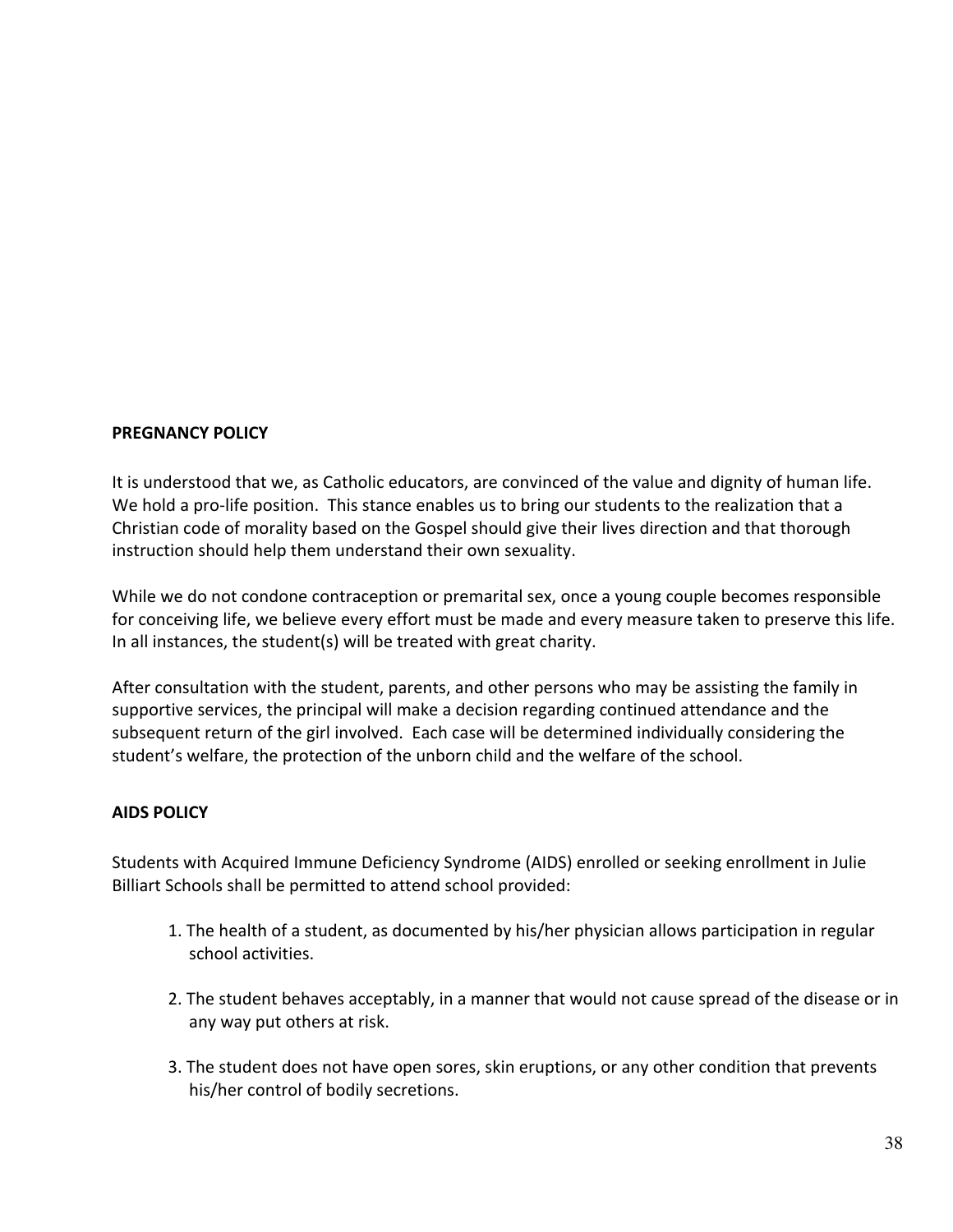4. There are periodic evaluations of the student's physical condition with written certification from his/her physician allowing continuing participation in regular academic school activities.

The principal will notify the Provincial Superior and the Community Elementary School Supervisor of the Sisters of Notre Dame that a student with AIDS has applied to attend school in a regular classroom setting. The decision concerning acceptance will be made on the Community level.

Parents and guardians have the obligation to report to the school administration when any student has been diagnosed as having AIDS (Acquired Immune Deficiency Syndrome); ARC (AIDS Related Complex), or other illness caused by HIV (Human Immune Deficiency Virus, the virus that causes AIDS also known as HTLVIII or LAV).

In order to protect confidentiality, when a student with AIDS is admitted to school, personnel who are made aware of the student's condition should be the minimum necessary to assure proper care of the student and the safety of all others.

Based on the condition of the student and the expected type of interaction with others, the principal, after consultation with proper authorities may limit the student's participation in school activities.

# **MEDICAL/HEALTH**

## **HEALTH OF ALL STUDENTS**

Students must stay home if they are ill and/or have a fever (temperature greater than 100 degrees).

Students must be **symptom free for 24 hours** before returning to school.

Students seen in the clinic with any of the following symptoms will be sent home:

- 1. temperature greater than 100 degrees
- 2. any vomiting
- 3. diarrhea more than once
- 4. any undiagnosed skin rash
- 5. pediculosis (head lice)

NOTE: If a child is not well enough to participate in **all activities** he/she should be kept home. Reasonable exceptions to this would include children with severe asthma or broken bones.

## **ADMINISTRATION OF MEDICINE**

Any student who is required to take prescription or non-prescription medications during the school day must comply with the following:

## **PRESCRIPTION:**

- 1. Requires parent and physician signature.
- 2. Must be in the original container from the pharmacy (pills in the bottle must be the same dosage as indicated on the label).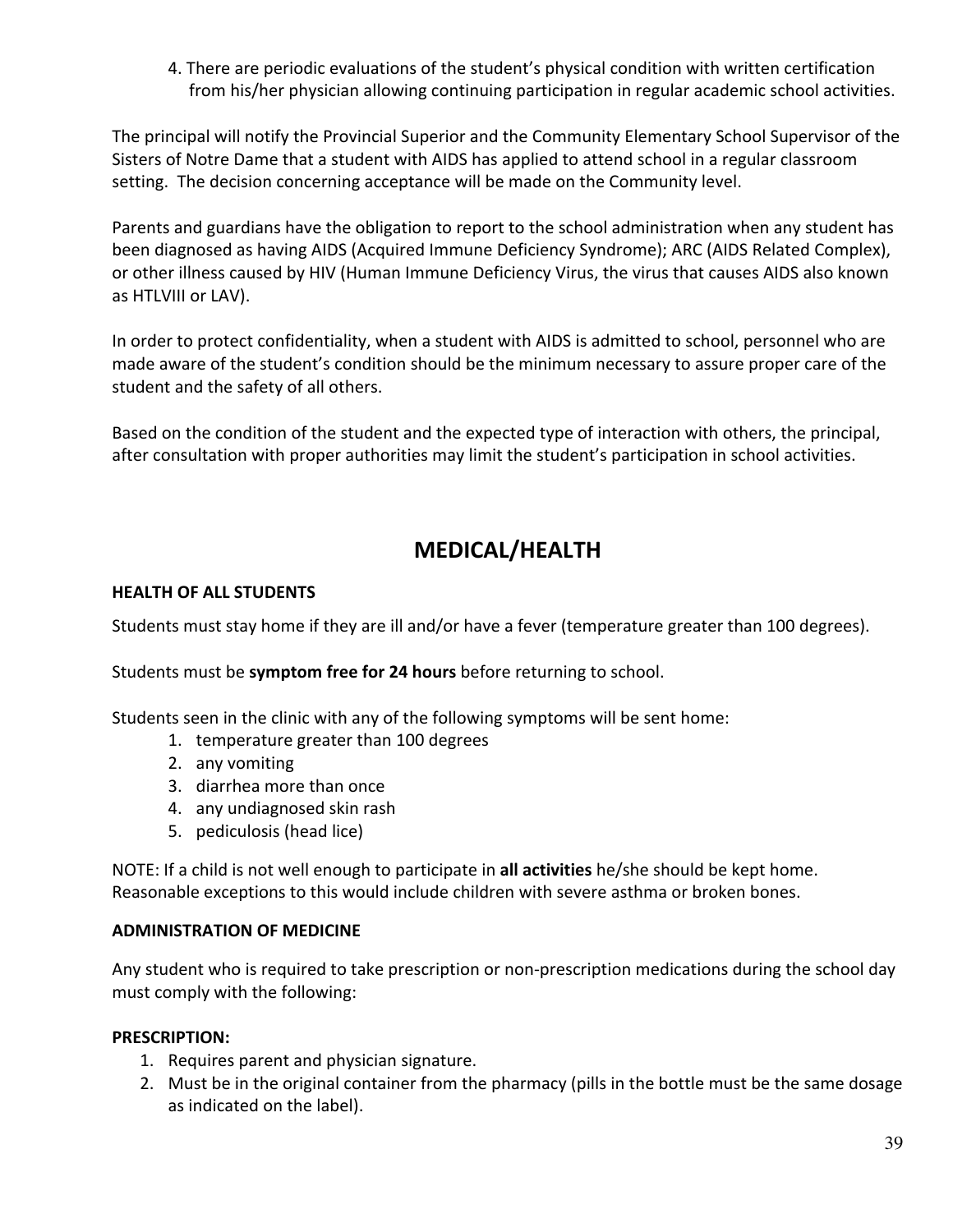3. Must be marked with the name of the medication, dosage, time it is to be administered during school hours.

## **NON-PRESCRIPTION:**

- 1. Must have parent and PHYSICIAN signature on permission form filed in the school clinic.
- 2. Must be in the original container as purchased in the store.
- 3. Must indicate dosage and when the medication may be given on note from parent after the form is on file.

Authorized school personnel will administer the medication at the given time only if the above criteria are met.

## **IMMUNIZATIONS**

The parent is responsible for sending the dates of immunization to the school. Each vaccination a child has received must be properly documented. The specific month, day and year of each vaccination received by a child must be on record. In compliance with Ohio law, students will not be permitted to attend school unless all immunization requirements are met or the parent files religious or medical exemption.

Required immunizations include:

- DPT (Diphtheria, Pertussis, Tetanus)-4 vaccinations 5th dose required if the 4th dose was administered prior to the 4th birthday
- Poliomyelitis-3 vaccinations 4th dose required if the 3rd dose was administered prior to the 4th birthday
- Rubella (Regular ten-day measles)-1 vaccination
- Rubella (German measles)-Three day given on or after the child's first birthday (approx. 15 months)
- Mumps-1 vaccination
- A second MMR is required before entering Junior High Effective 1999 2000 school year: all kindergarten students must have evidence of having received 2 doses of MMR
- Hepatitis B-3 doses required for all kindergarten students beginning in the fall of 1999

## **MEDICAL LEAVE**

At times, it may become necessary for students to take a medical leave from school. A medical leave is given if a child is unable to attend school on a daily basis due to medical issues/reasons (i.e. change in medication, surgery, therapeutic needs).

## **HEALTH RECORDS**

Each child has a permanent Health Record on which pertinent health information is recorded. Please keep the school notified of any health problems. All information is held confidential. Contact the school to discuss any health problems.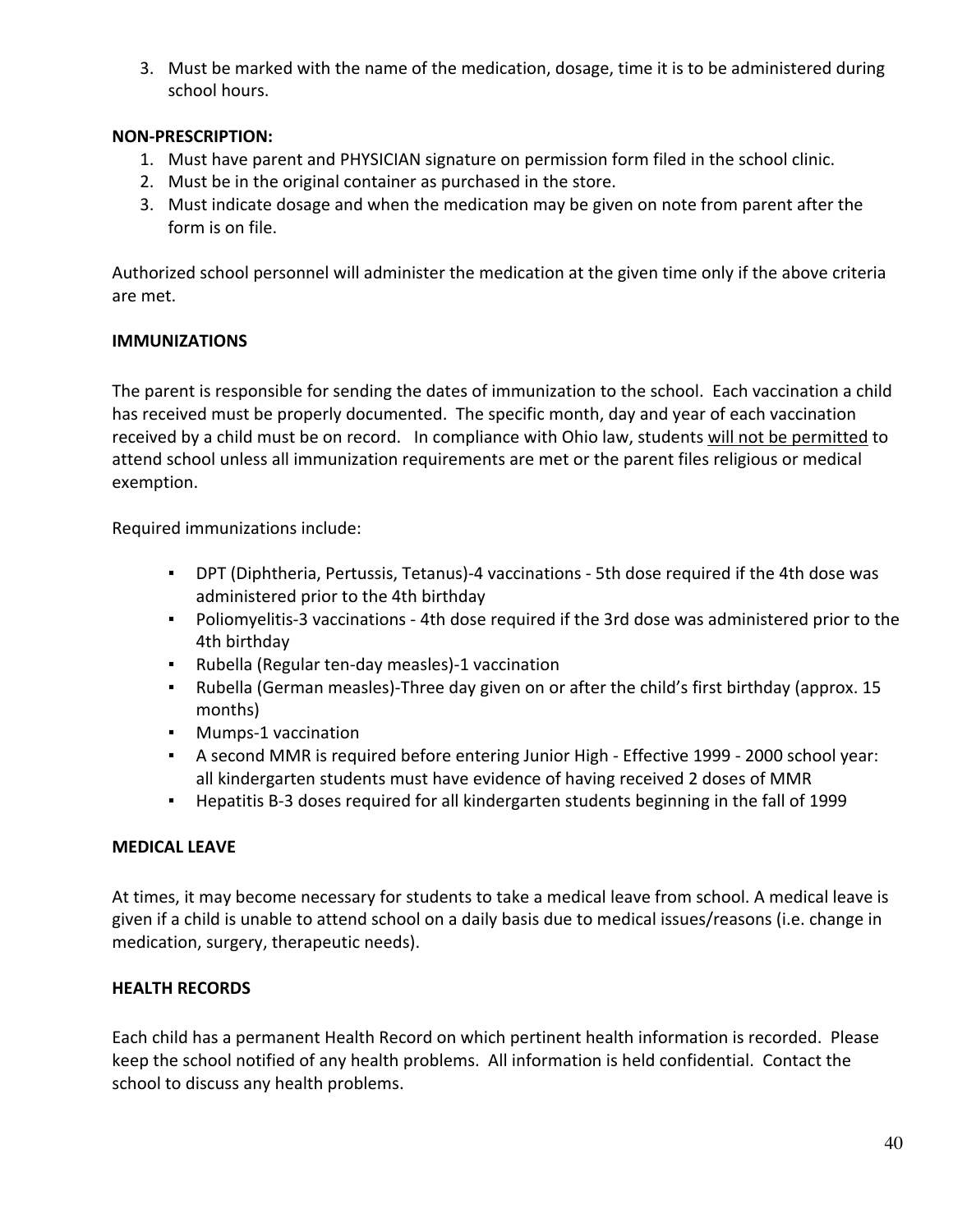## **EMERGENCY CARDS**

Emergency cards must be returned to school by the first day of classes. Both sides of the card must be completed with accurate and current medical conditions. It is of extreme importance that we are able to get in touch with the parents or emergency contact persons when a child is ill. Please make sure that you have a number where you can be reached during the day available, that the emergency contact persons know they are listed on the card, and that emergency contact persons are able to drive/pick up the child if they are notified. All prescription medications must be listed on the card whether taken at home or at school. The card must be signed by a parent.

## **EMERGENCY INFORMATION**

Parents who will be out of town must provide the school with a notarized letter stating who is legally responsible for the child during their absence.

## **WHEN TO KEEP YOUR CHILD HOME**

Students must stay home if they are ill and/or have a fever (temperature greater than 100 degrees).

Students must be **symptom free for 24 hours** before returning to school.

## **GUESTS AND VISITORS**

## **INTERESTED PARENT OPEN HOUSES**

An Interested Parent Open House may be held throughout the school year for parents who are interested in having their child attend Julie Billiart Schools. Interested Parent Open Houses will be held during the school day. All visitors who attend the Open House report to the school office to sign in.

## **GUESTS AND VISITORS**

All visitors who enter the school building at any time during the day must report to the school office. This includes persons who come to pick up students.

## **PARENTS**

Parents are asked to sign in at the office when coming to volunteer at school or when coming to pick up their child from school.

To avoid distraction and interrupting teaching time, parents are requested not to go to the classroom before, during, or after school hours without an appointment.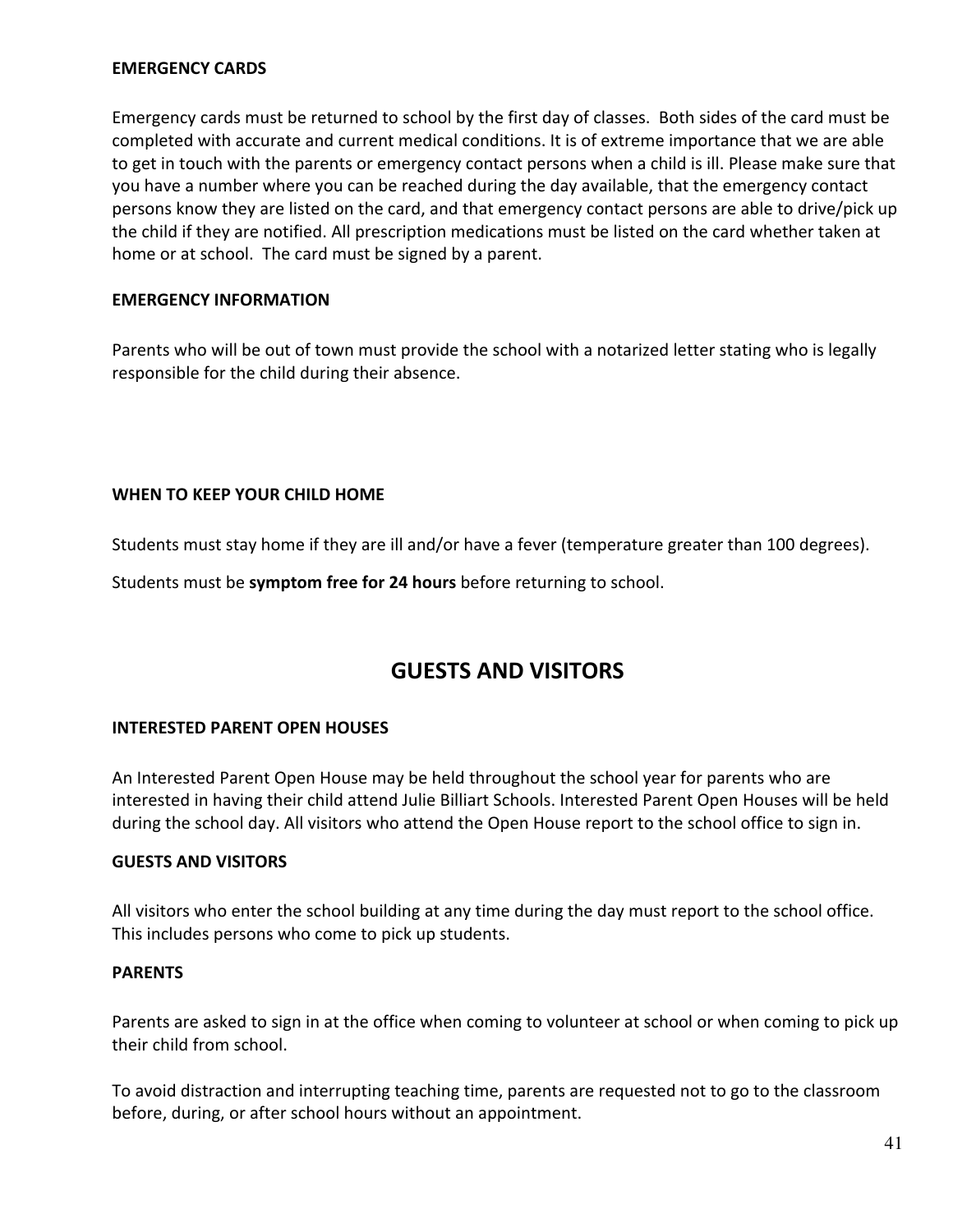Students leaving before the 2:40 p.m. dismissal time must be signed out in the office. Students will be called to the office when the parent or designated person arrives. Parents or person designated to pick up the child must come into the building. No student may wait for pick up outside the school building.

# **GENERAL SCHOOL INFORMATION**

## **LUNCH**

Students are required to bring a lunch each day. Students may bring either juice or milk to school for lunch/snack. Pop is not permitted. There are to be no metal or glass containers. Students are not to bring candy or gum as part of their lunch/snacks. Lunches should be healthy.

## **SNACKS, TREATS, PARTIES**

Students may bring a small birthday treat for their class. Expensive items or "hard to eat" treats should not be brought. Wrapped items are preferable. Please check with your child's homeroom teacher for allergy information and birthday procedures.

## **CARE OF BOOKS AND PROPERTY**

Students are responsible for the material they use. They are responsible for any damage to any property (computers, books, etc...).

## **LOST AND FOUND**

All materials and clothing should be labeled clearly with the student's name and grade. Lost items will be placed in "lost and found" which is located outside of the school clinic. Items not claimed will be given to charity.

**FORGOTTEN ITEMS (LUNCHES, HOMEWORK, GYM UNIFORMS)**